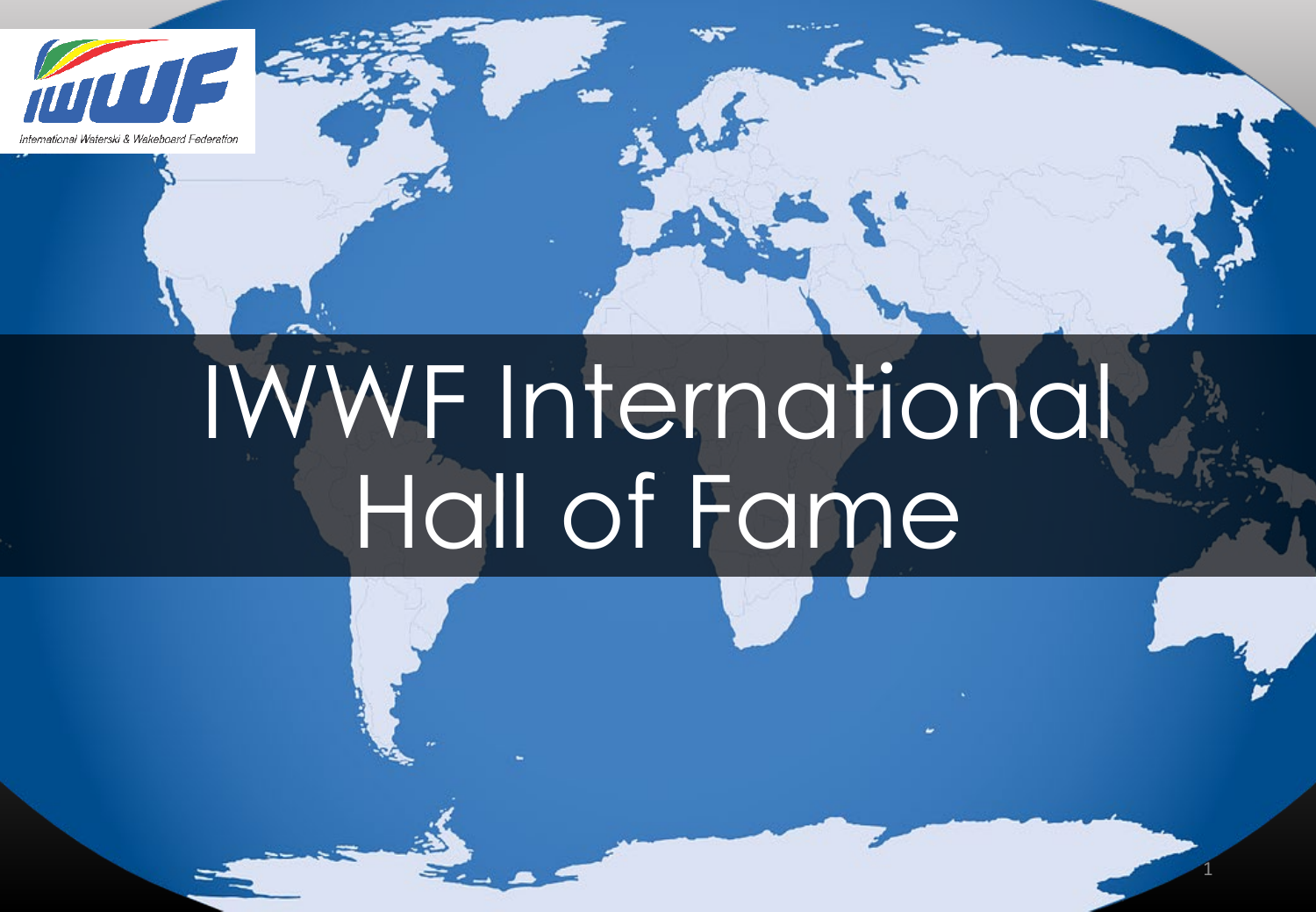

**IHOF – International Hall of Fame** The IWWF International Hall of Fame The Pinnacle of awards The award recognizes, appreciates, and understands the incredible contribution each recipient has made to their discipline, their community, their clubs, federations, confederations, the World and the IWWF.

2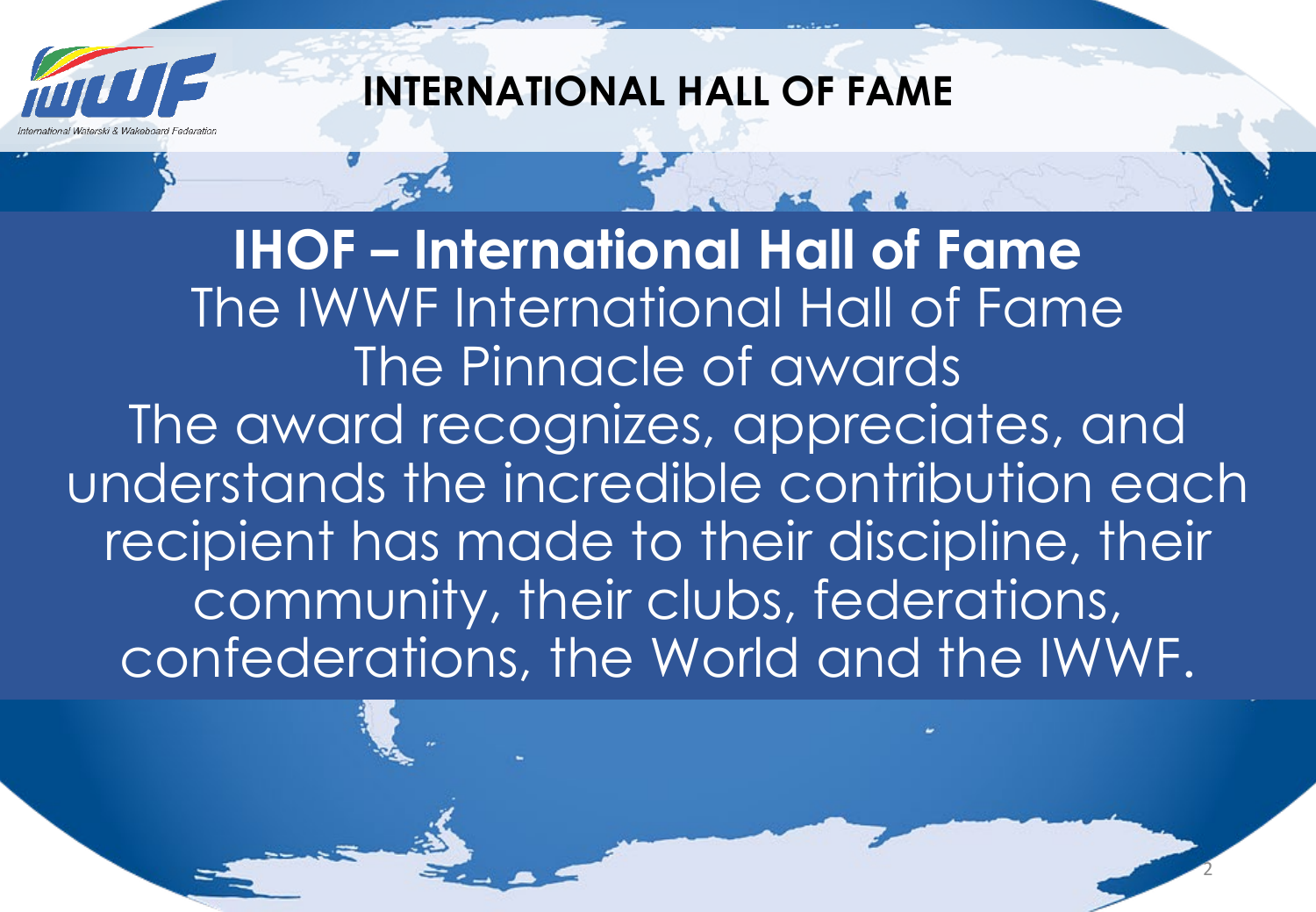

#### ATHLETES AND OFFICIALS INDUCTED IN PRIOR YEARS

#### 1989

Andre Couteau SUI Willa Worthington McGuire USA Alfredo Mendoza MEX

#### 1991

Elizabeth Allan USA **William P Barlow USA Franco Carraro ITA Marina Dora SUI** lean Muller FRA

#### 1993

George Athans CAN Alan Clark AUS William D Clifford USA Mike Hazelwood GBR Mike Suyderhoud USA

#### 1995

 $\ddot{\mathbf{a}}$ 

Ivan Cantacuzene SUI-Carlos Suarez VEN Cindy Todd USA Roby Zucchi ITA

#### 1996

**GOLDEN ANNIVERSARY SELECTIONS** Piera Castelvetri ITA

**Bruce Cockburn AUS** Roger Codere CAN **Richard Cowell BWI** Rene Daumas MEX Jean-Jacques Finsterwald SUI Simon Khoury LEB Betty Leighton AUS<br>David Nations GBR Dick Pope, Sr. USA **Brett Wing AUS** 

#### 1997

Ana Maria Carrasco VEN **Geoff Carington AUS** Sylvie Hulsemann LUX Neville May AUS **Karen Neville AUS** 

#### 1999

**Chantal Amade-Escot FRA** Maria Victoria Carrasco VEN Ian Faulkner AUS

1999 cont. Renate Hansluvka AUT

**Chuck Stearns USA** 

#### 2001

**Bruce Douglas NZL** Sammy Duval USA Franz Kirsch GER Deena Mapple USA Jean-Marie Muller FRA

#### 2003

**Bob Corson USA** Sylvie Maurial FRA **Ricky McCormick USA** Jeanette Stewart-Wood GBR **Glenn Thurlow AUS** 

> **ORDER OF MERIT** George Blair USA Ralph Melon USA

#### 2005

Wayne Grimditch USA Max Kirwan AM AUS Helena Kjellander SWE Judy McClintock-Messer CAN Natalia Roumiantseva RUS

#### 2007

Andres Botero COL **Bob LaPoint USA Patrice Martin FRA Bruce Neville AUS** Aubrey Sheena GBR

#### **ORDER OF MERIT Bruno Rixen GER**

2009 Andrea Alessi ITA **Tory Baggiano USA** Susi Graham-McCormick CAN Britt & Tawn Larsen USA Kaye Thurlow-Faulkner AUS

#### 2011

William P Barlow Jr USA Kim Izard (Lampard) AUS Andy Mapple OBE GBR Mick Neville AUS **Bib Olivers ESP** 

2013 **Bill Bowness USA** Ron Ferguson AUS Lucky Lowe USA Toni Neville AUS Nadine de Villiers RSA

> **ORDER OF MERIT** lan Birdsall GBR

#### 2015

Jeffry Armstrong USA Mike Kjellander SWE **Cory Pickos USA** Mike Seipel USA Clint Ward CAN

#### 2017

Ageliki Andripoulou GRE Kris LaPoint USA Kristi Overton Johnson USA Ron Scarpa USA

#### 2019

Debbie Nordblad USA Jennifer Caller Schwenk USA Kuno Ritschard SUI Jim Grew USA **Garry Barton AUS** 

#### 2021

Ann Kennedy AUS Desmond Burke-Kennedy IRE Wayne Mawer AUS Kevin Murfitt AUS **Colin Hart GBR** Jim McCormick USA Nicolas Forestier FRA Kim Lumley GBR **Bill Furbish USA** Stefan Rauchenwald AUST Fran Hynes AUS

#### 2022

Andy Harris GBR Gill Hill Miller GBR Oscar Foot Mann AUS Lori Powell Drell USA Skip Gilkerson USA Tommy Bartlett USA

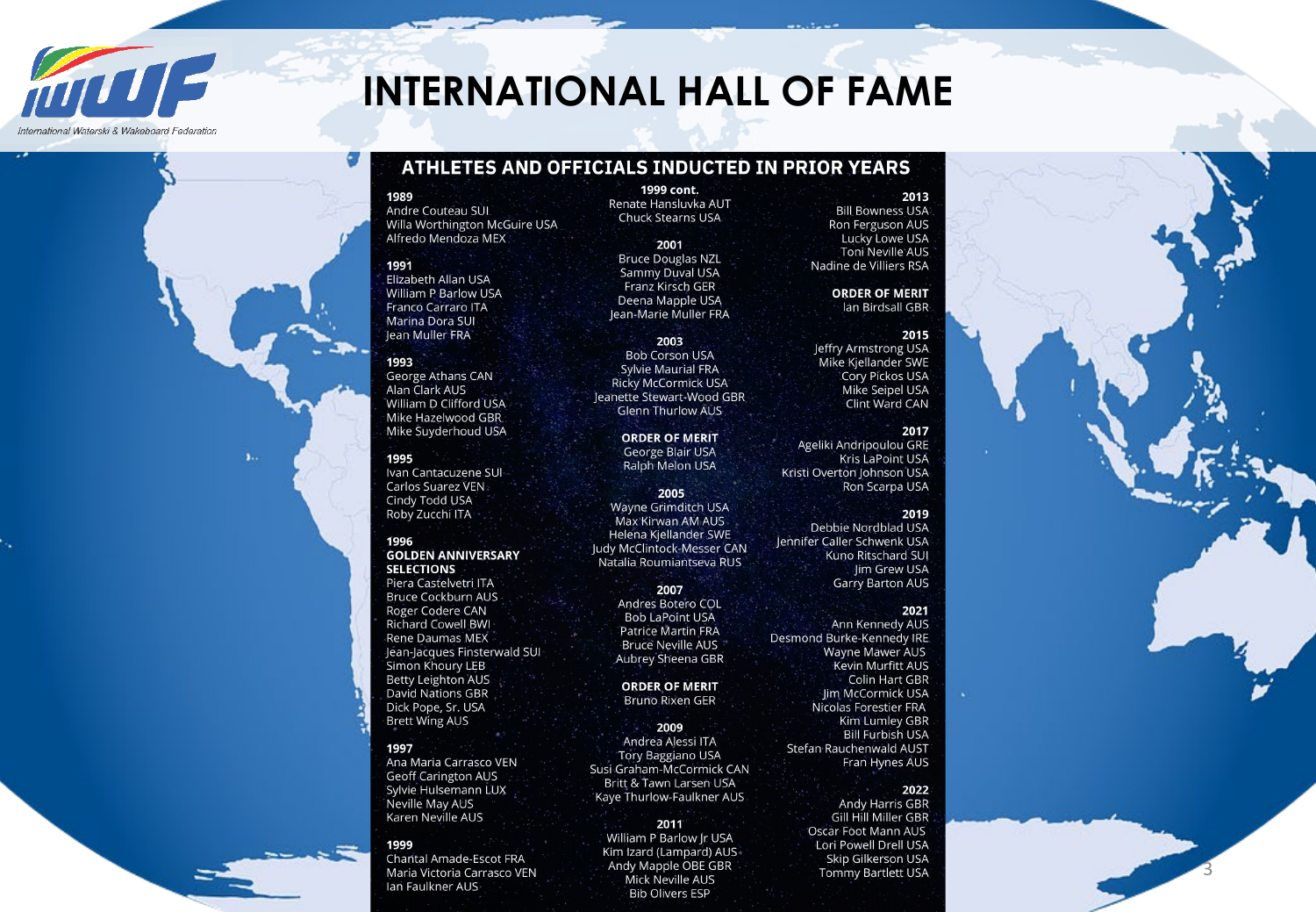

**The History of Past Recipients** 77 Waterski 13 Barefoot 4 Disabled 4 Racing 0 Cableski 0 Cable Wakeboard 1 Wakeboard 2 Showski

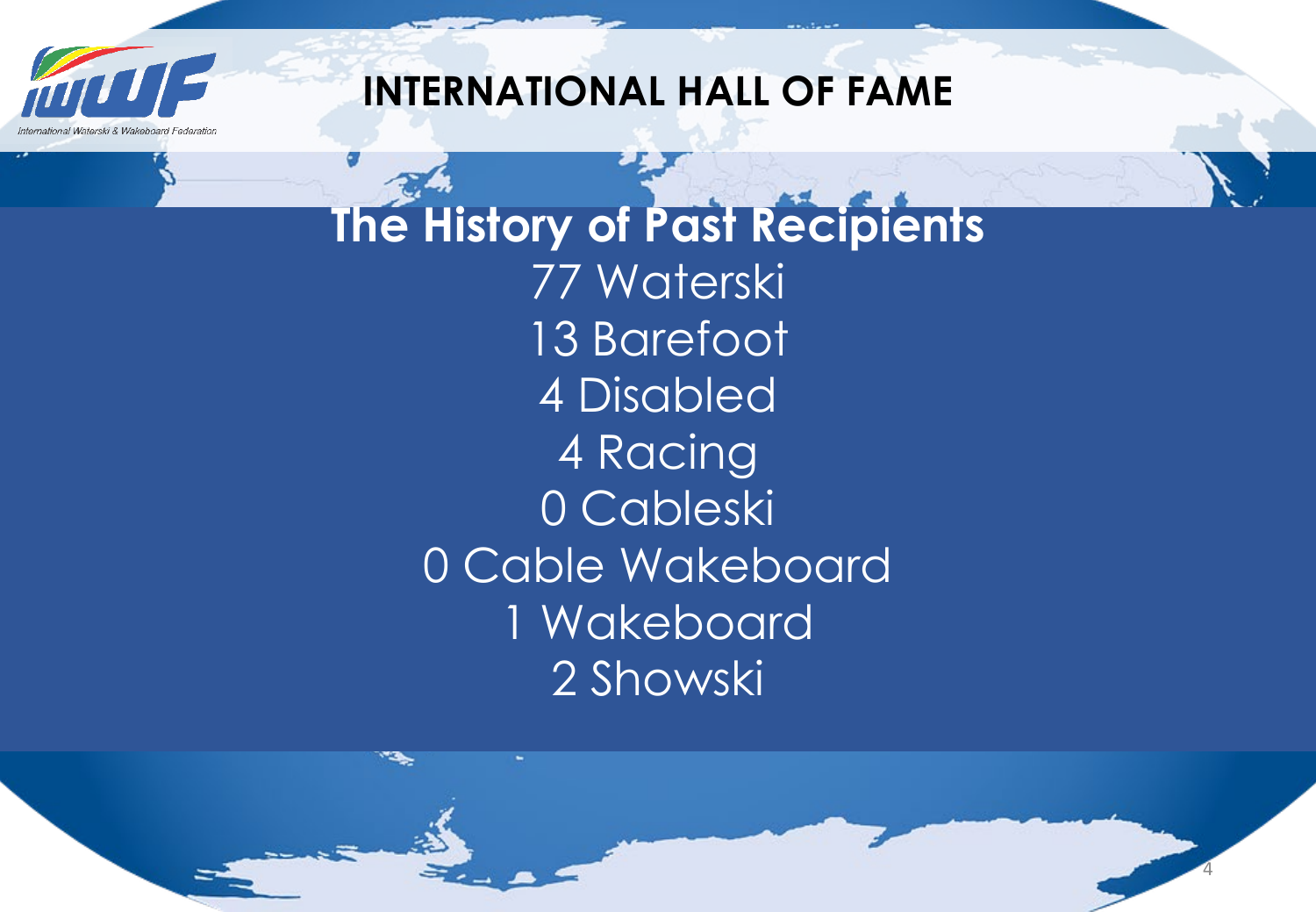

## **SELECTION COMMITTEE DEFINITIONS**

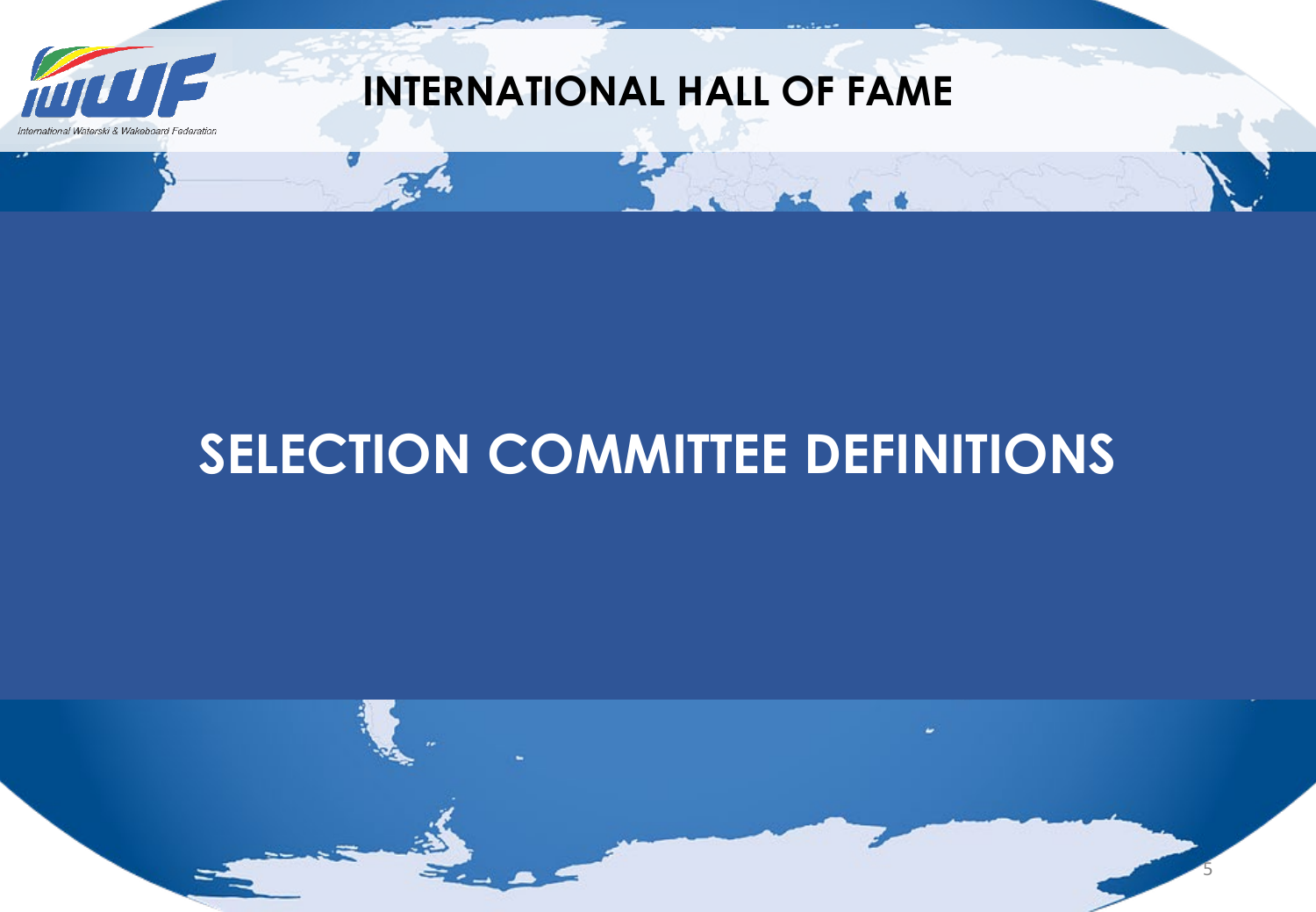

-74

 $-1$ 

### **INTERNATIONAL HALL OF FAME**

#### **Structure**

**28.** 



6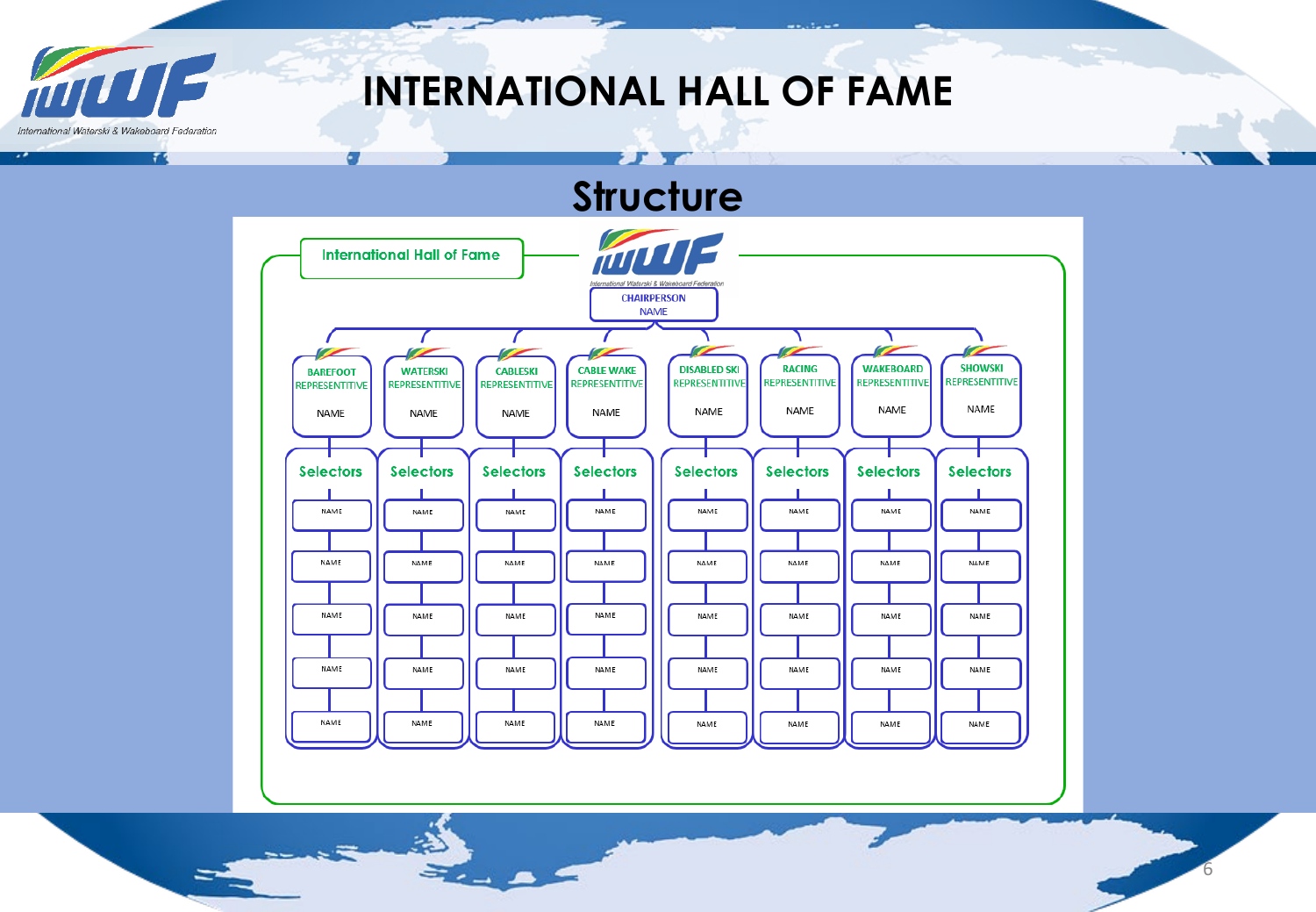

## SELECTION COMMITTEE DEFINITIONS SPORTS DIVISION SELECTION COMMITTEE (SDSC)

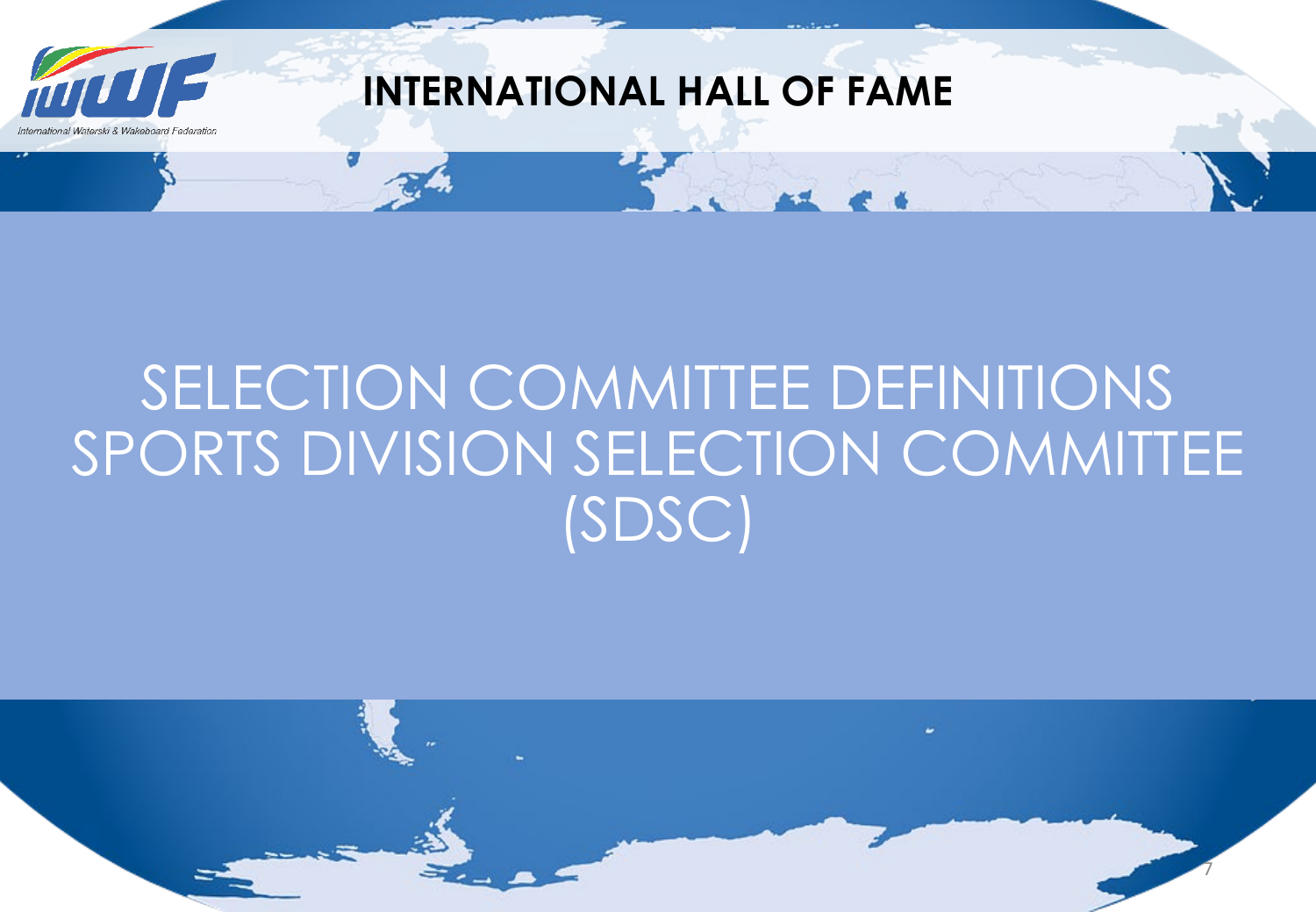

#### Each IWWF Sports Division World Council (SDWC) shall appoint a Each IWWF Sports Division World Council (SDWC) shall appoint a minimum of THREE selectors. Ideally (but it is not mandatory), one minimum of THREE selectors. Ideally (but it is not mandatory), one selector comes from each Confederation represented at that selector comes from each Confederation represented at that Sports Division's most recent World Championship, up to a Sports Division's most recent World Championship, up to a maximum of FIVE SDSC members. maximum of FIVE SDSC members.

 $SDCC$  Mombors SDSC Members

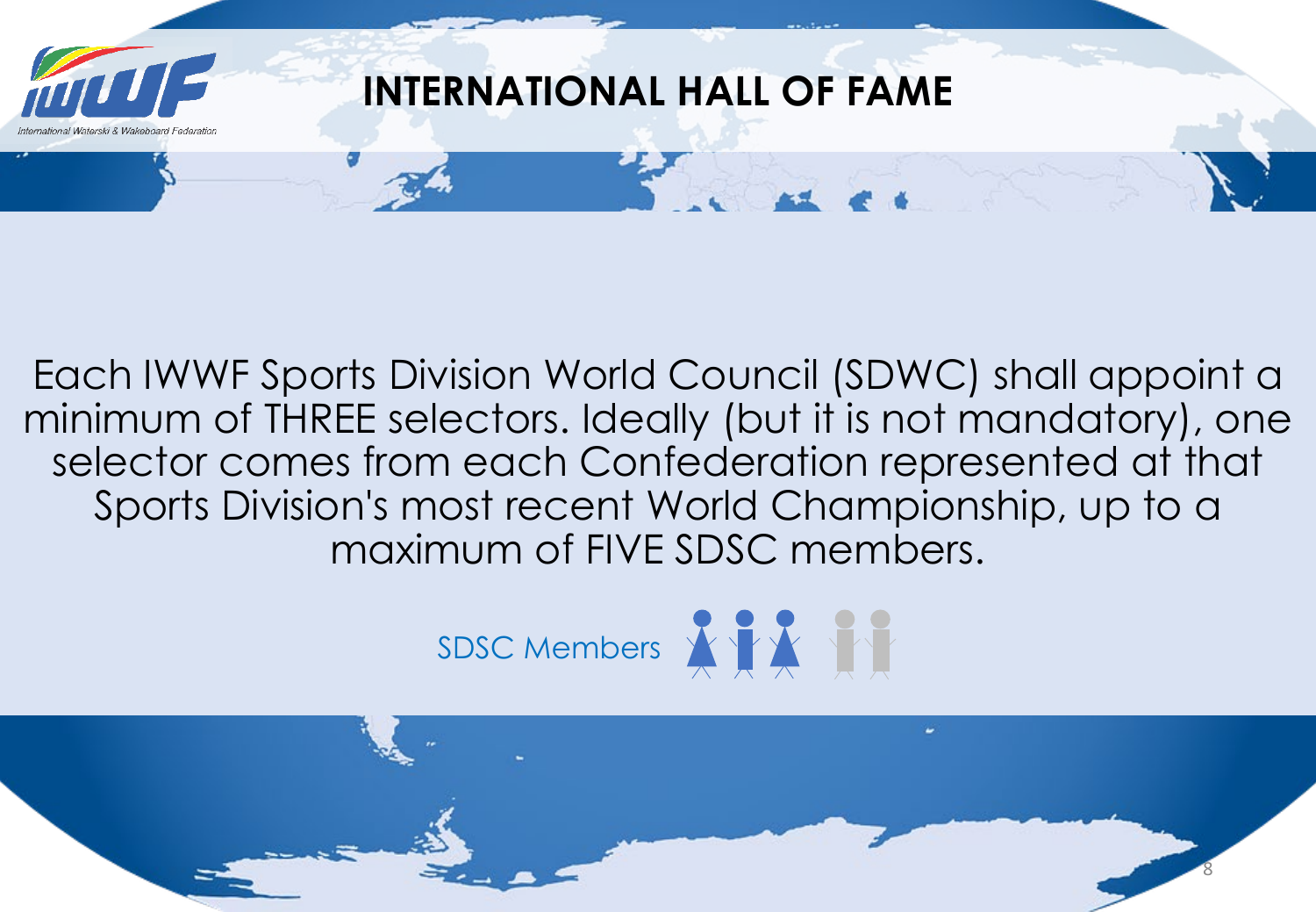

### Each SDSC shall be elected by the relevant IWWF Sport Division World Council to serve a term of TWO selection cycles with a Sports Division and Ximum of TWO consecutive terms.



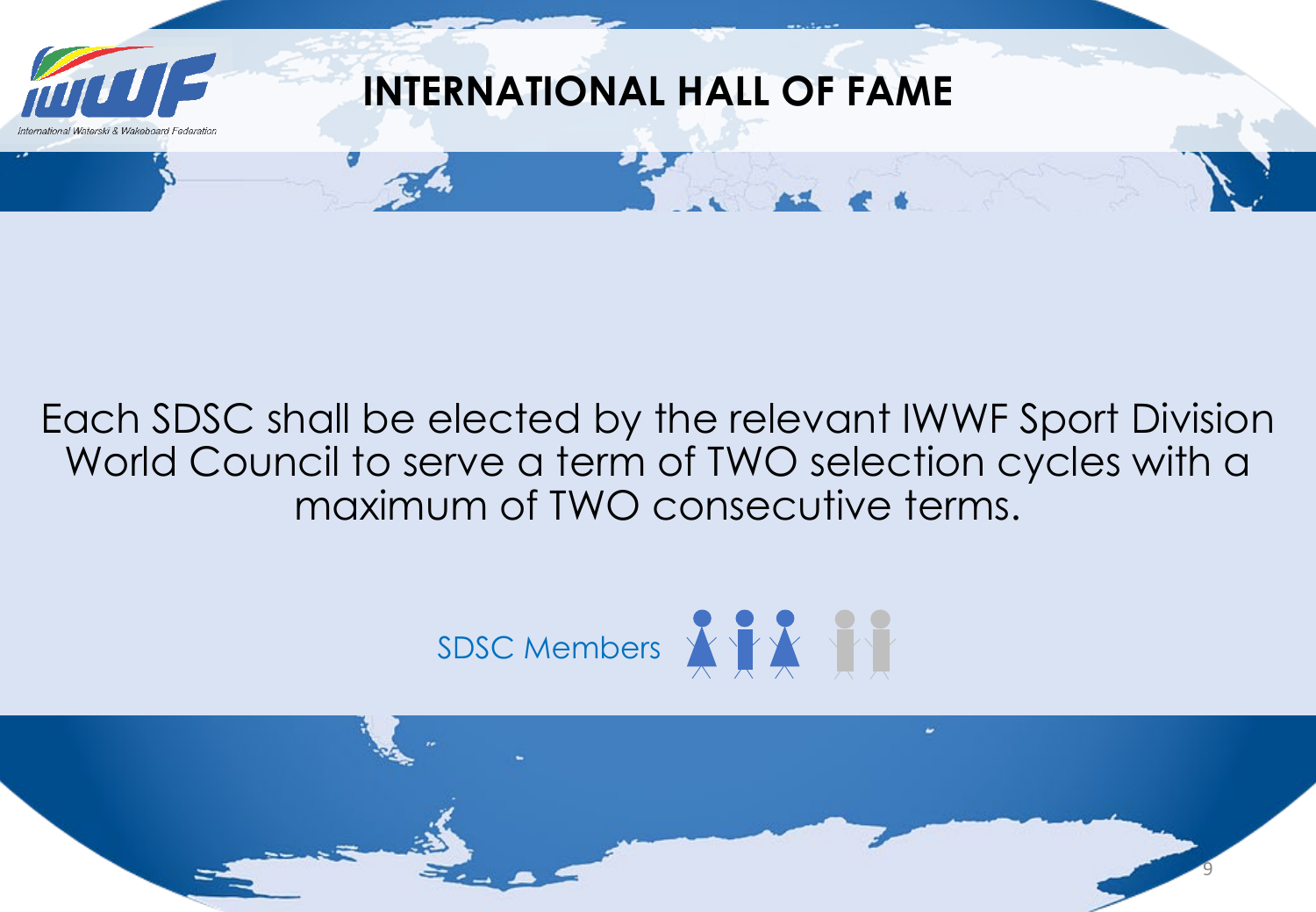

#### $\Gamma$  is a function of  $\Gamma$  is not manipulated by  $\Gamma$  is not manipulated by  $\Gamma$  is not manipulated by  $\Gamma$ ie sports Division Council snall not elect a situng member of the<br>... Sports Division Council as SDSC member. The Sports Division Council shall not elect a sitting member of their own council as SDSC member.



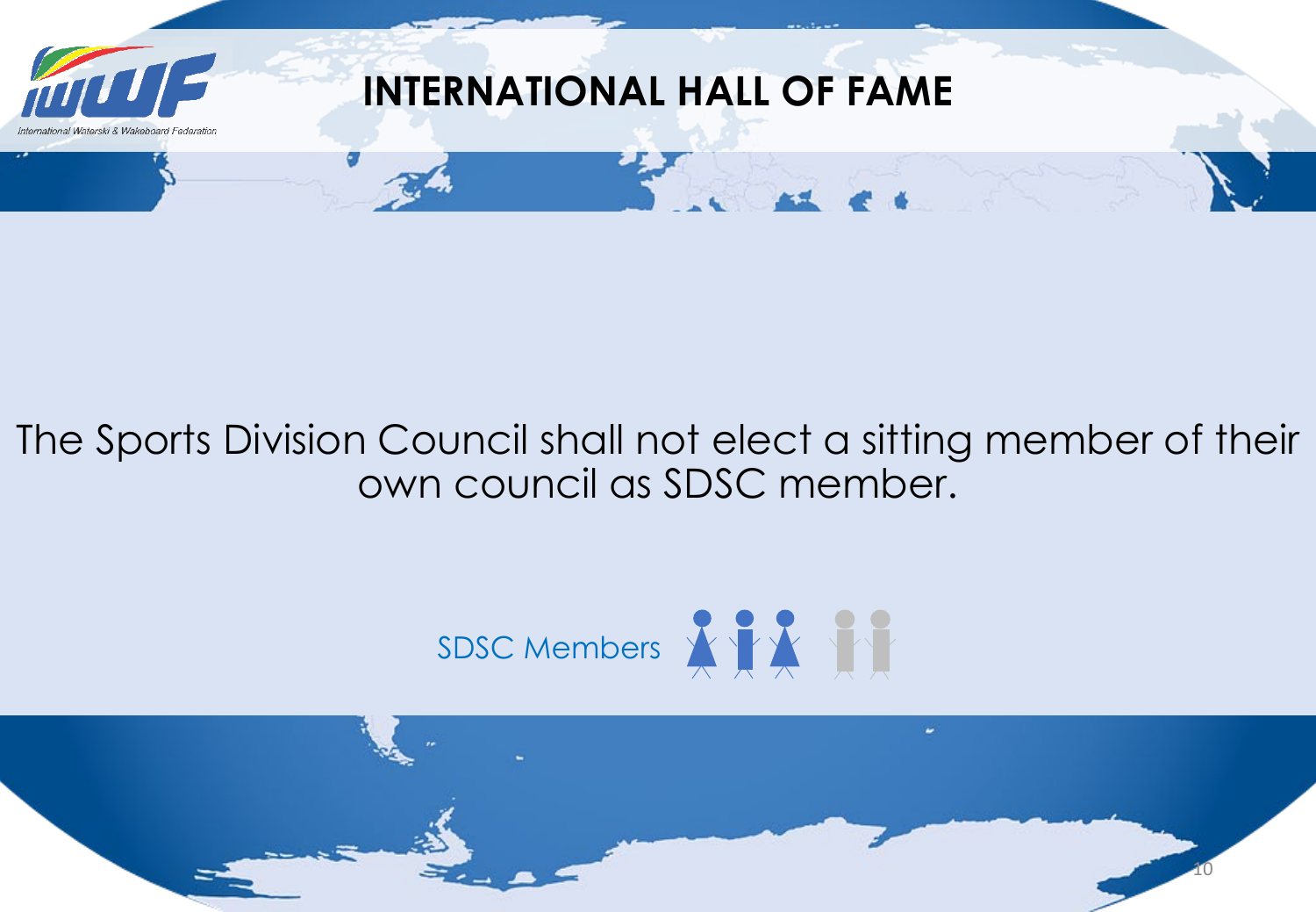

 $E_{\rm{R}}$  is a sports of the sports division  $\mathbb{R}$  shall approximate  $\mathbb{R}$  shall approximate  $\mathbb{R}$ suschment product the International experience, be or nave peen a memper in good sianaing of meil national reaeration<br>see theme settlemented because at their from this is the see that id nave a morough knowledge of meir sport Division and I maximum of Five Superior Superior Superior Superior Superior Superior Superior Superior Superior Superior Superior Superior Superior Superior Superior Superior Superior Superior Superior Superior Superior Superior Superior SDSC members should have international experience, be or have been a member in good standing of their National Federation and have a thorough knowledge of their Sport Division and its history.



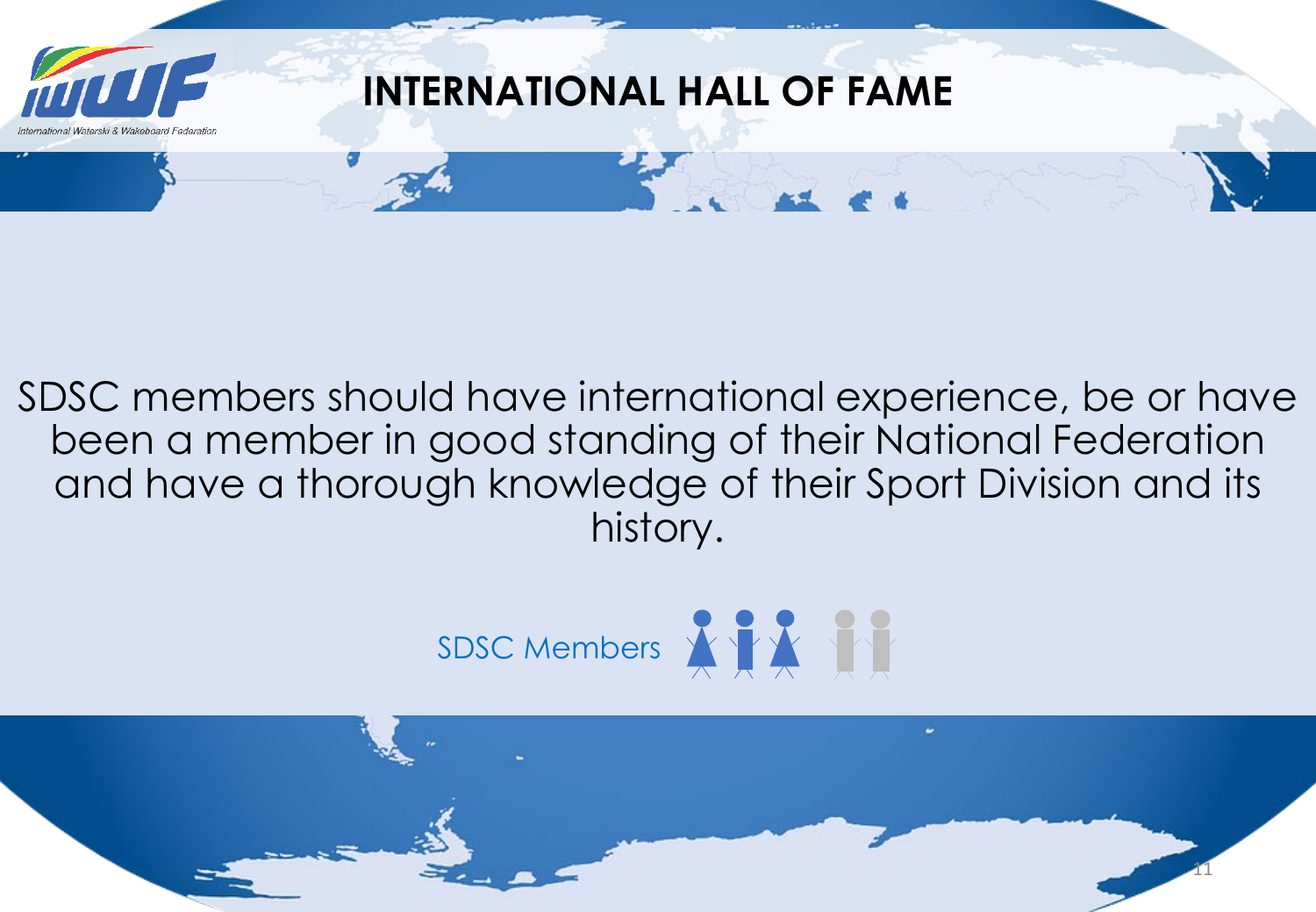

#### Each SDSC shall elect one of their members to be their Sports Division Representative (SDR). This election shall be for a TWO Sports Division in the Sports Division of the Most recent World Championship, up to a selection-cycle term. maximum of FIVE SUS controls and the FIVE SUS controls and the FIVE SUS controls are seen as a second susception



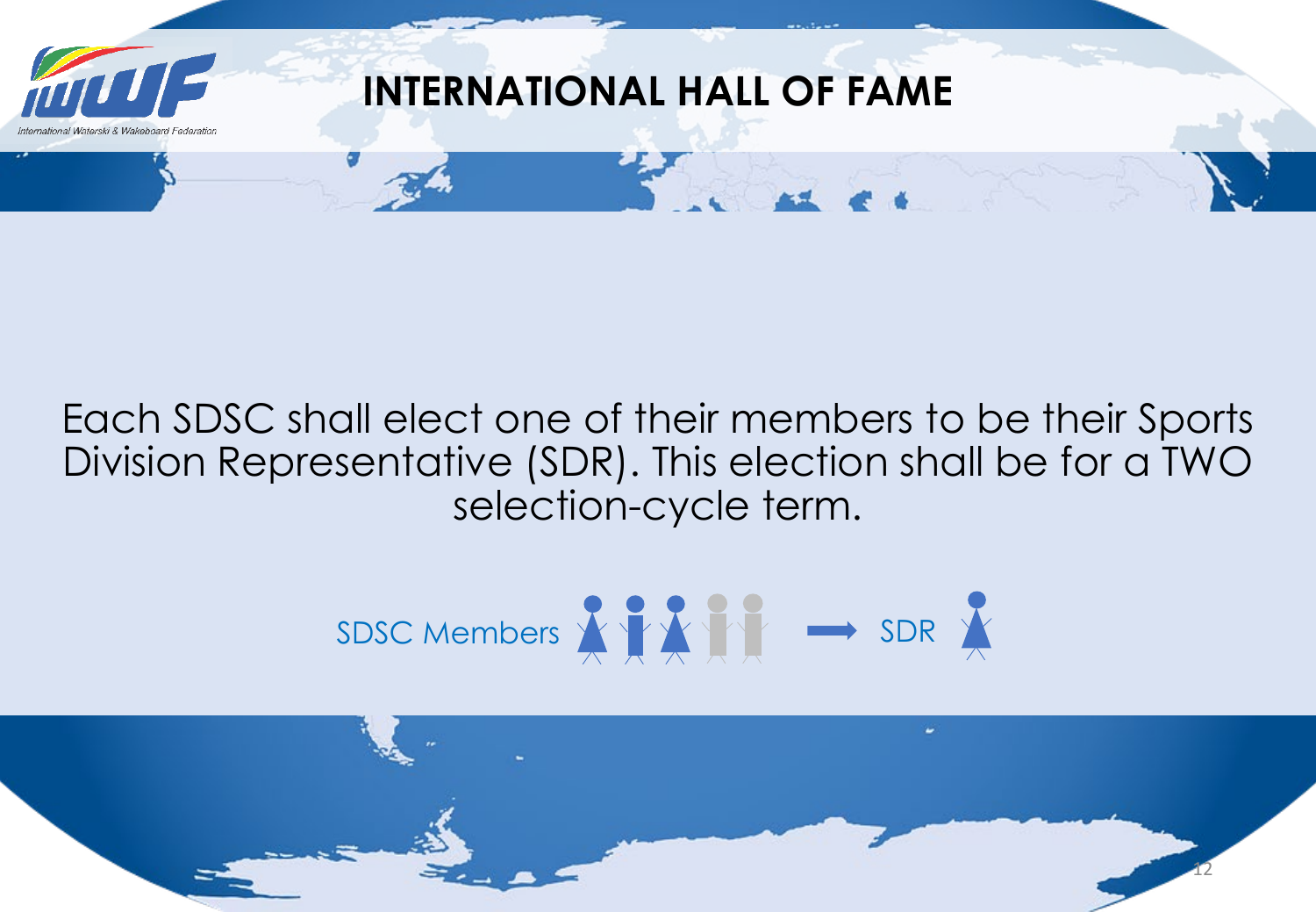

#### Each SDR shall automatically become a voting member of the IHOF Scrutiny Committee. (IHOFSC)

#### $\mathcal{S}$  and  $\mathcal{R}$  , and  $\mathcal{S}$  and  $\mathcal{S}$ SDSC Members  $\setminus$   $\setminus$   $\setminus$   $\setminus$   $\setminus$   $\longrightarrow$  SDR  $\setminus$   $\longrightarrow$  IHOFSC

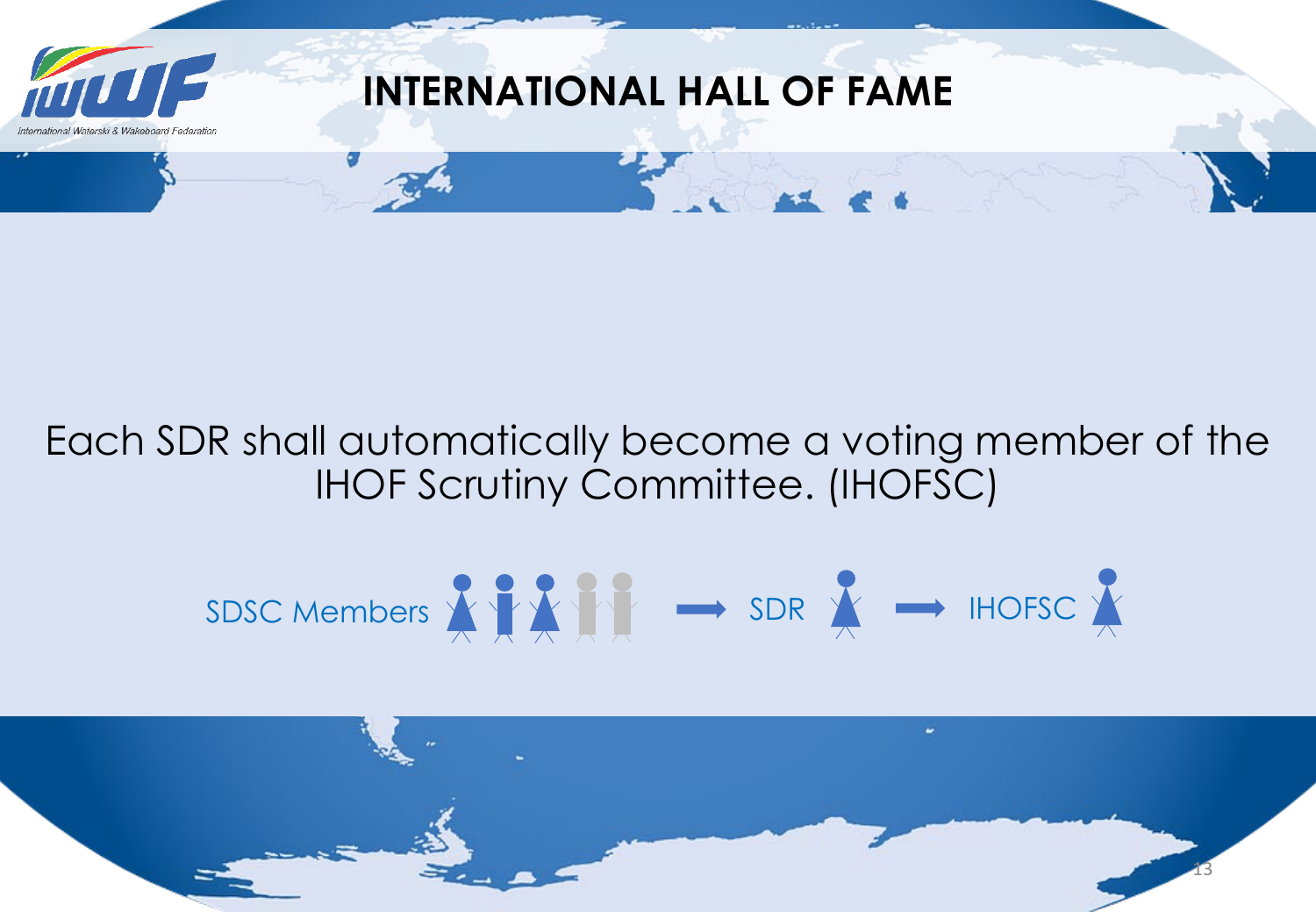

## IWWF INTERNATIONAL HALL OF FAME SCRUTINY COMMITTEE (IHOFSC)

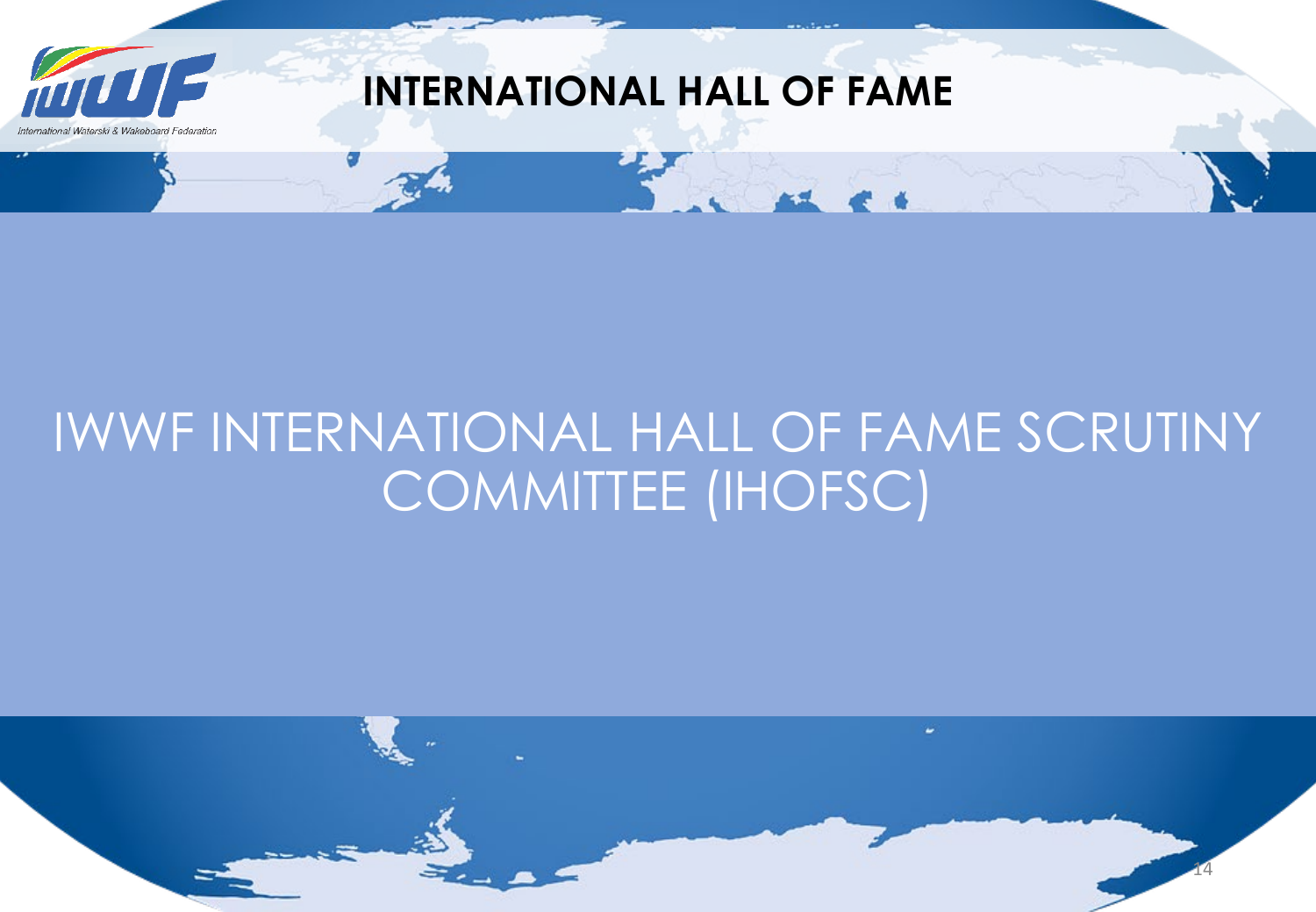

### The International Hall of Fame Scrutiny Committee shall be comprised of one SDR from each Sports Division SDSC and the Chair.



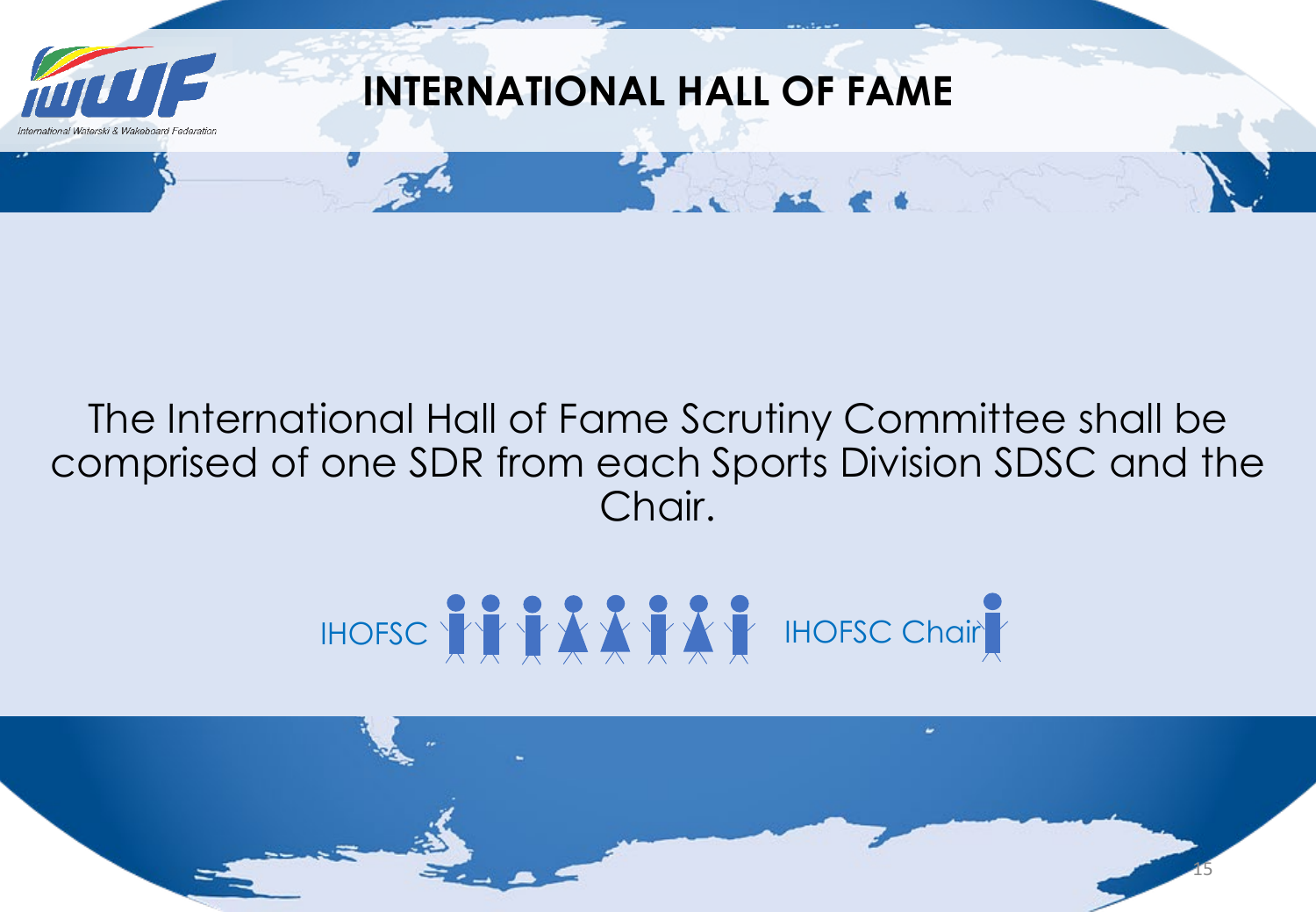

### The Chair of the IWWF IHOFSC shall be appointed by the IWWF Executive Board to serve a TWO selection-cycle term.

# IHOFSC ANDEN ANDEN IHOFSC Chair

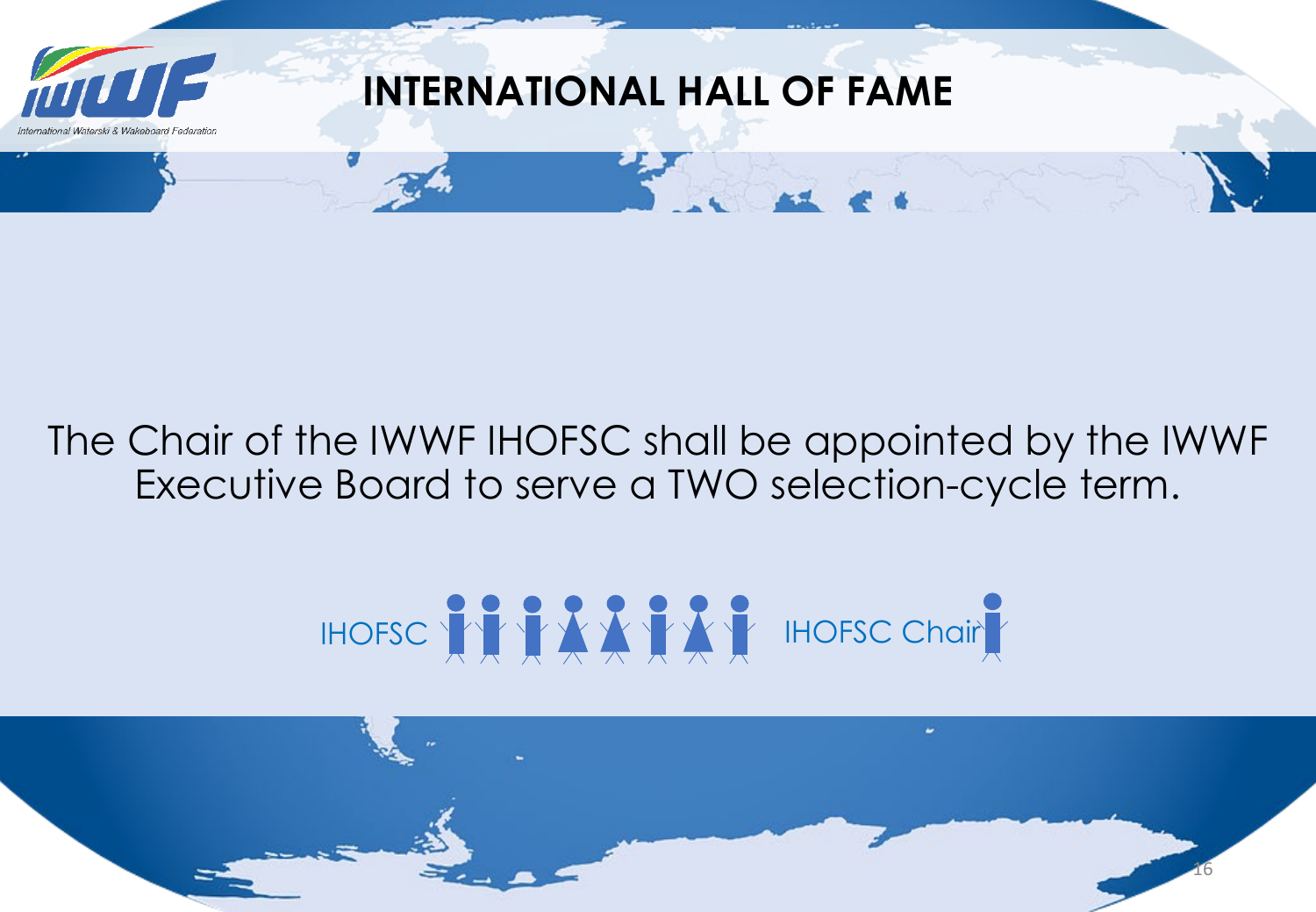

## **NOMINATION SCRUTINY PROCESS**

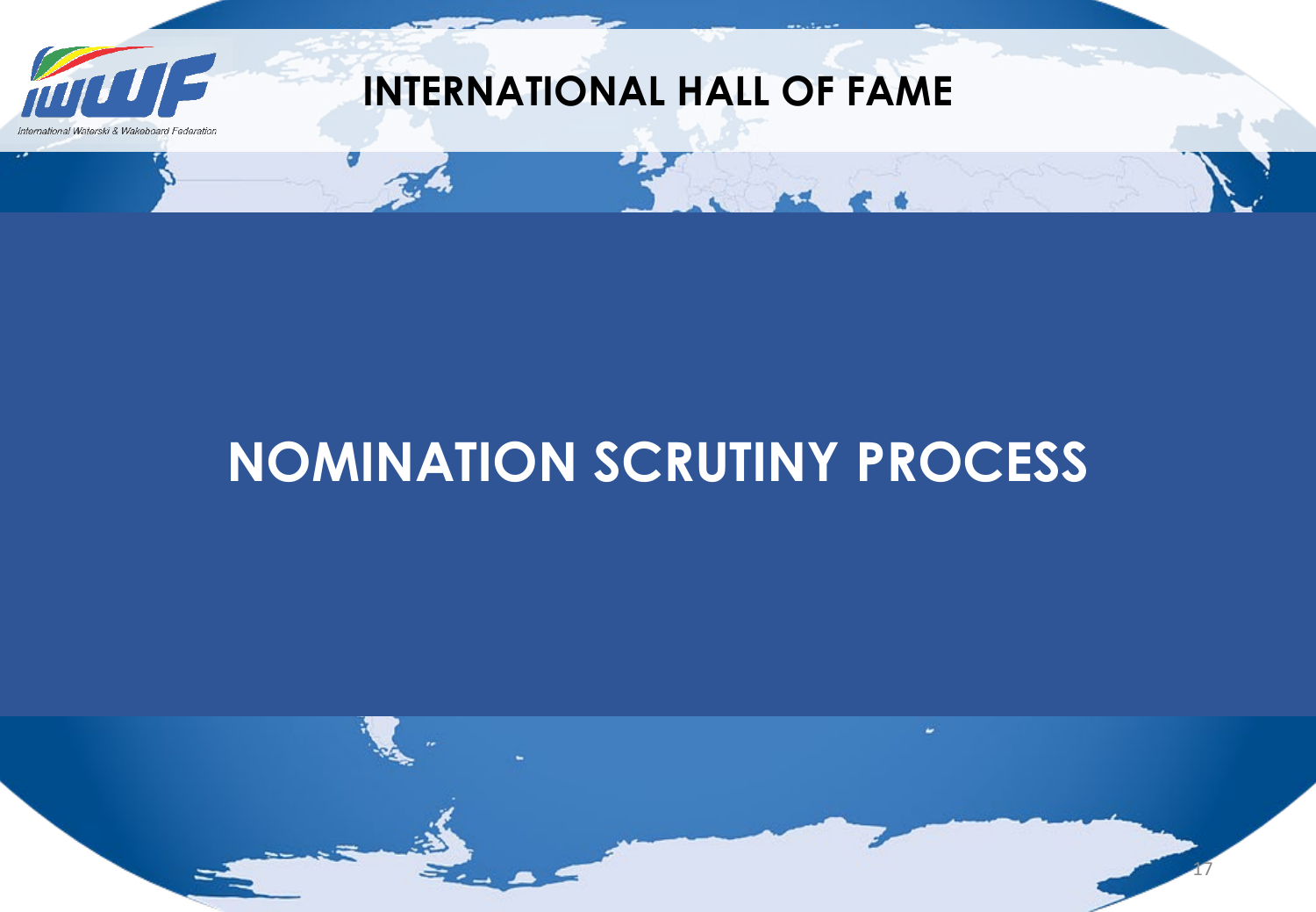

## Step one. Incoming Nominations

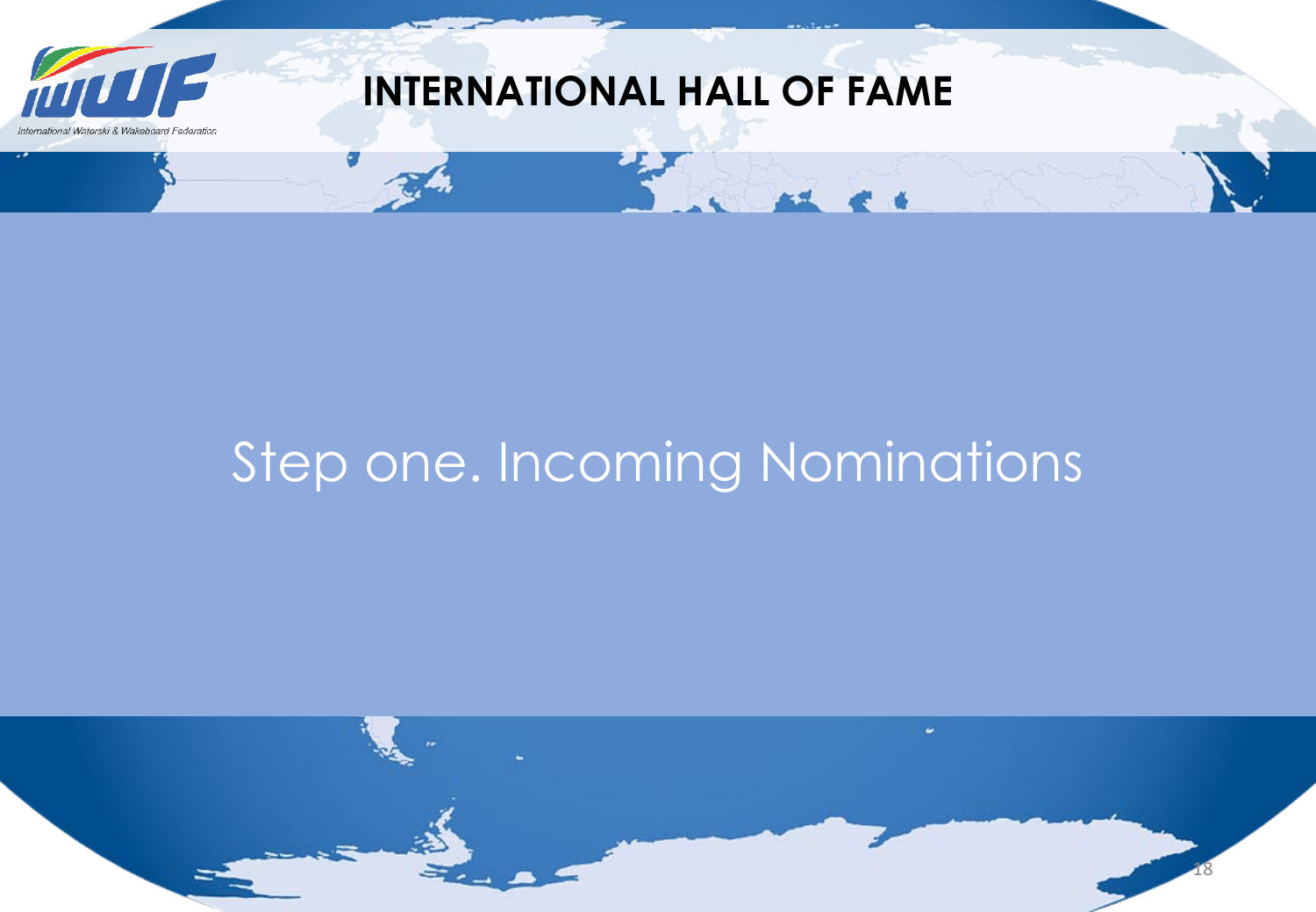

#### **Nominations for the Sports Divisions shall be called for as follows**

Nominations for: Waterski, Disabled, Racing and Wakeboard (Boat) will be called for in each even year, with nominations announced early in the following odd year.

announced early in the following even year. Nominations for: Barefoot, Cable Ski, Cable Wakeboard, and Show Ski will be called for in each odd year, with nominations

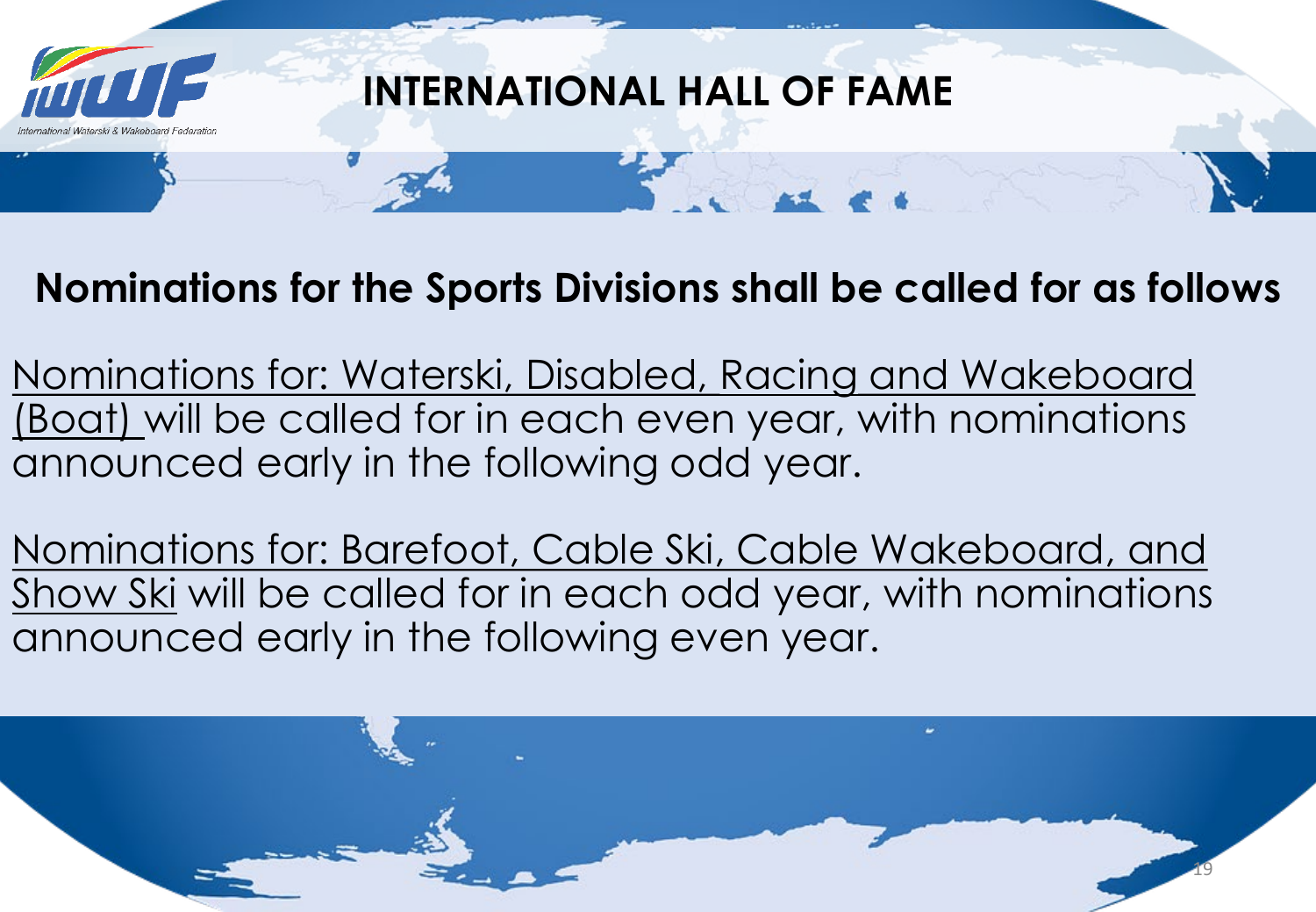

Each Sport Division shall be tasked with assembling a history of their Sports Division's past international events to be available to facilitate the checking and corroboration of any candidates' qualifications.

This database shall also be readily available to the IHOFSC for any future nomination verification purposes that may be required.

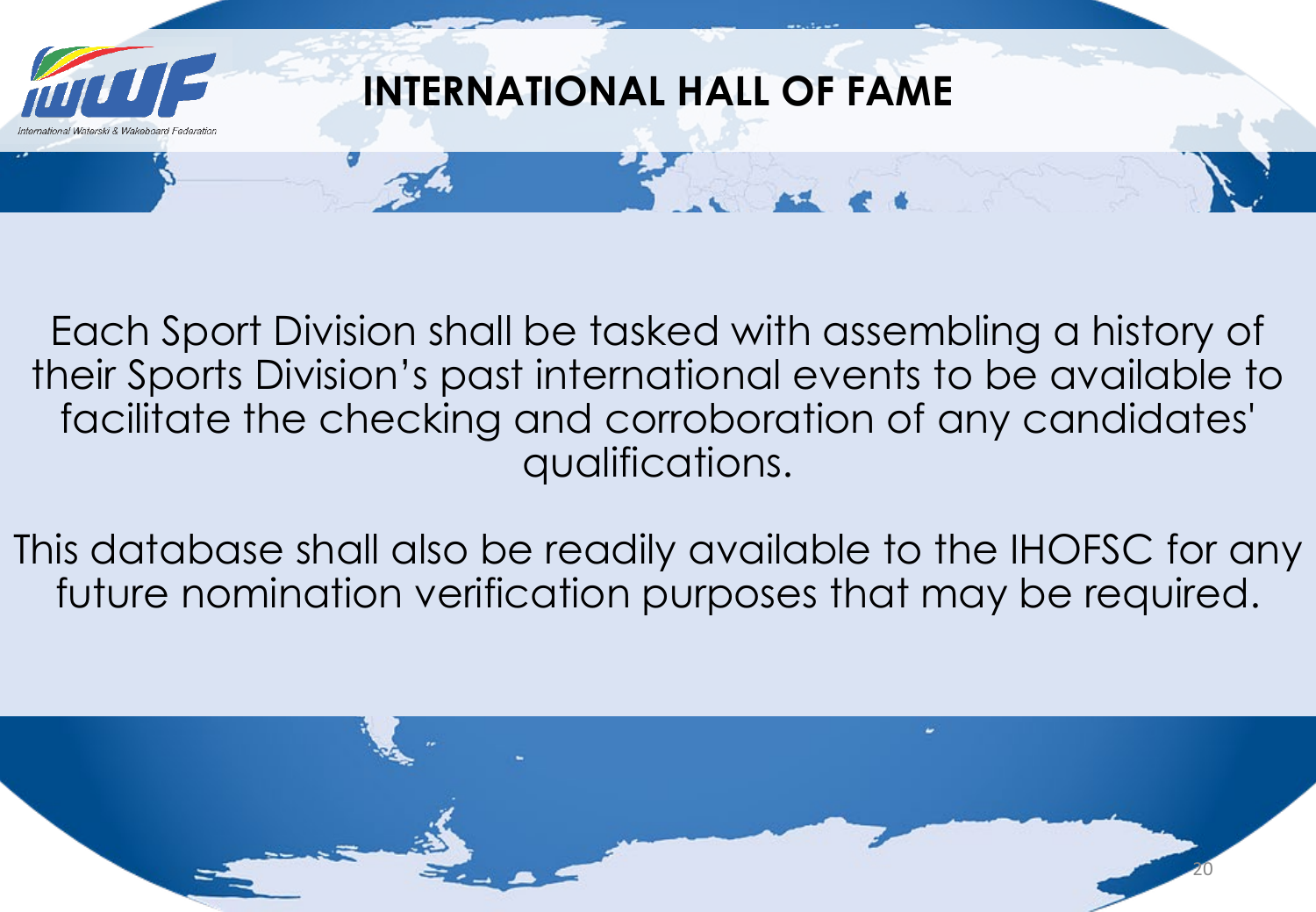

#### IWWF members in good standing may nominate any athlete, official or pioneer that has met or exceeded the IHOF minimum requirements for induction.

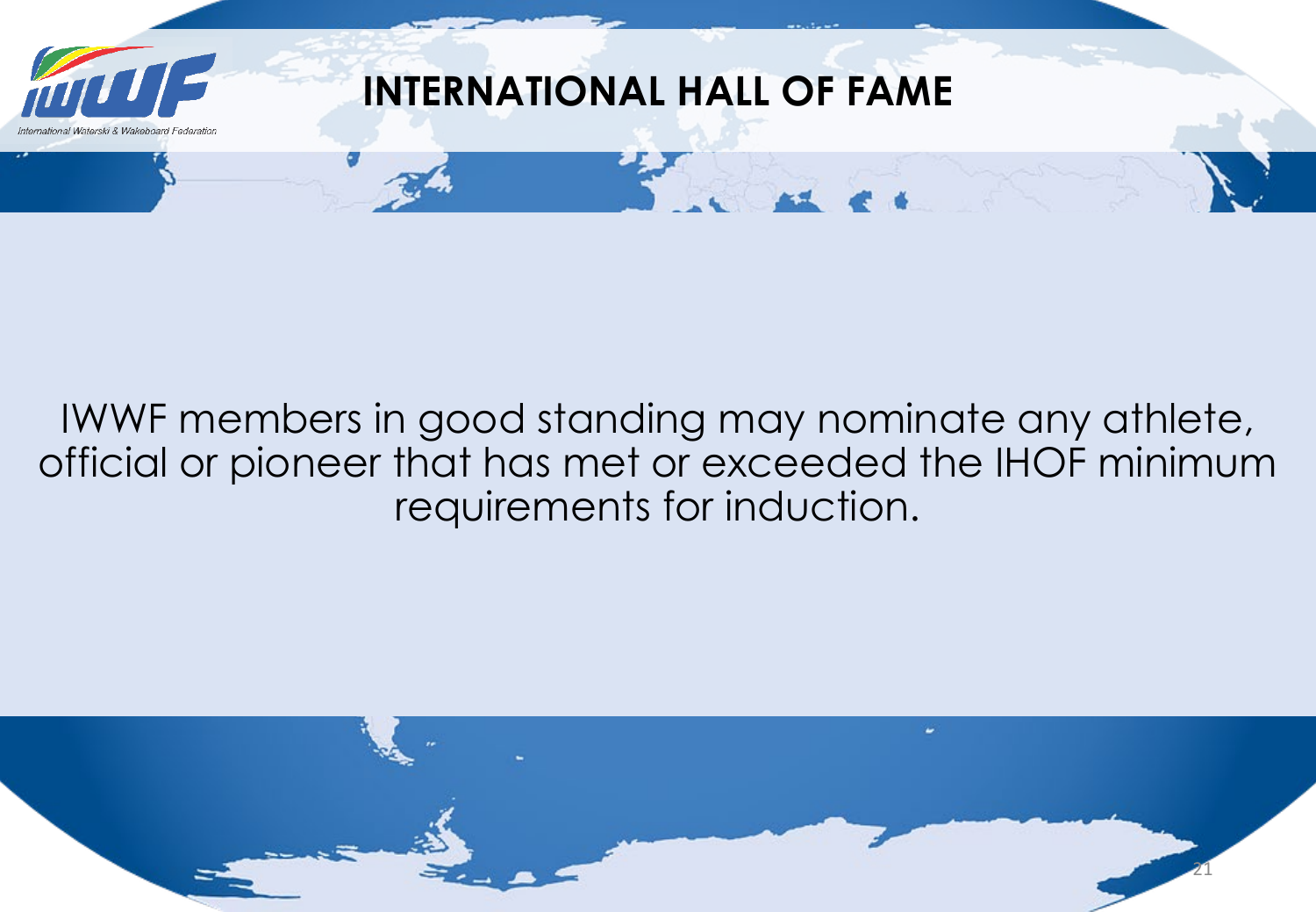

### Qualified candidates should be sought by the Sports Division World Council and the SDSC and assisted through the process of nomination by all SDS.

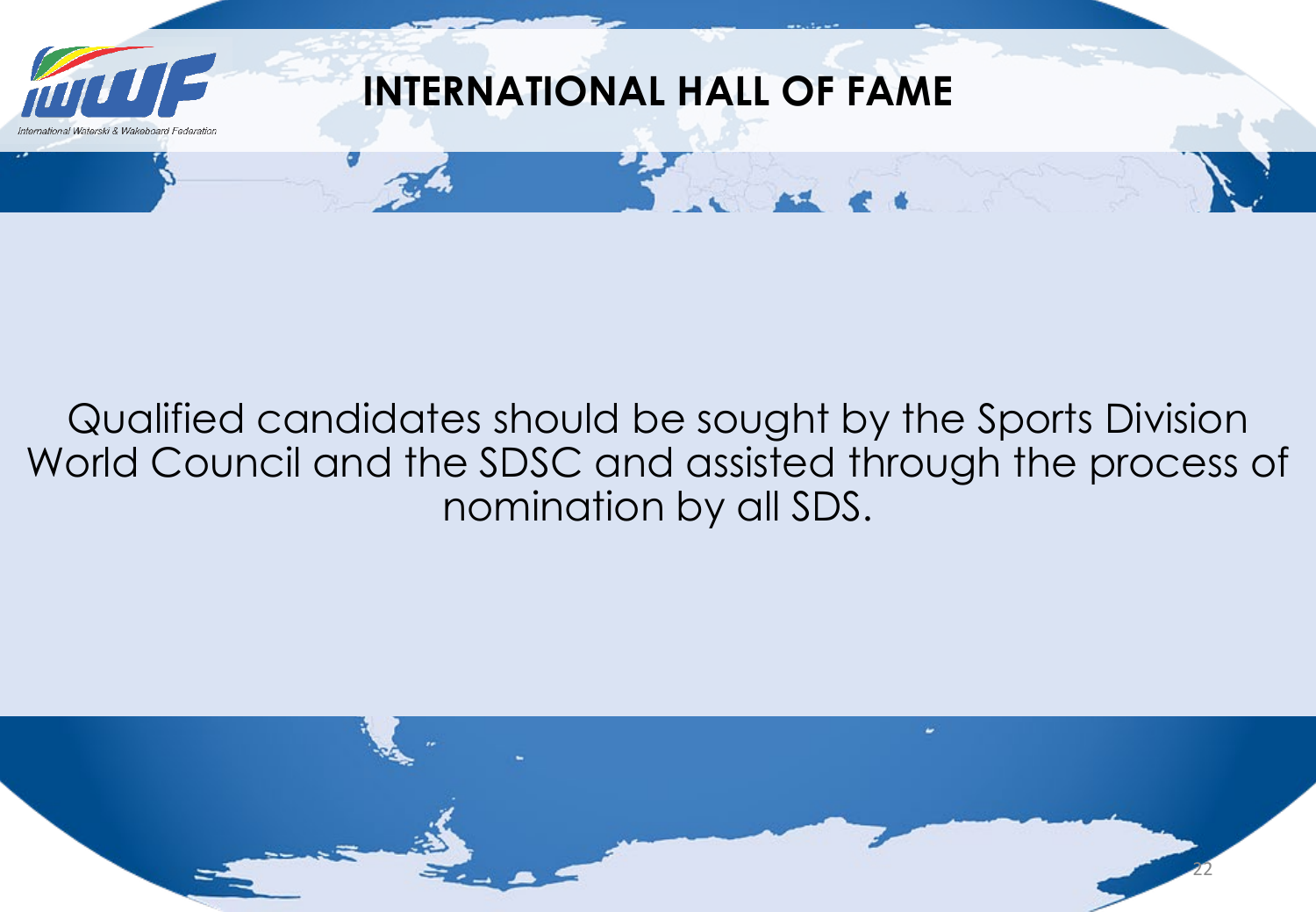

#### Incoming nominations must be submitted via the online IHOF Nomination Form to the appropriate SDSC.

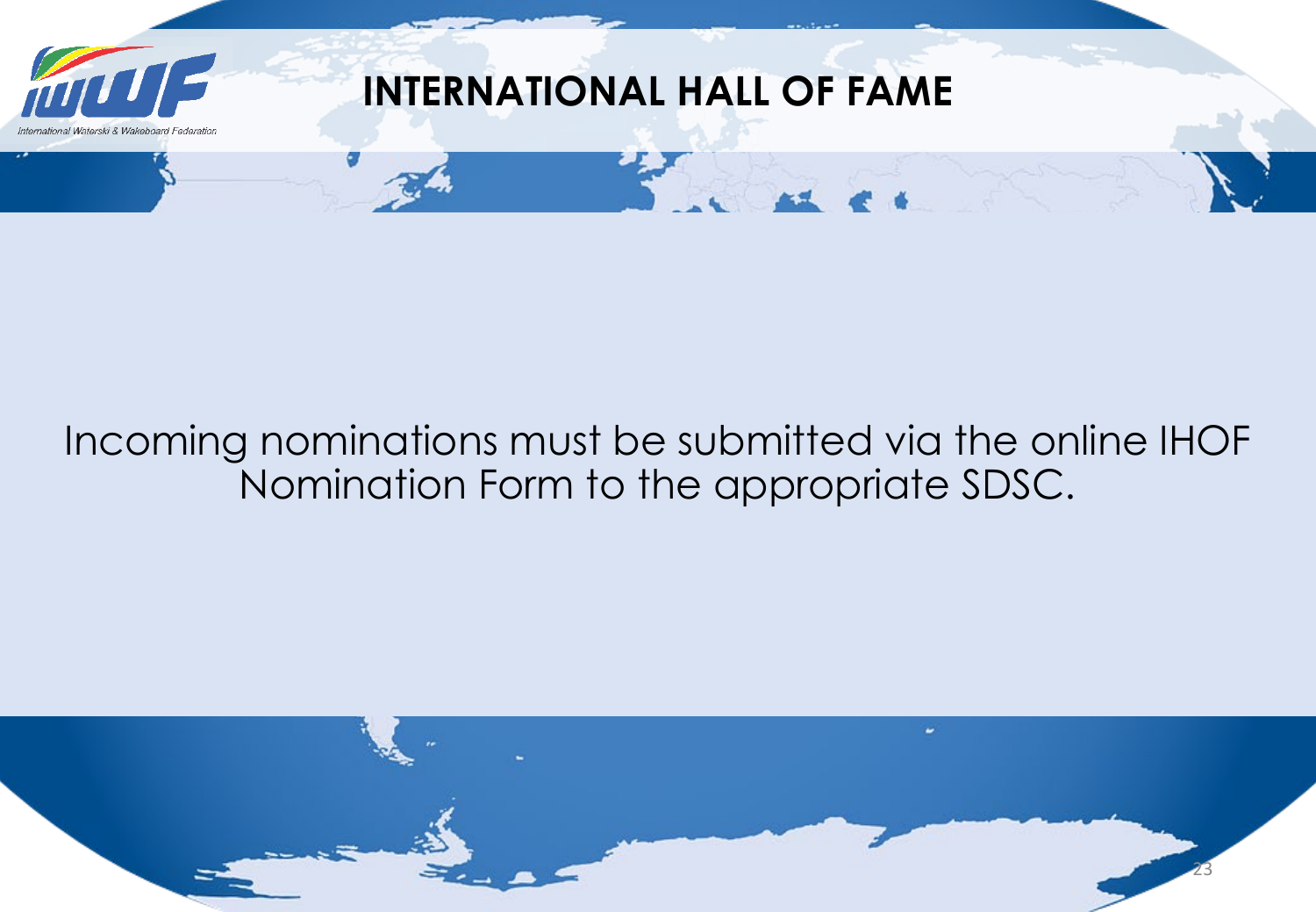

#### Incoming nominations shall be automatically forwarded to each member of the appropriate SDSC only.

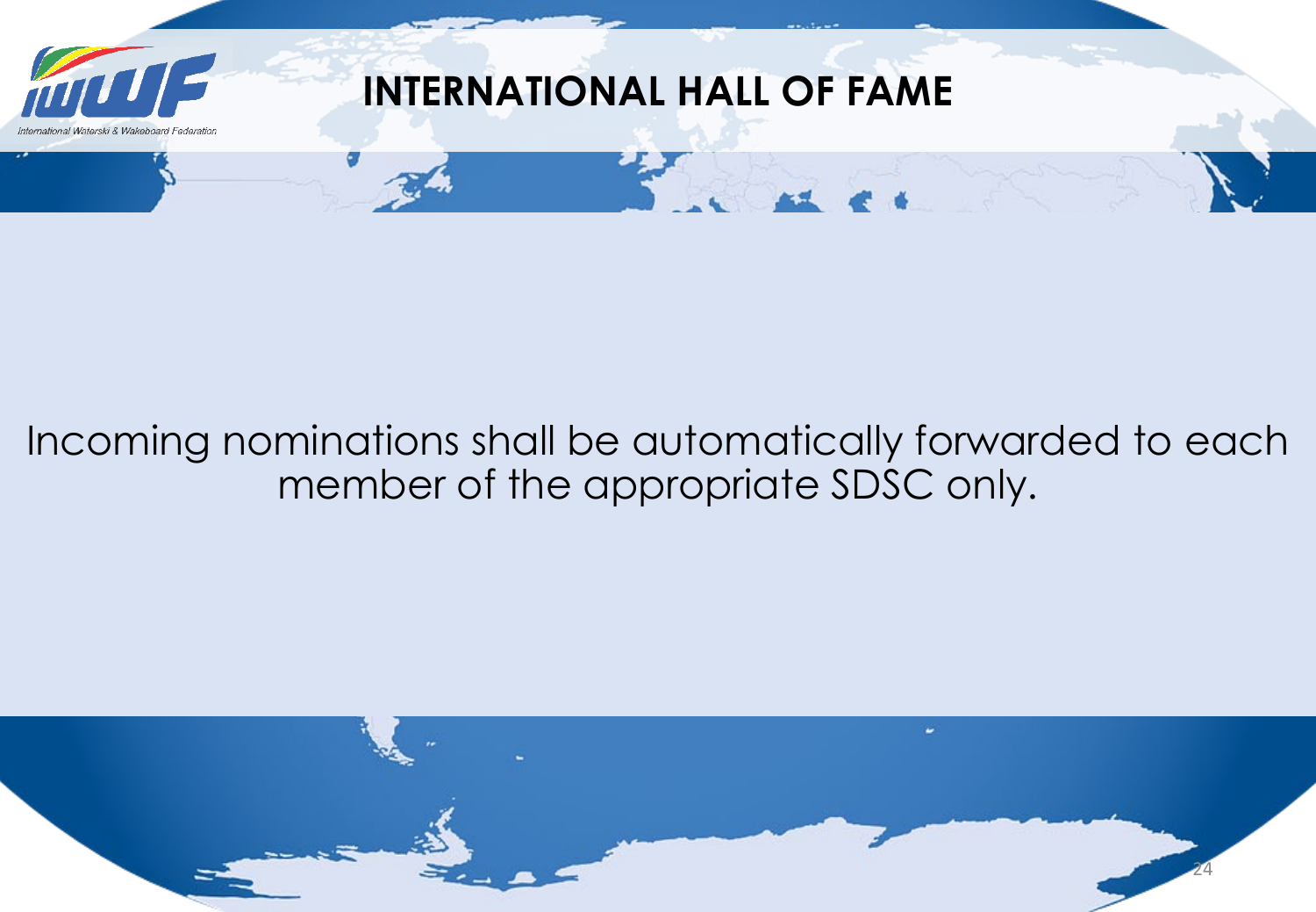

#### All incoming nominations shall be scrutinized by the SDSC, ensuring that all minimum requirements have been met and for any exemplary service that is above and beyond what is expected.

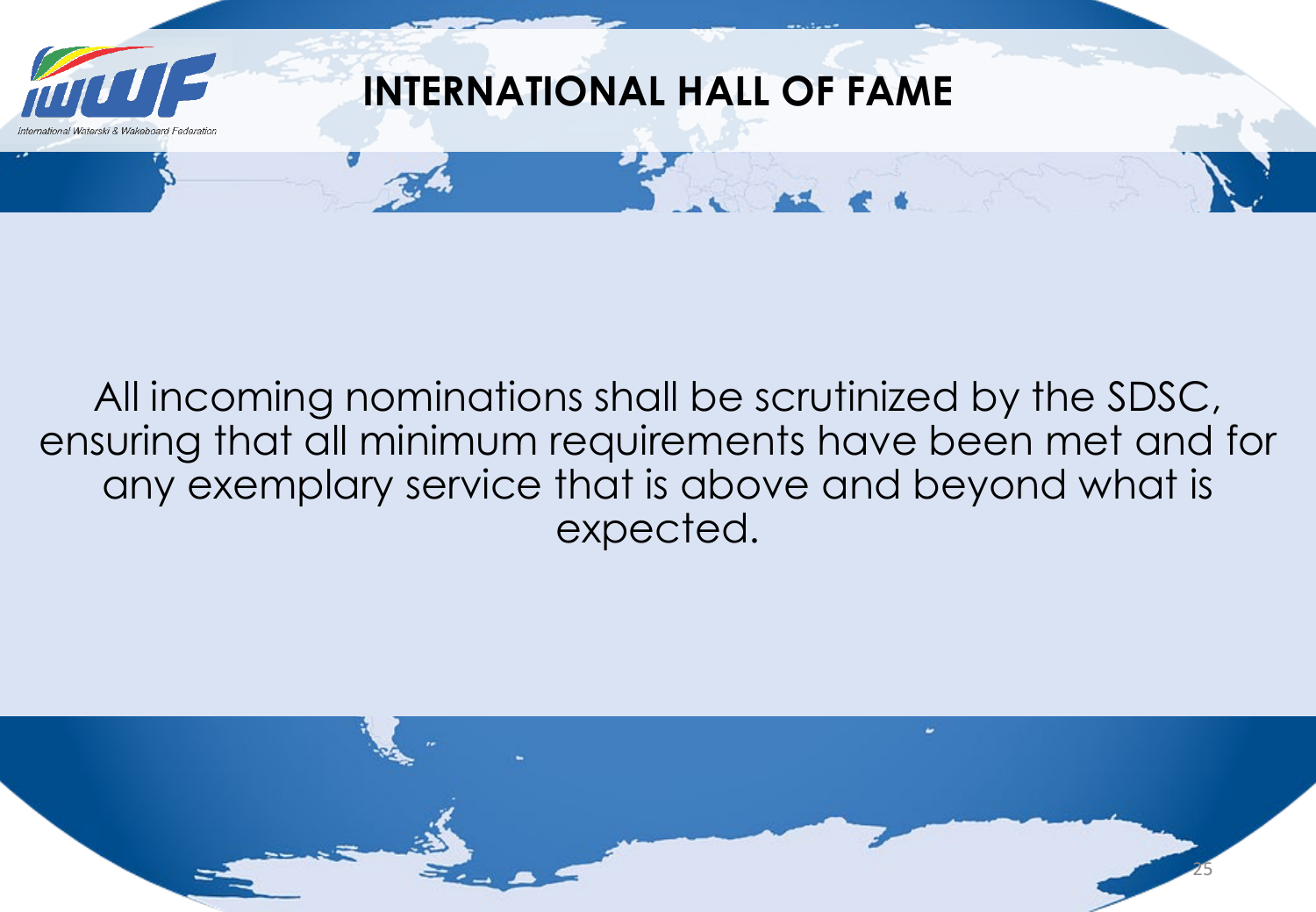

SDSC - Selectors Each SDSC must ensure that every incoming nomination they approve has not been approved as a reward for long-time service or as a memorial; that the award is being given as our most prestigious award and in recognition of only the most outstanding commitment and service to our sport over a lifetime of participating and only after giving more than seems humanly possible, for far longer than seems humanly possible.

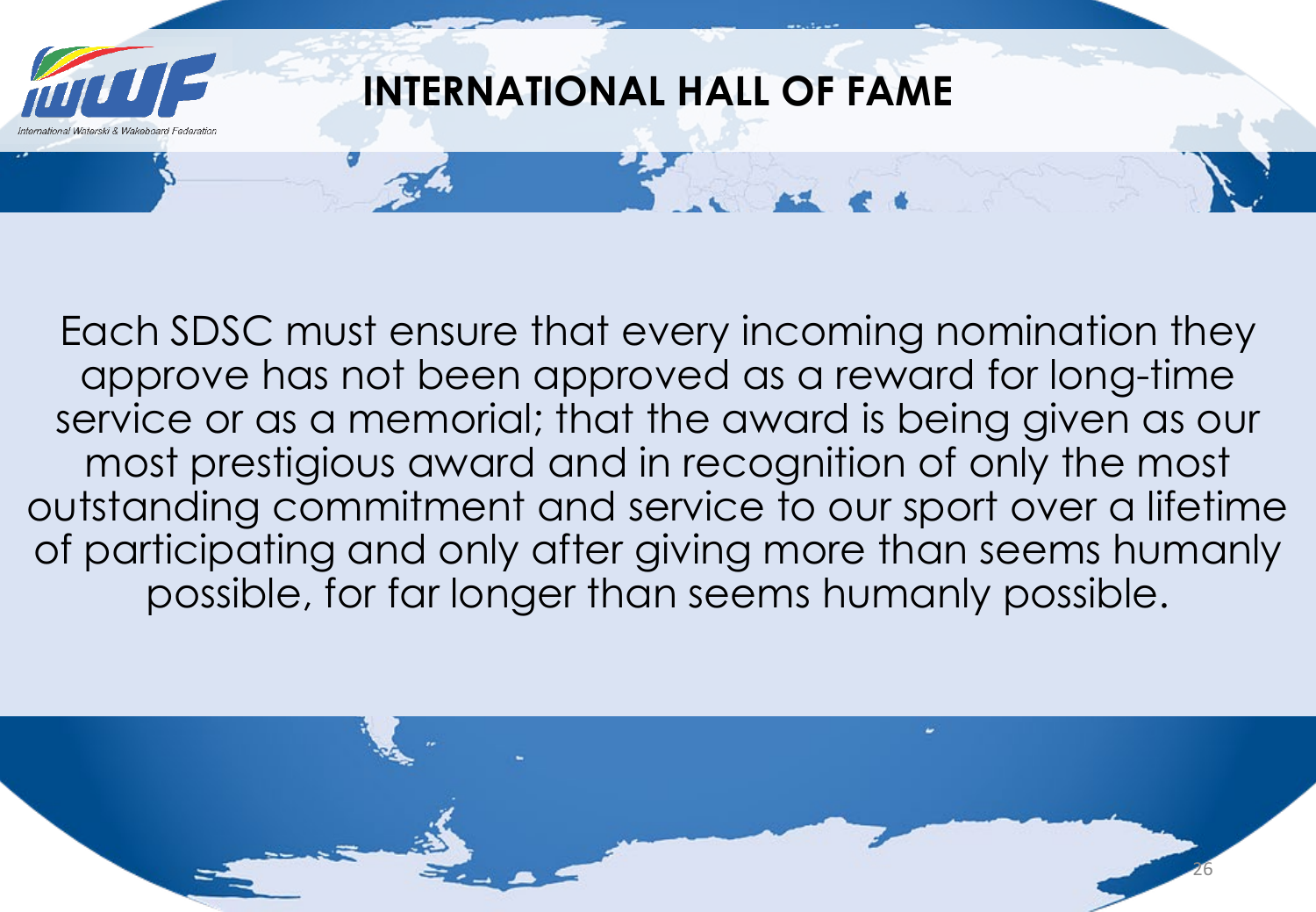

#### The SDSC shall scrutinize and distil their list of candidates for each selection cycle down to the TWO that will become the Sports Divisions outgoing nominations for that selection cycle.

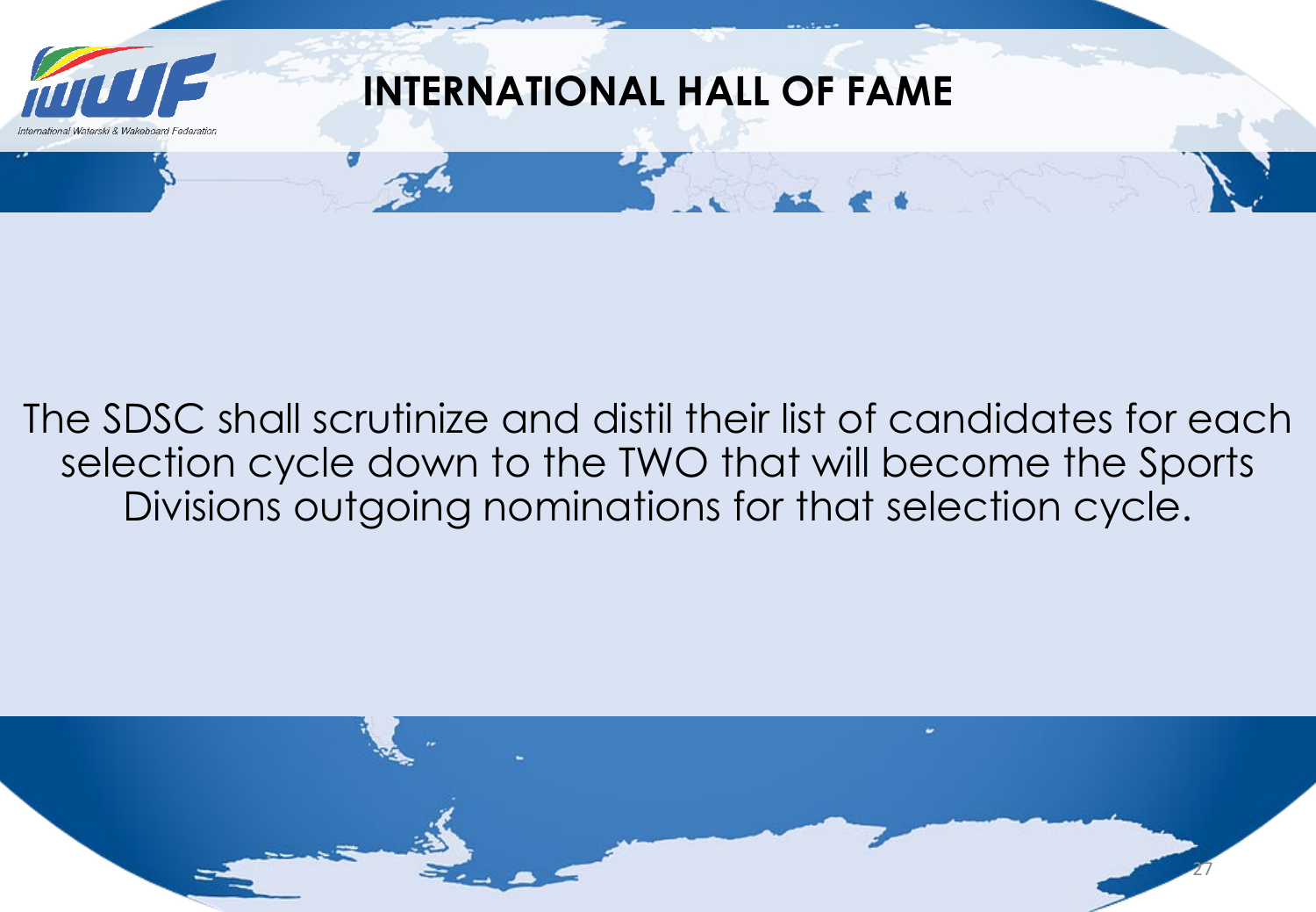

#### SDSC may hold incoming nominations in abeyance for consideration in the next selection cycle.

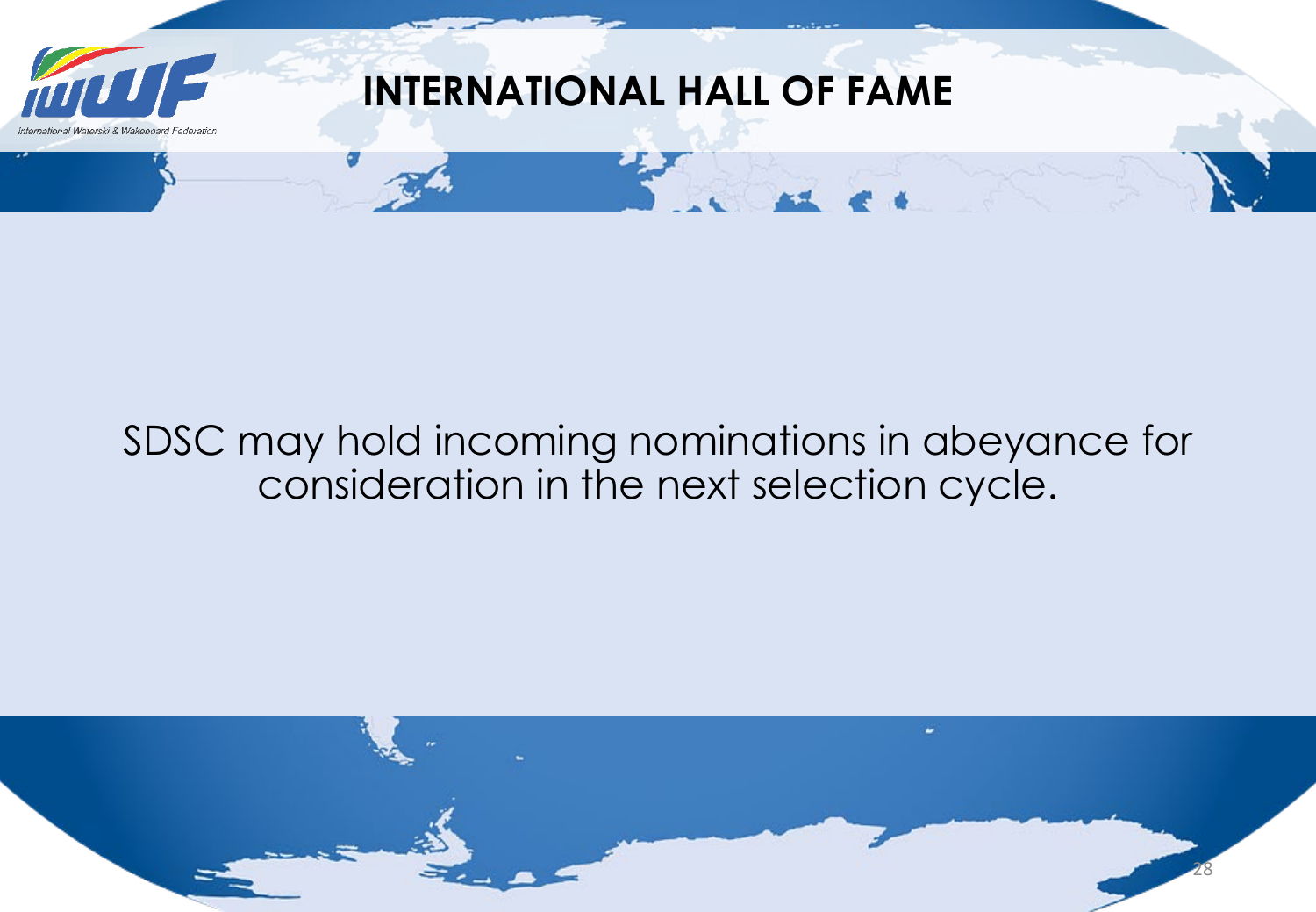

## Step two. Outgoing Nominations

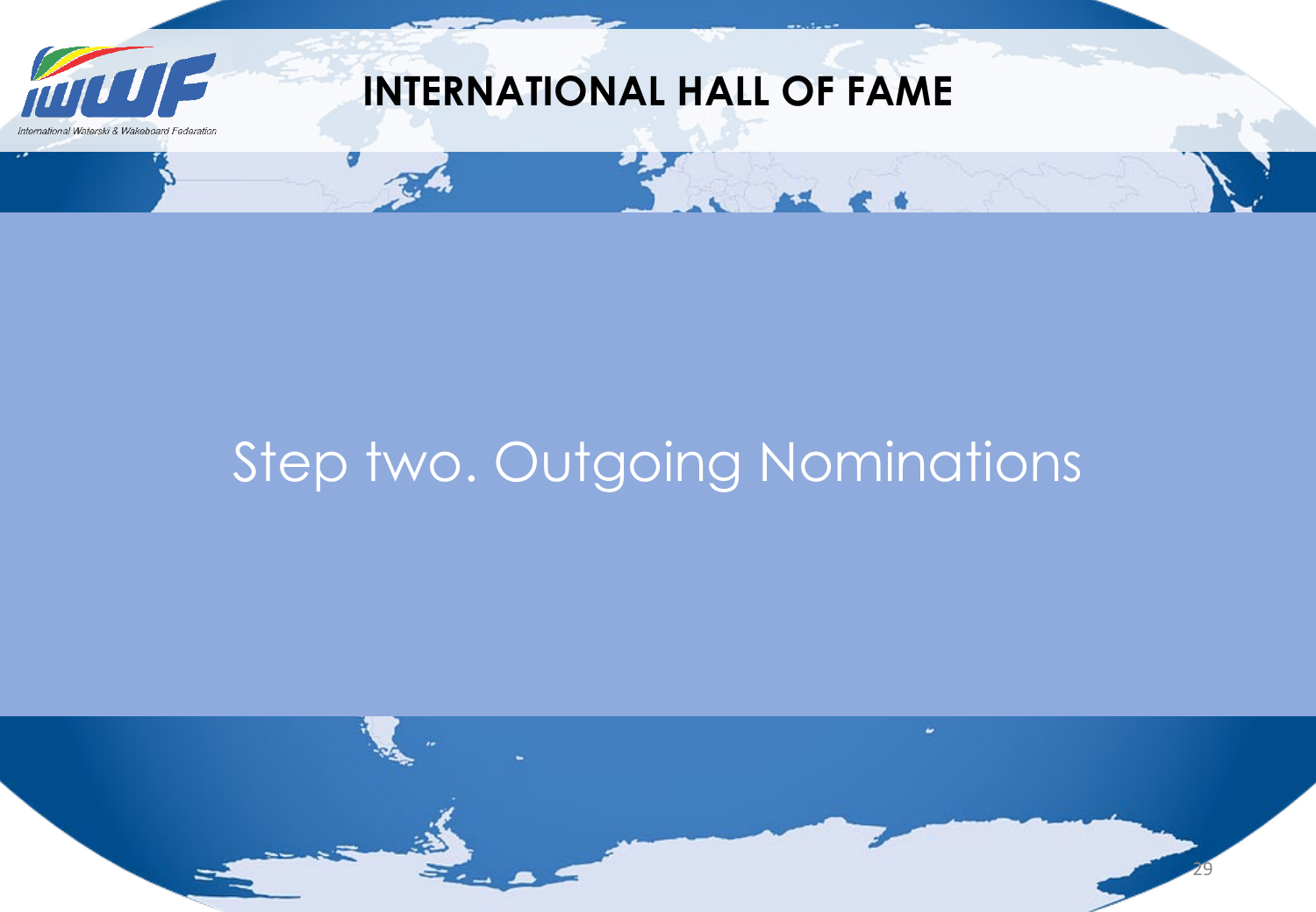

#### Every SDSC doesn't need to submit nominations for every selection cycle. This should be a rare distinction offered as a tribute for only the most exceptional service to our sport.

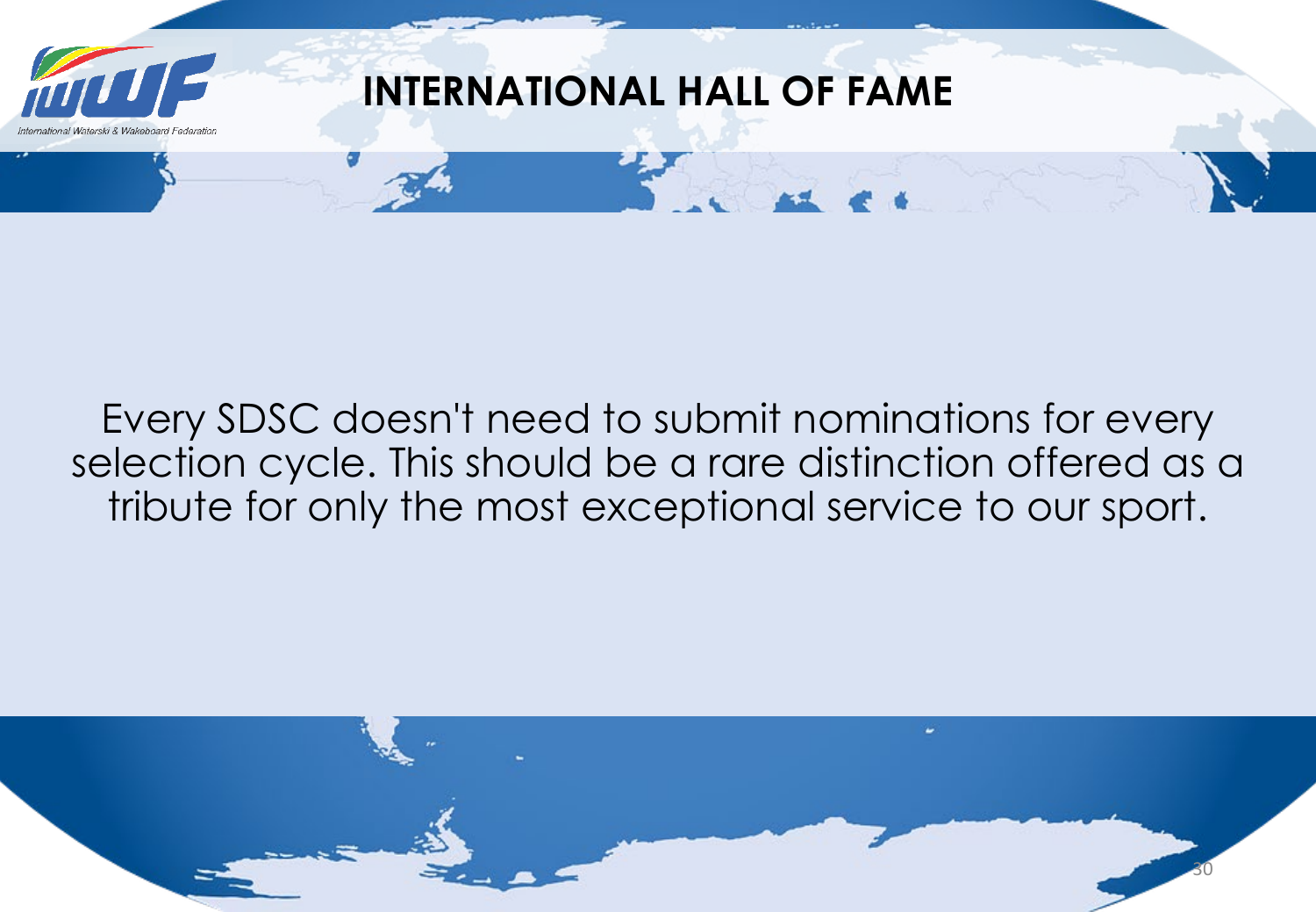

#### Each SDSC is allowed to forward only TWO nominations to the IHOFSC Chairman per selection cycle.

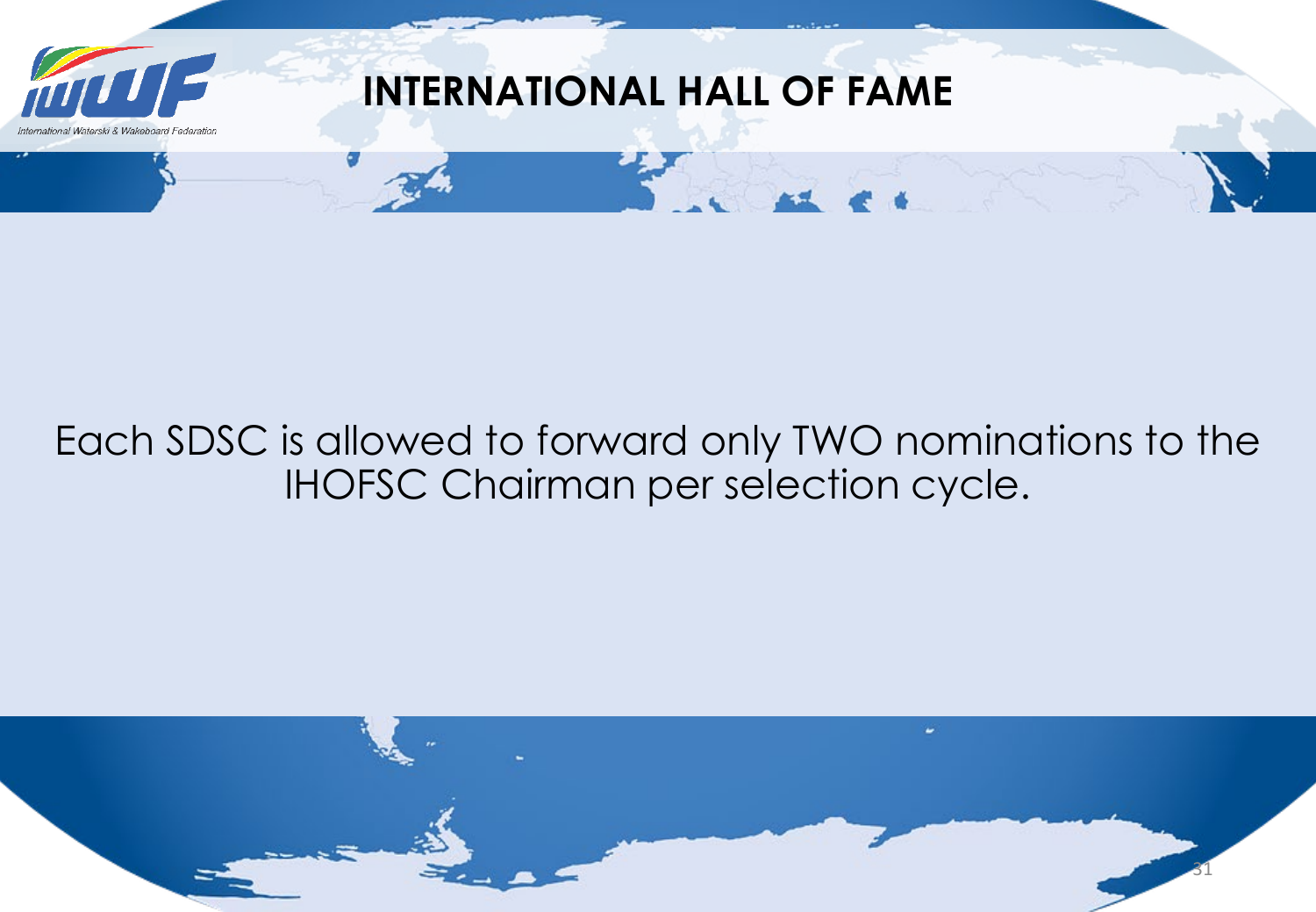

In the case of an exceptional circumstance that prompts the induction of more than TWO from any Sports Division, with the approval of a minimum of 75% of the IHOFSC, any SDSC may submit THREE outgoing nominations for any selection cycle. Unanimous IHOFSC approval is required for any SDSC nominating numbers greater than THREE.

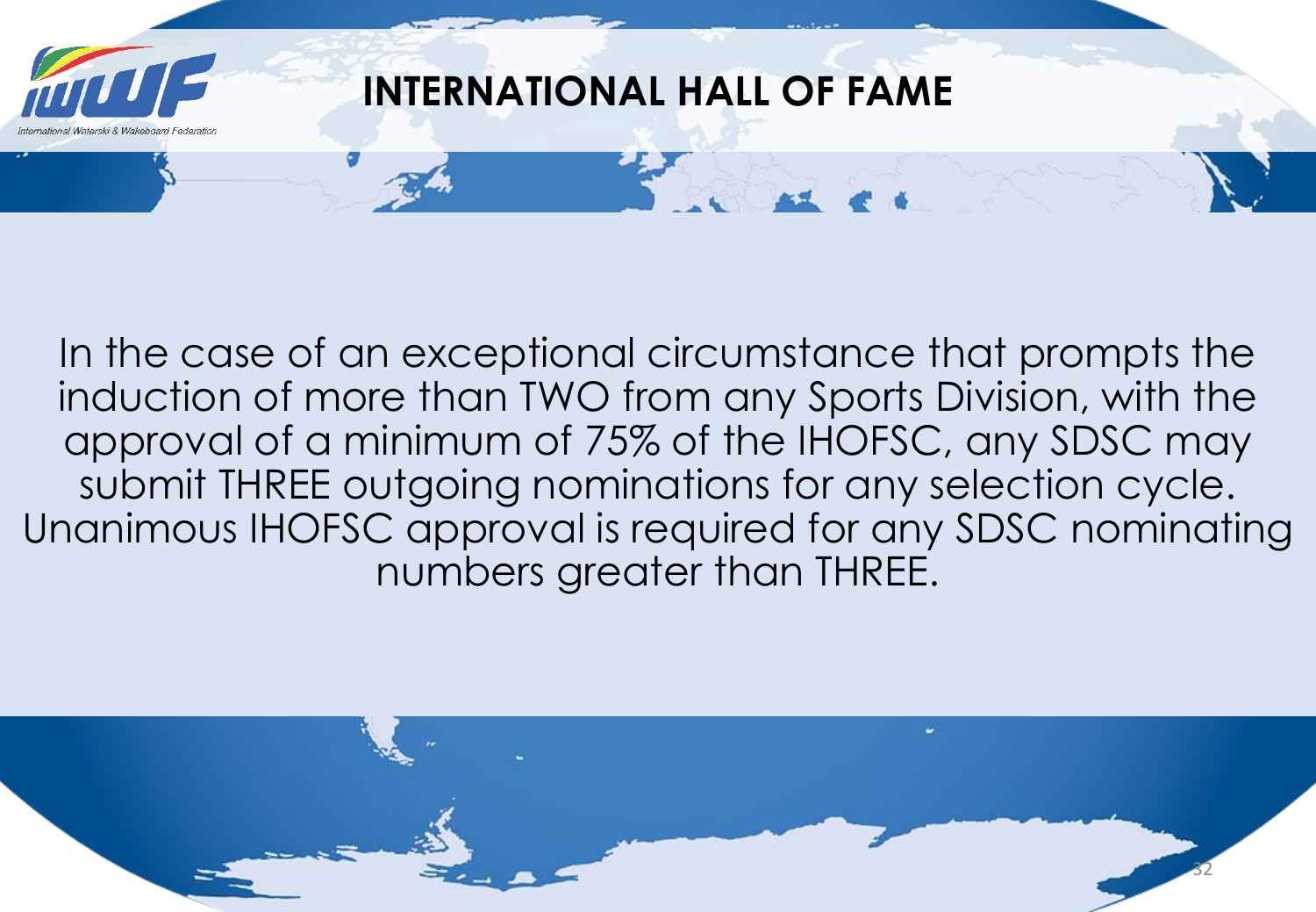

#### The SDSC must unanimously approve outgoing nominations before being forwarded to the IHOFSC Chairman by each SDR.

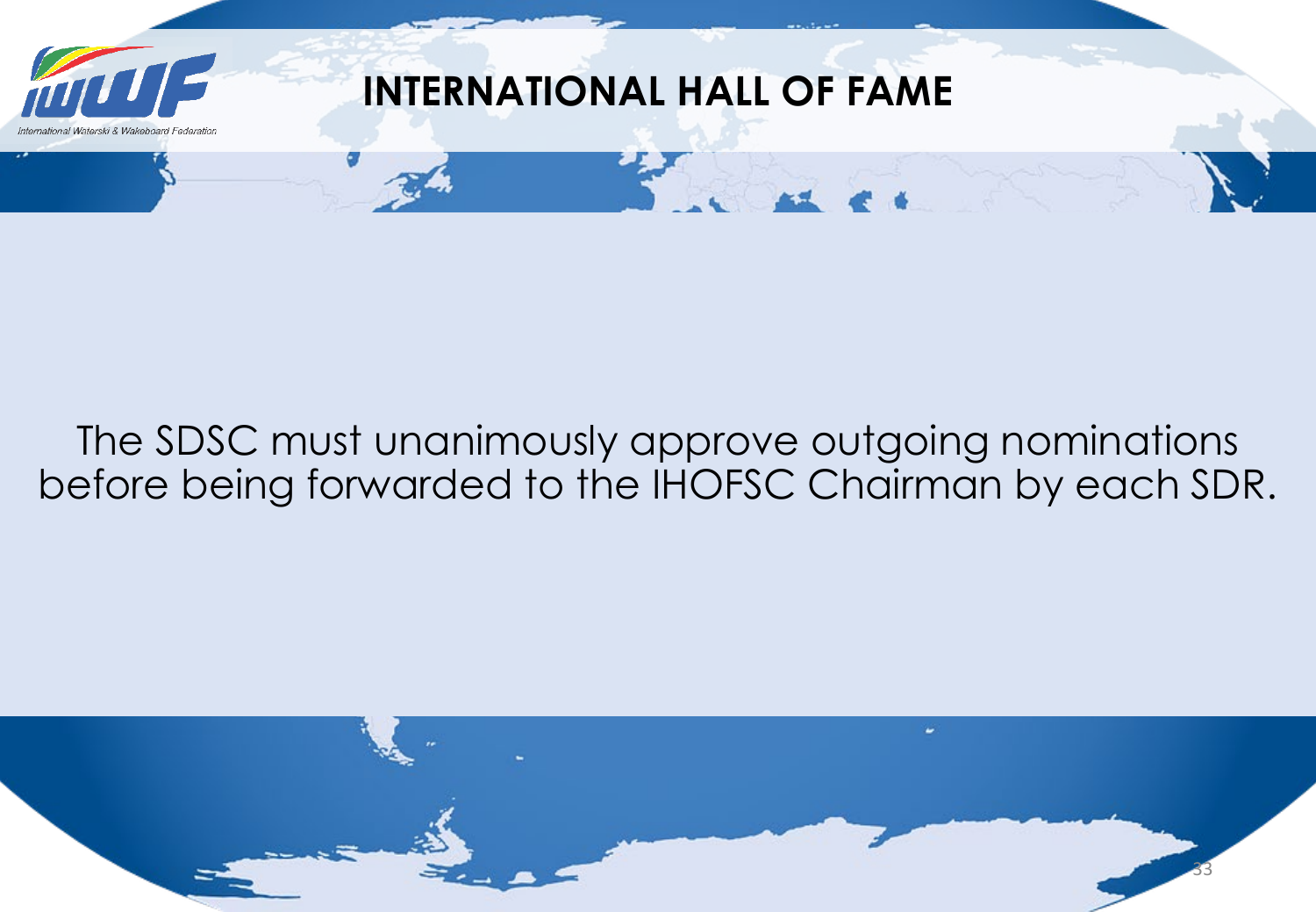

## Step Three. Scrutinizing the nominations from each Sports Division

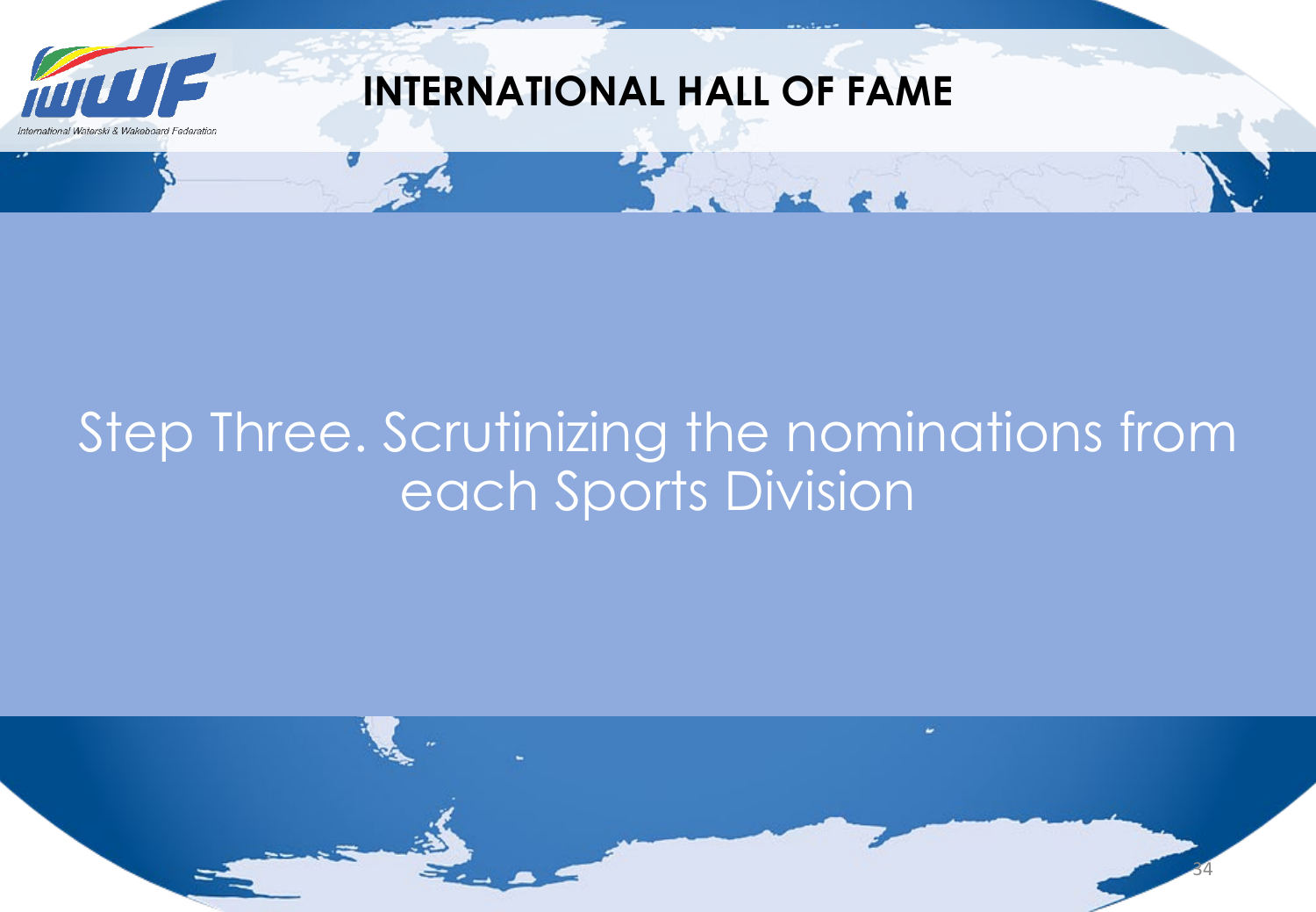

### The IHOFSC is tasked with upholding the prestige, dignity and esteem befitting of the IHOF.

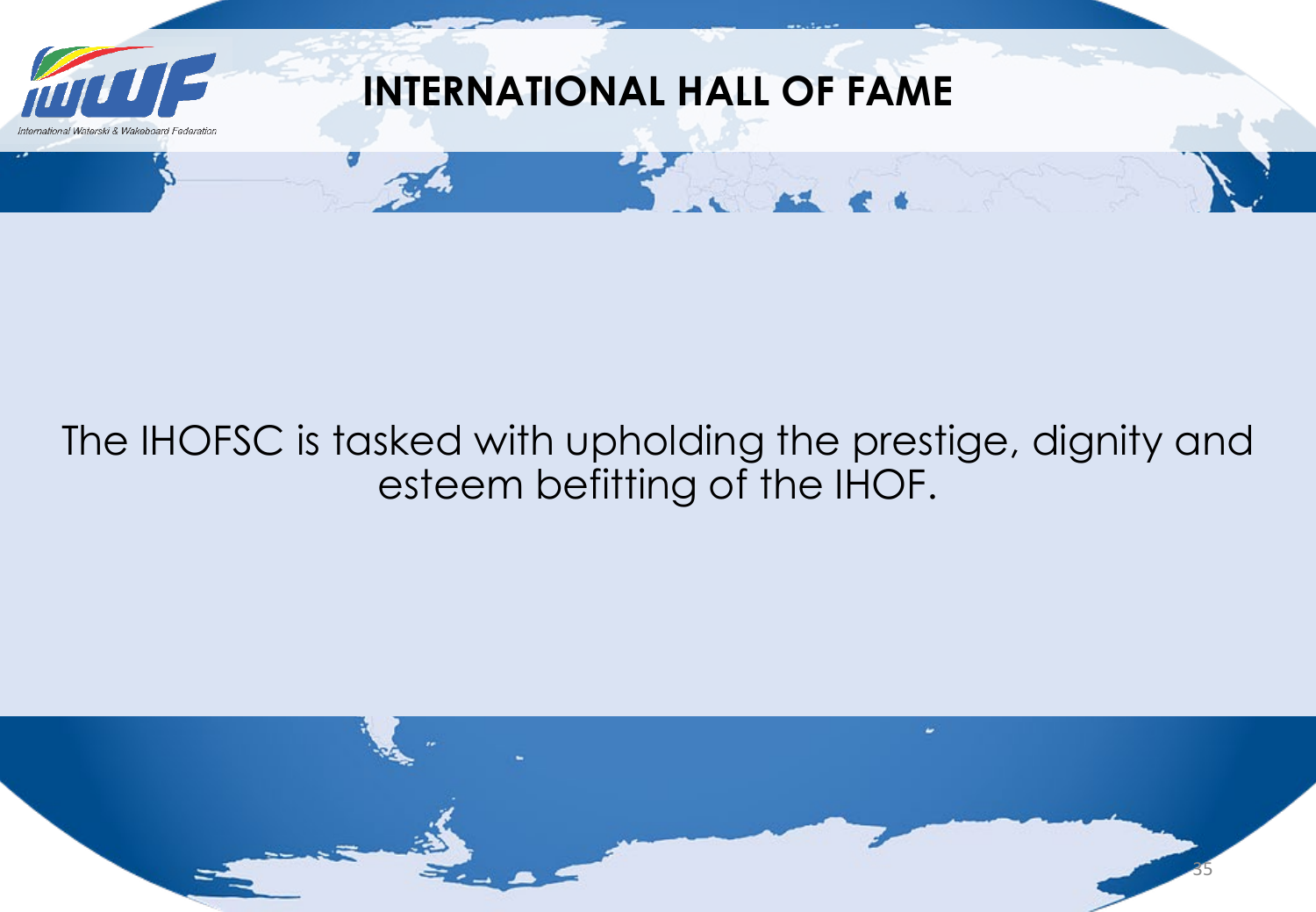

#### Each SCR shall forward their nominations to the IHOFSC Chairman.

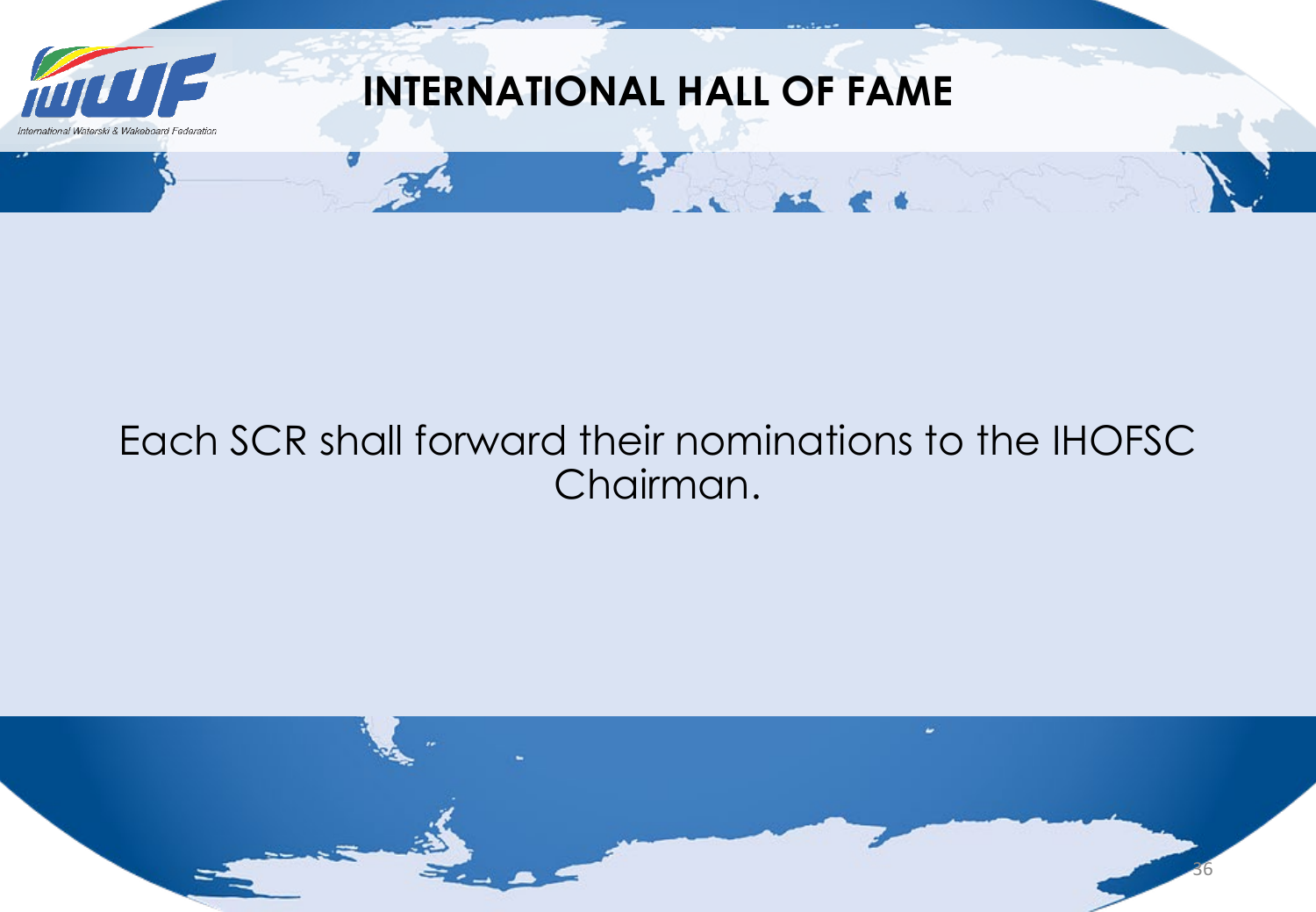

#### The IHOFSC Chairman shall then disseminate all nominations received to all members of the IHOFSC for their scrutiny.

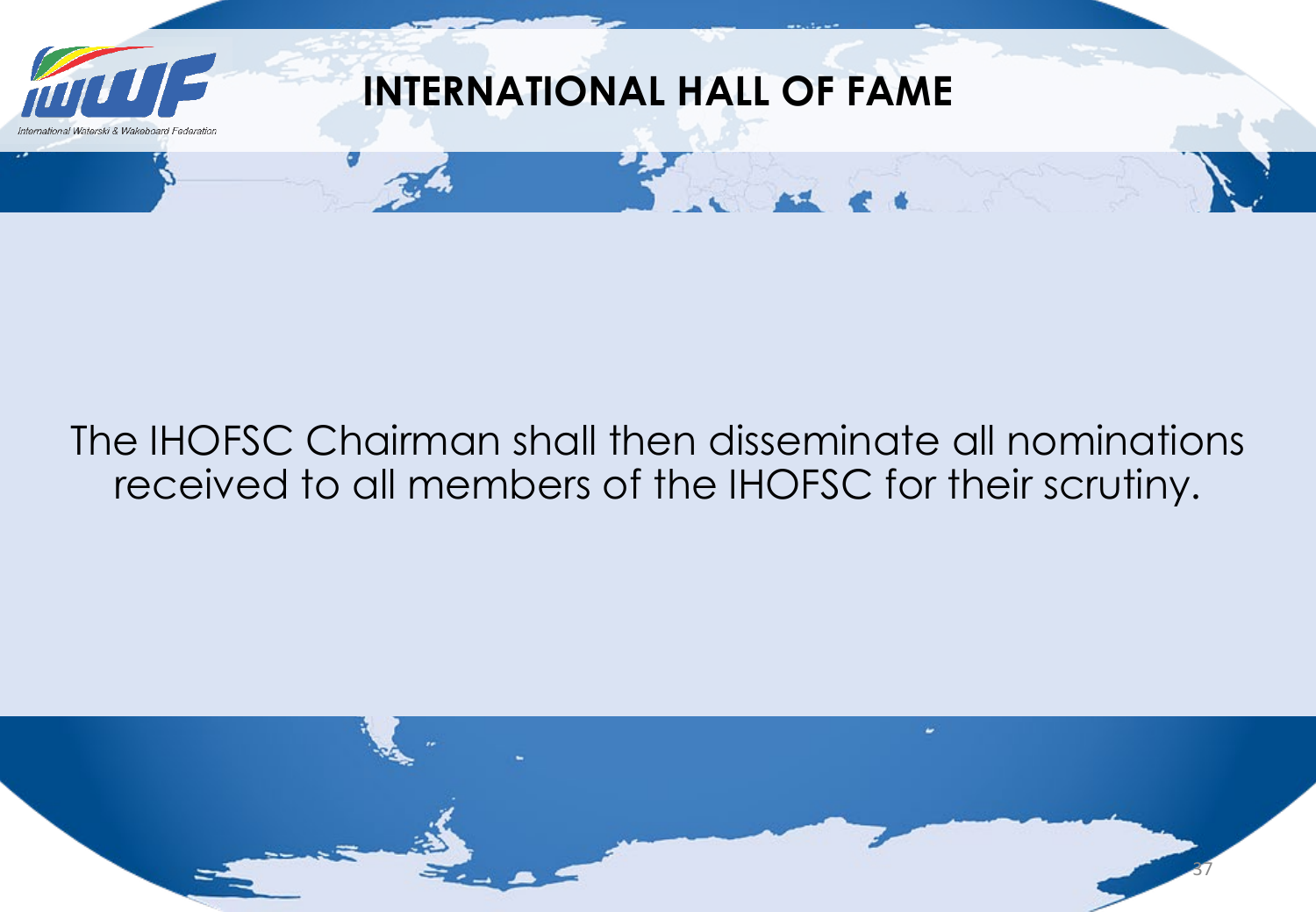

After receiving the nominations, it is understood that the IHOFSC shall scrutinize all nominations to ensure they meet or exceed every minimum requirement, it must be stressed that IHOFSC members are not tasked with comparing or weighing the nominations between the Sports Divisions.

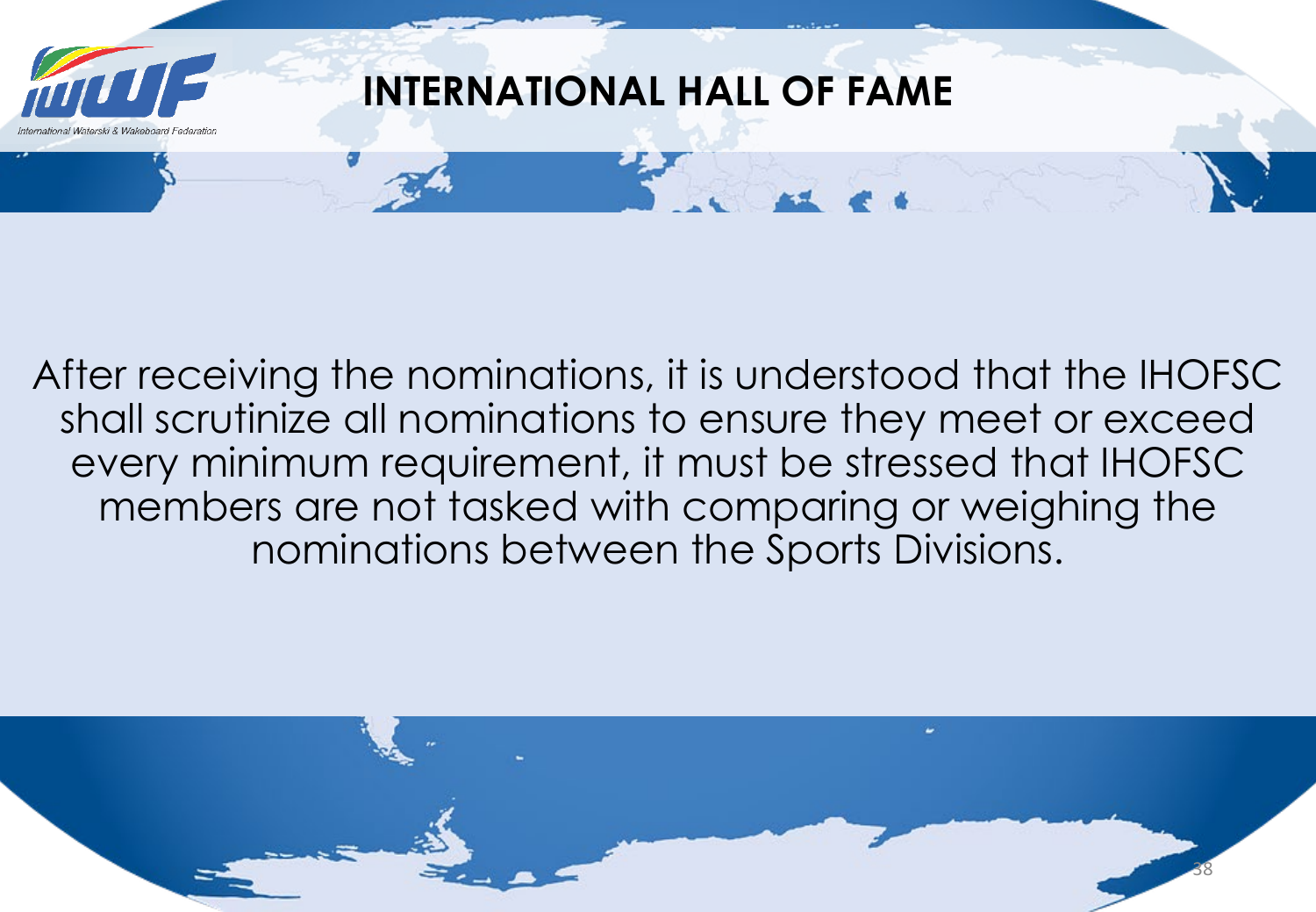

#### It is the burden of the Sports Division Selection Committee to only nominate the very best they have to offer. This should be held to be the rarest honour we bestow in our sport.

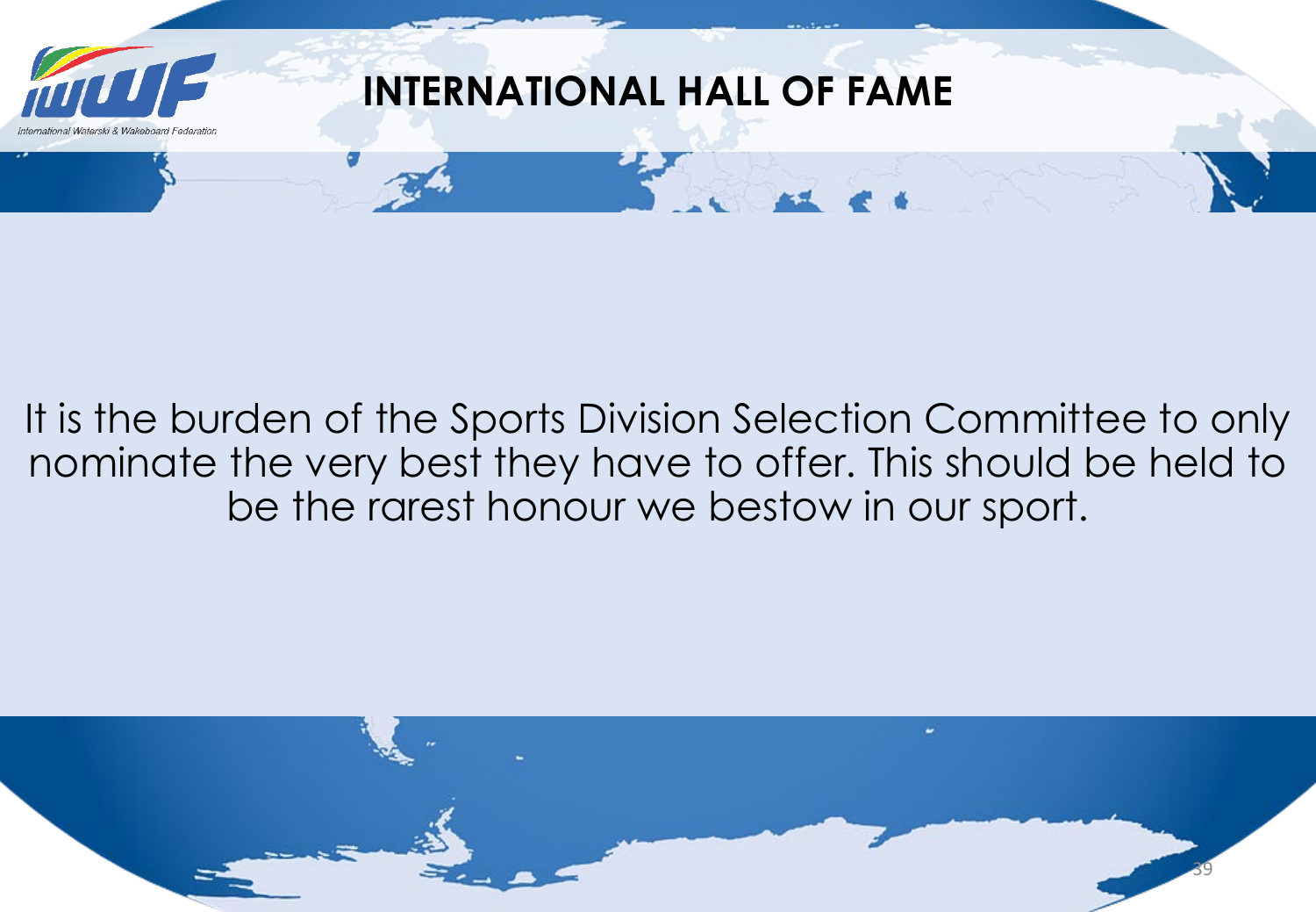

In pursuit of upholding the stature and high reputation of the IHOF, the IHOFSC has the duty to question and investigate the validity, accuracy and integrity of all nominations. They may request the SDSC to provide more information in support of their nomination. The IHOFSC holds the power to withhold approval of a nomination, but only for the strongest of reasons, which must be supplied to the nominating SCDSC.

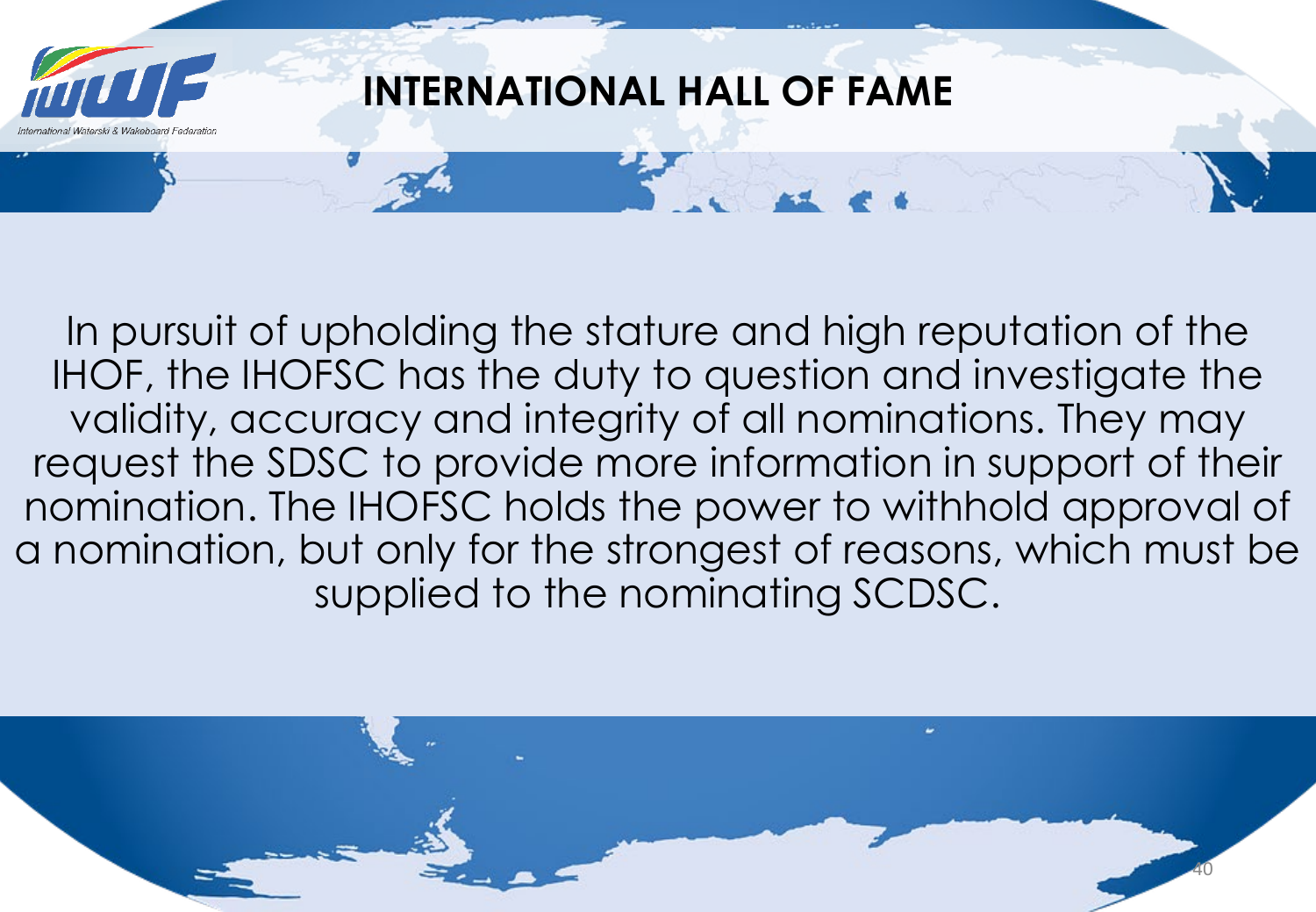

The IHOFSC Chair is accountable to uphold the integrity of the award and to ensure that all SDSC members are fully aware of the importance of their nominations and approvals. The SDSC together with the IHOFSC are responsible for the future and the history of IHOF and the relevance and unique significance of IHOF award to future inductees, and that the rules for induction into this most elite club of our sport are not flexible.

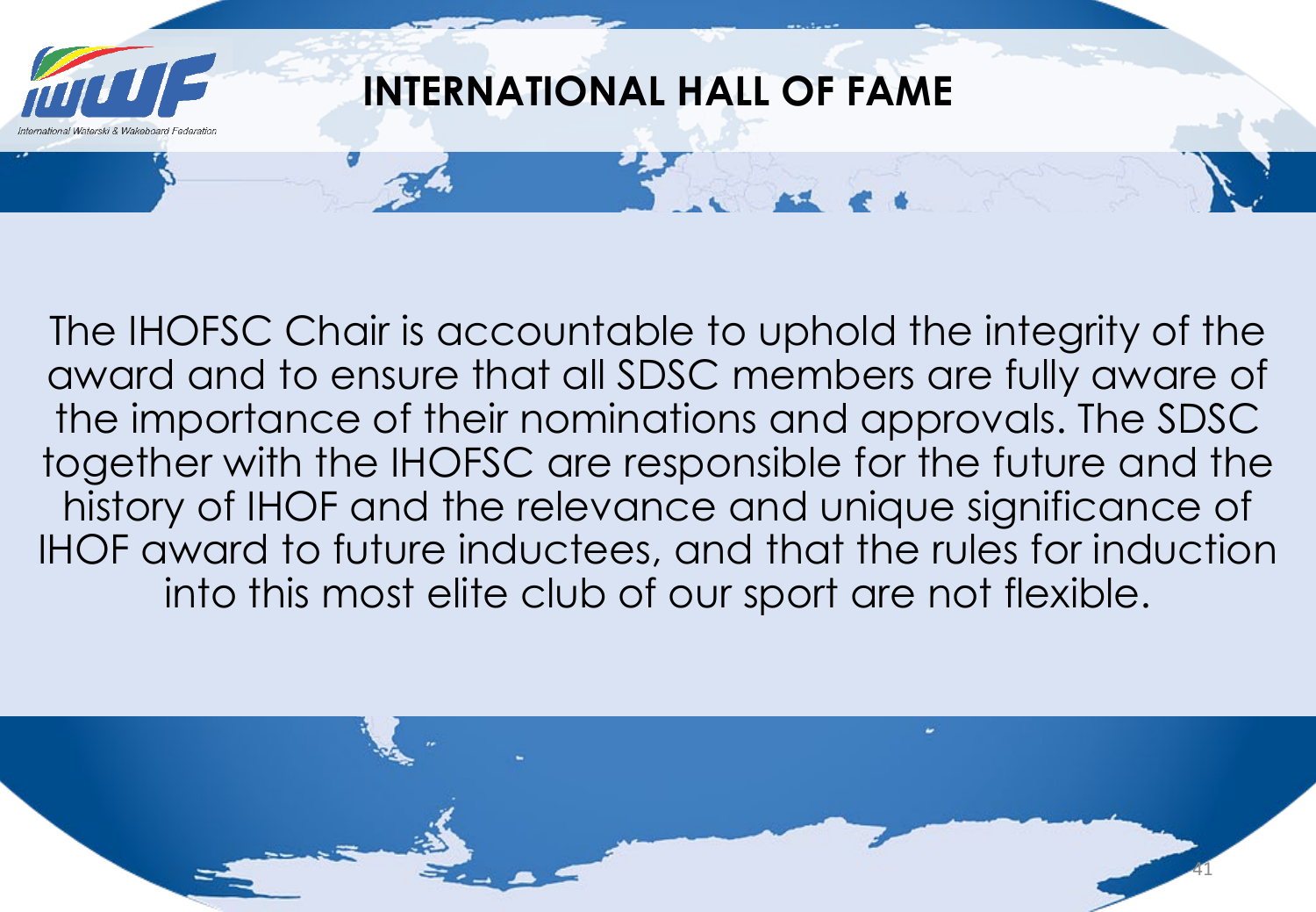

#### The spirit of the awards is to grow all of the SDSC, strengthen the Sports Division reputation and history, and to honour those that truly earned and deserve the distinction of being a part of the IHOF.

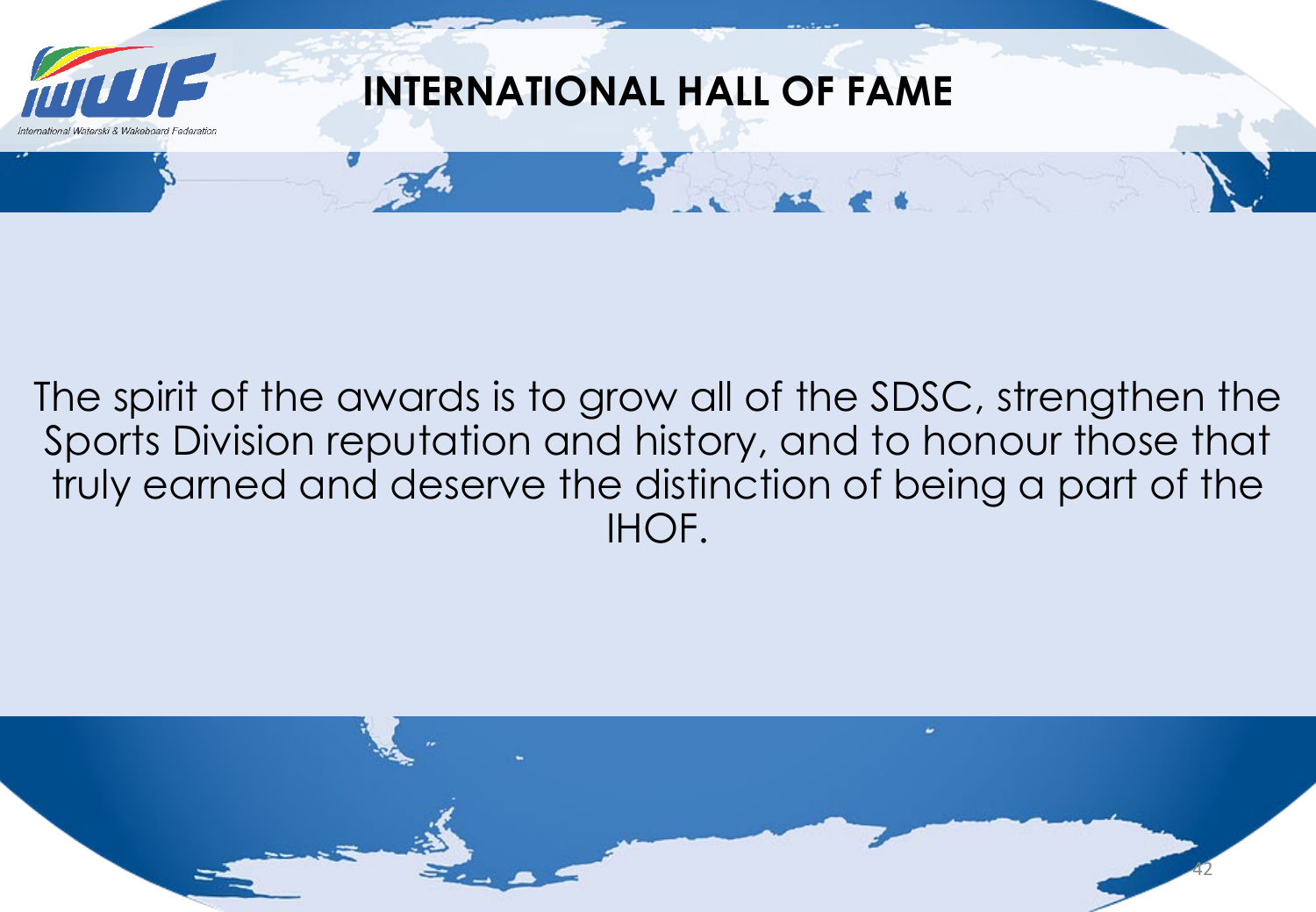

## **GENERAL SELECTION CRITERIA**

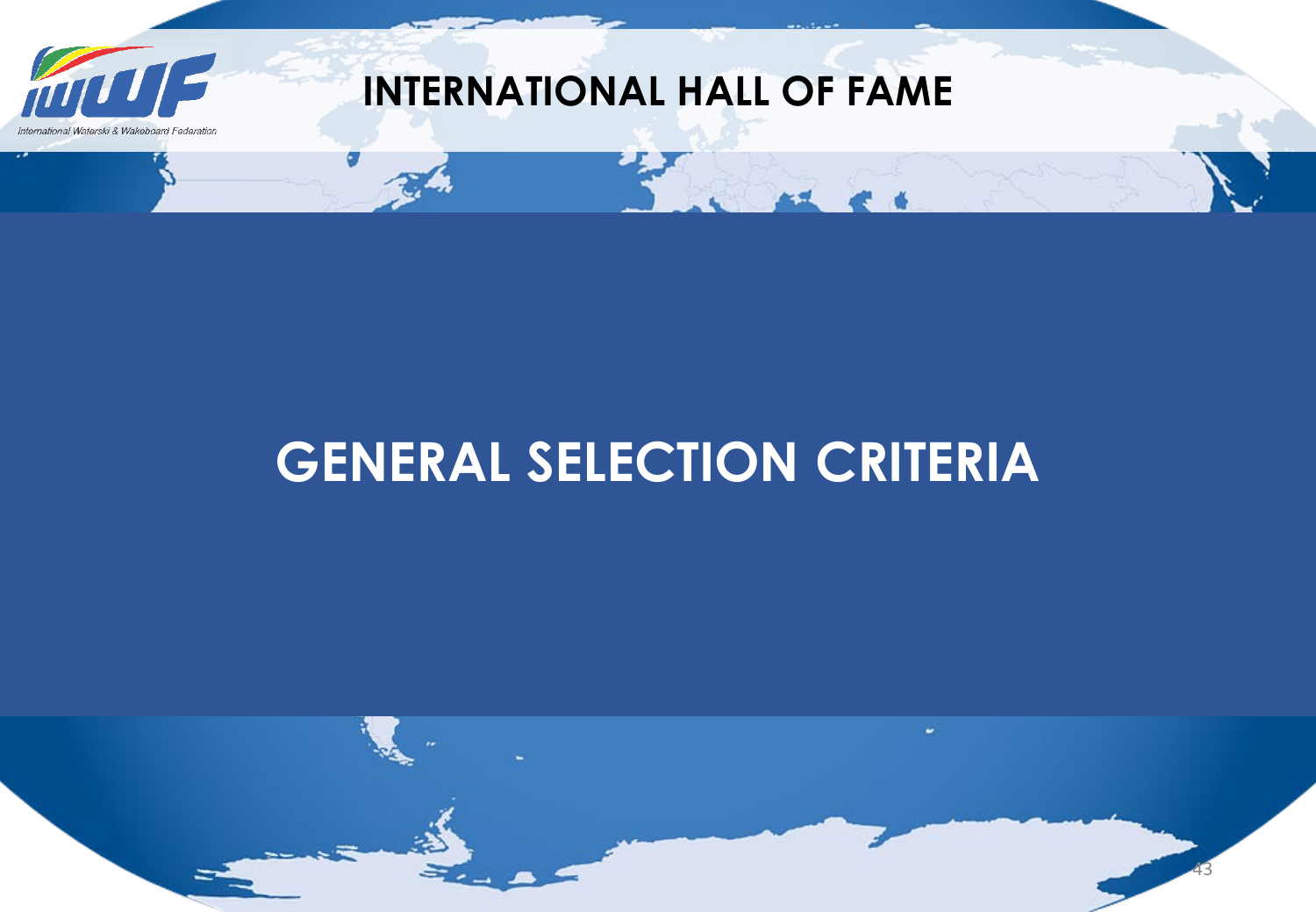

 $\sim$   $\sim$   $\sim$   $\sim$   $\sim$   $\sim$   $\sim$ There are three categories for Induction: – a. ATHLETES: From all Disciplines b. PIONEERS: From all Disciplines c. OFFICIALS: From all Disciplines

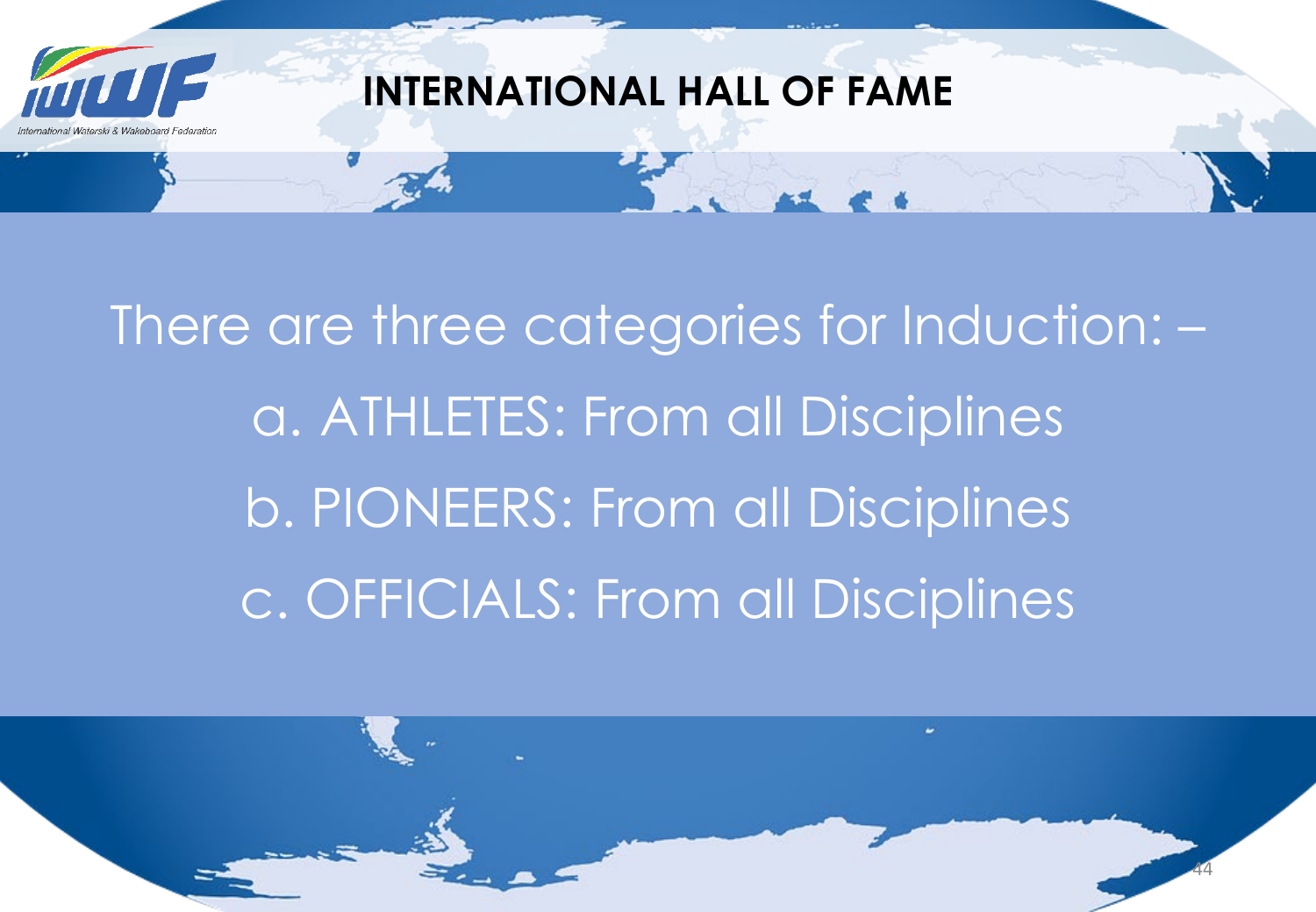

No member of the International Hall of Fame Selection Committee shall be eligible for election during his term on the Committee.

The SCR, the IWWF EB or the IHOFSC may propose an Order of Merit be awarded to an individual(s) who has made a significant contribution to our sport which does not generally fall within the guidelines for the three categories above.

approval by both. This proposal would be submitted to the IHOFSC and IWWF EB for

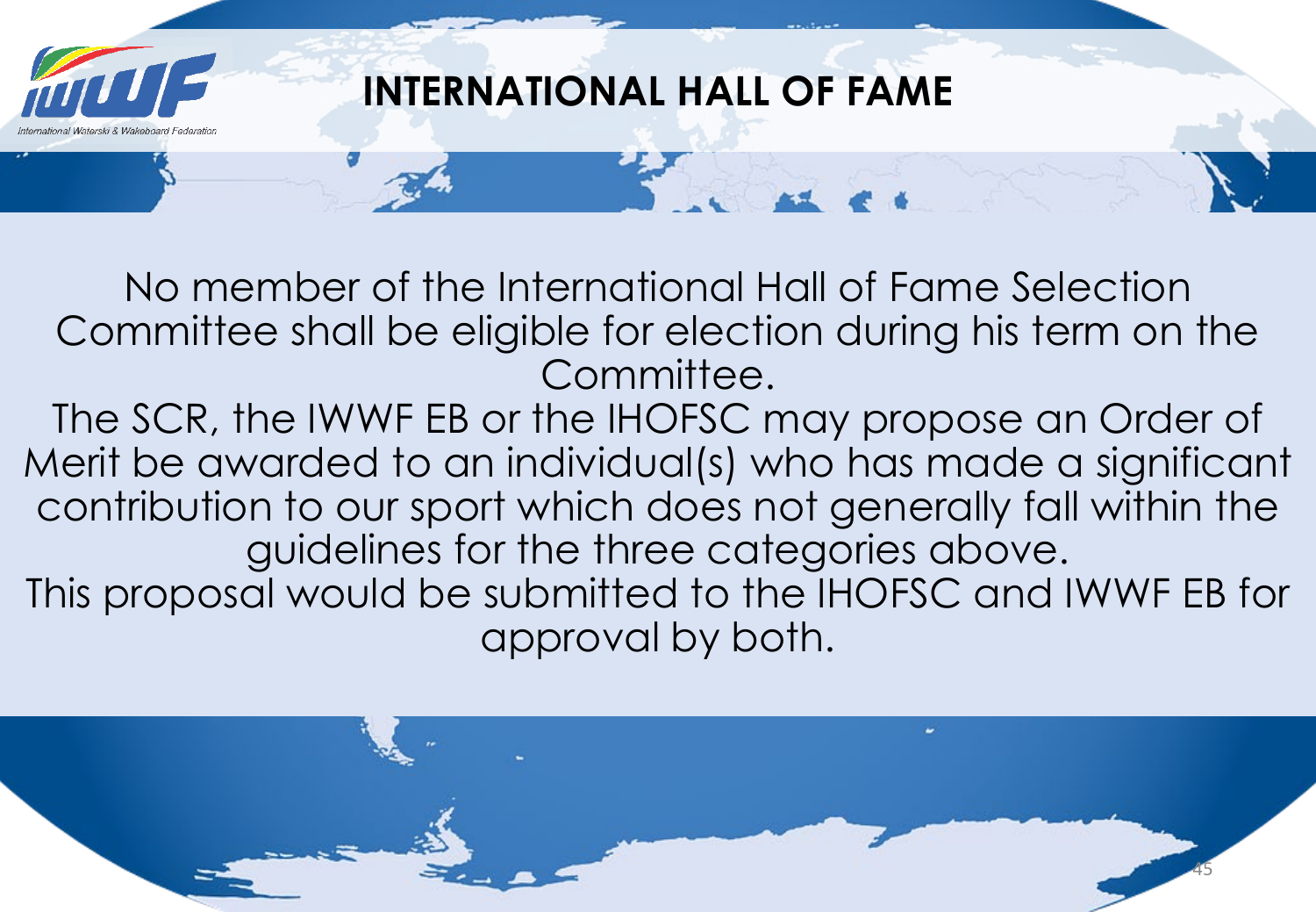

## ELIGIBILITY FOR ATHLETES

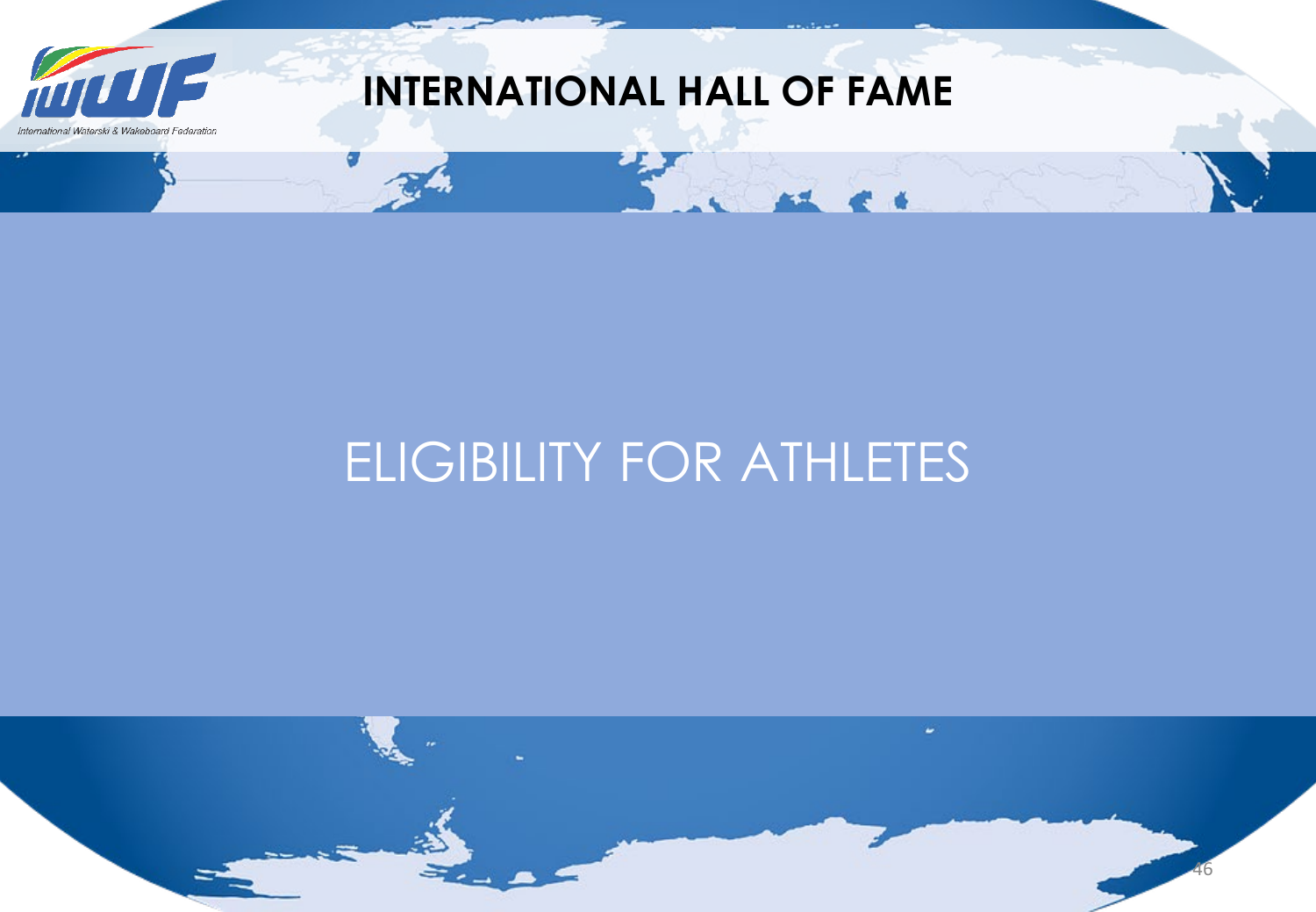

A competitor must have competed in at least two World Championships at Open or equivalent Level in the discipline from which selected. Competition in Junior or Senior World Championships is not to be counted for this purpose.

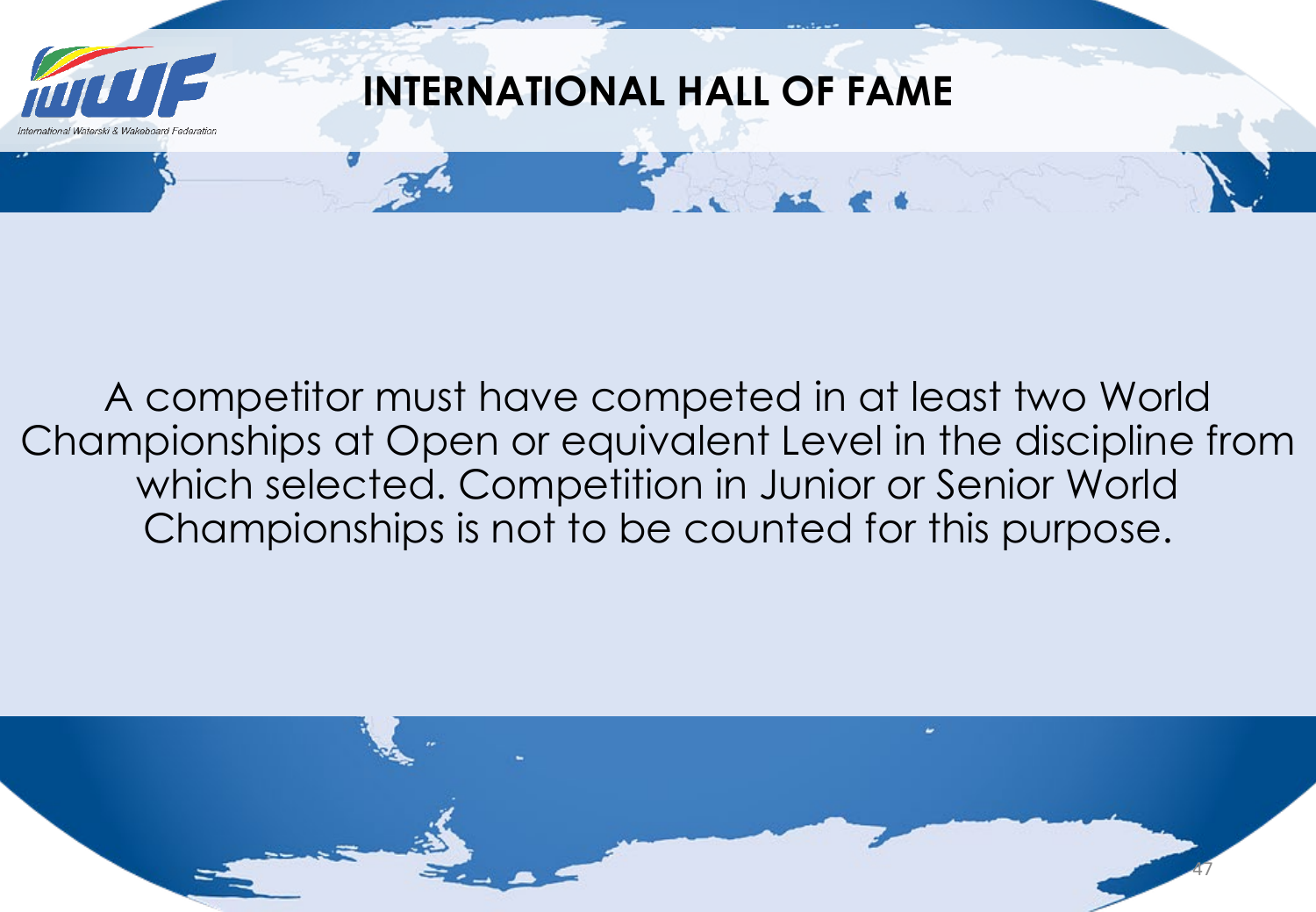

A competitor must have been retired for a period of at least two World Championships at Open or equivalent level at the time of consideration for election to be eligible. The competitor may, continue to be active in Senior or other divisions or disciplines or as an official or may be otherwise involved in the sport.

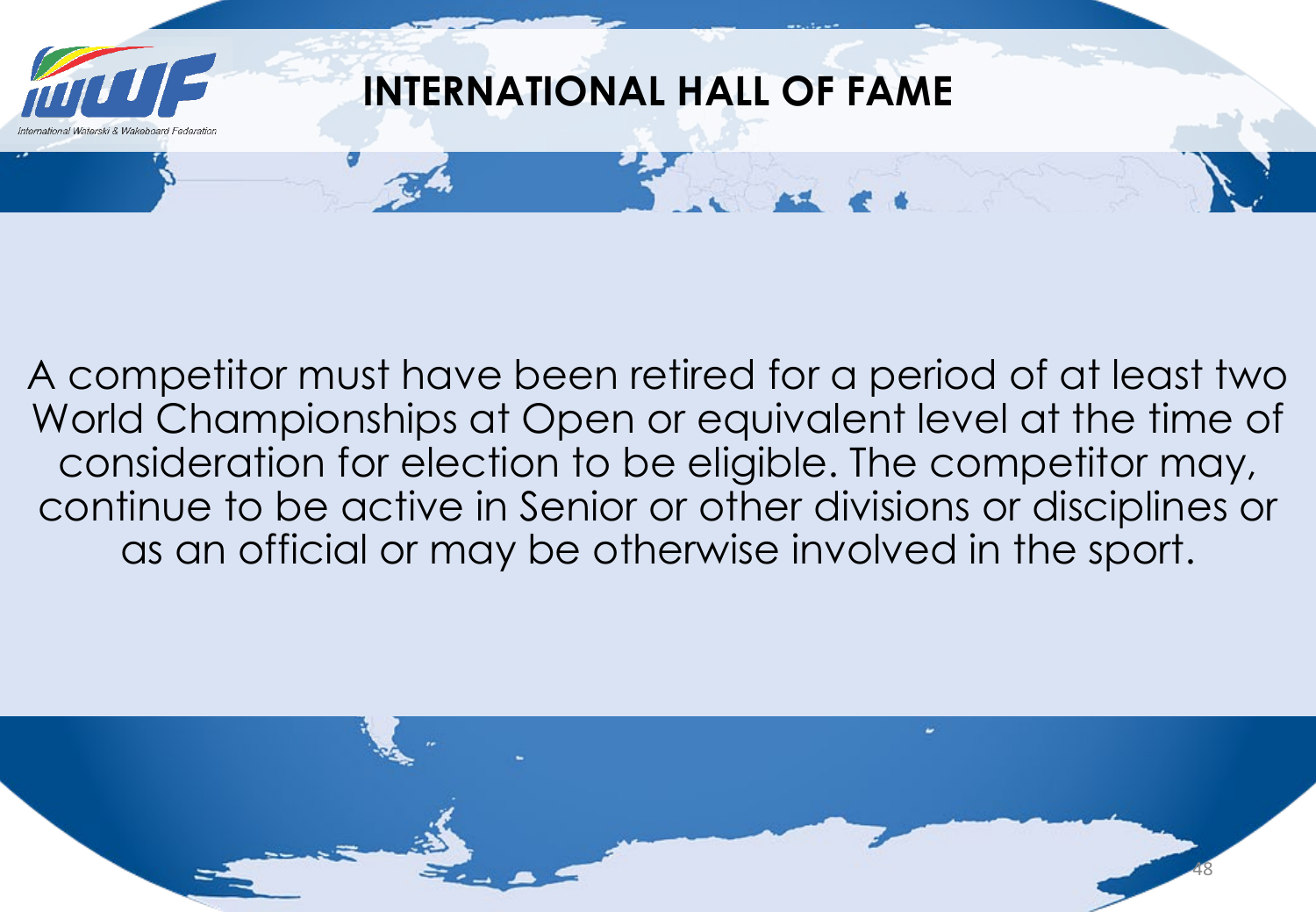

### The Committee will consider the following factors in voting: –

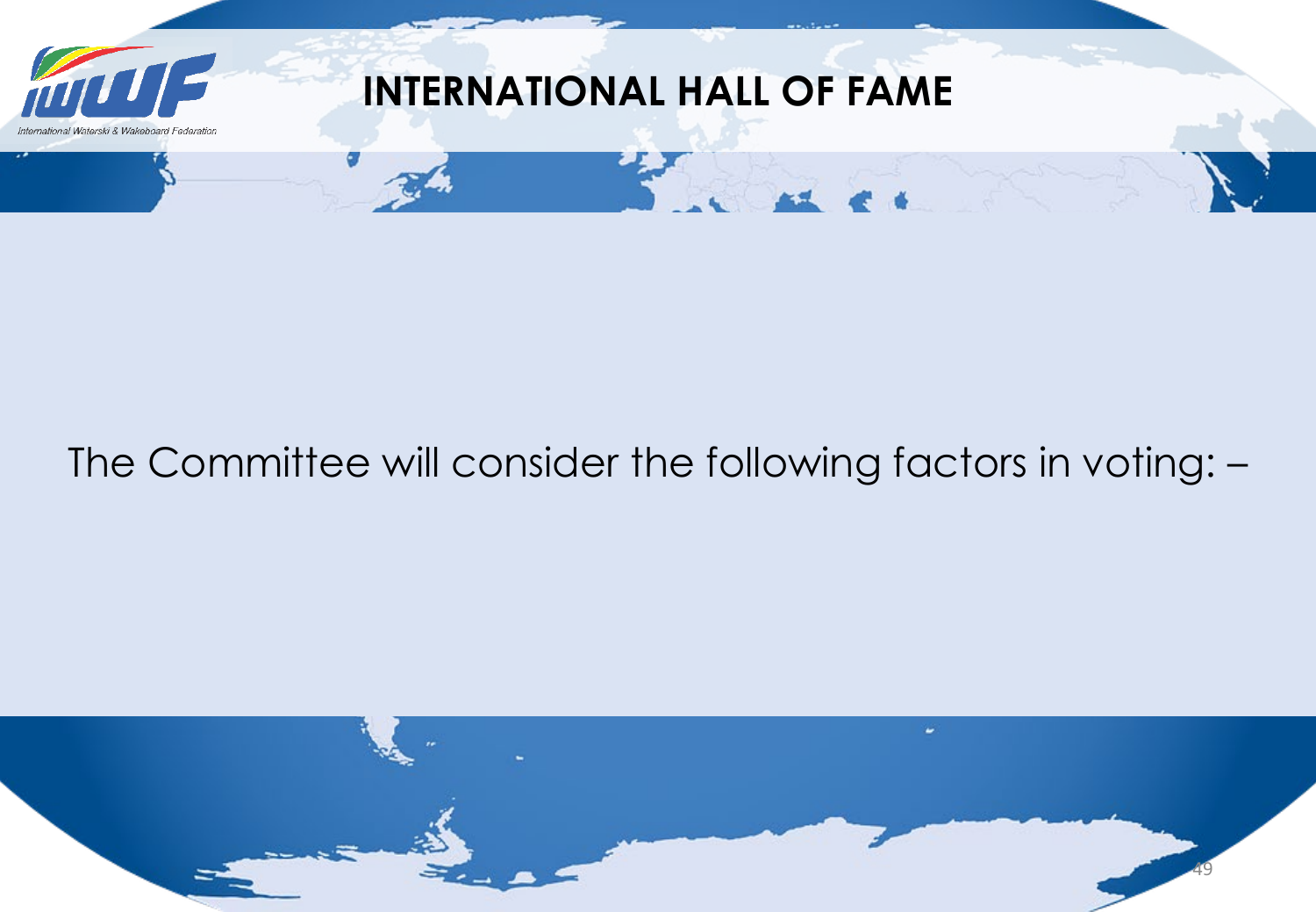

a. Major Factors

i. Open or equivalent competition achievements in World Championships and other major international tournaments including the World Cup, Multi-Sport and Olympic Games ii. World records set where appropriate iii. Sportsmanship, character and integrity

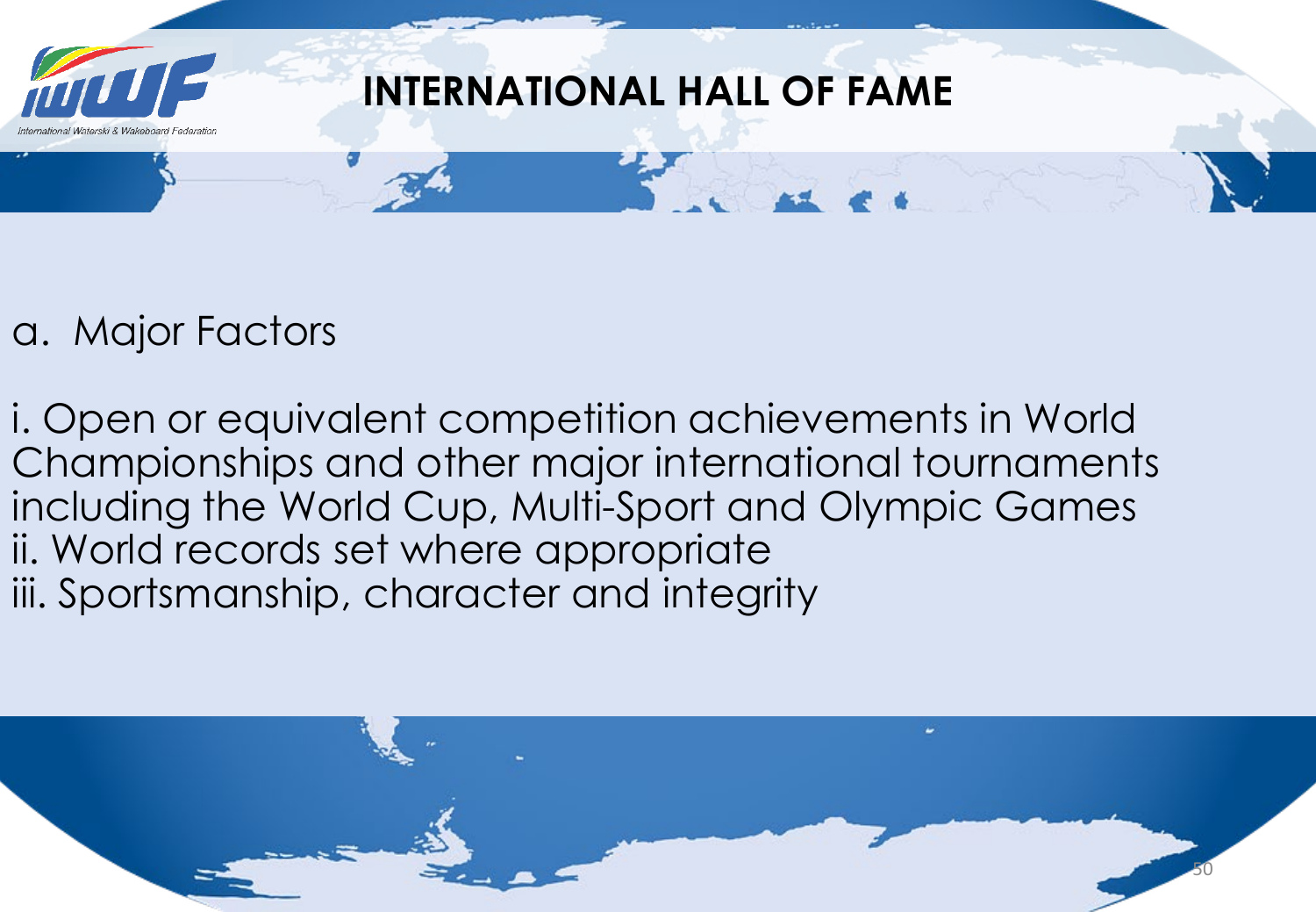

### b. Minor Factors

i. Competitive record in World Junior or Senior Championships, Confederation and National Championships ii. National records set where appropriate iii. Service as a judge, driver, administrator or in the promotion of the sport

iv. Competitive record in other competitive disciplines

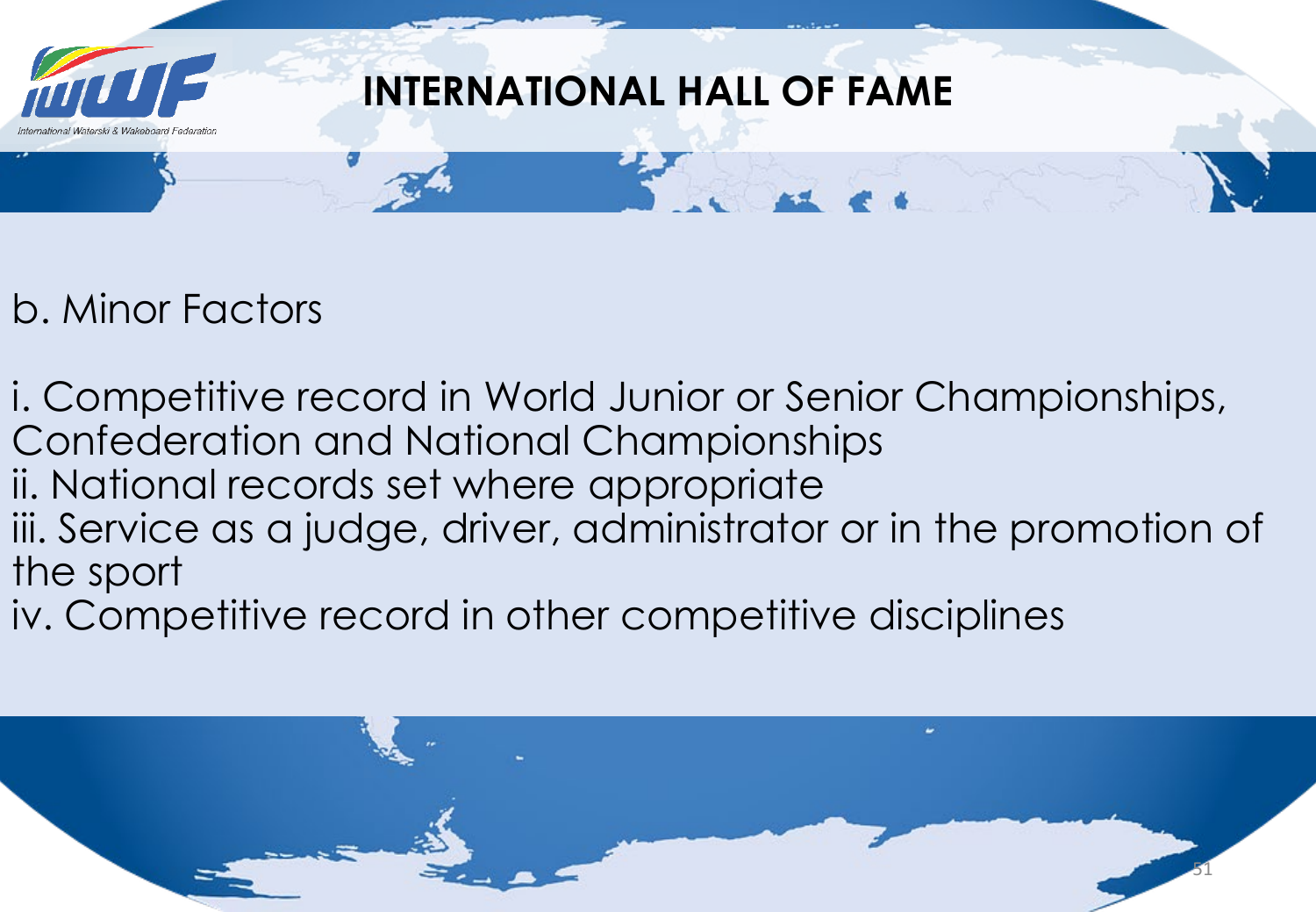

## ELIGIBILITY FOR PIONEERS

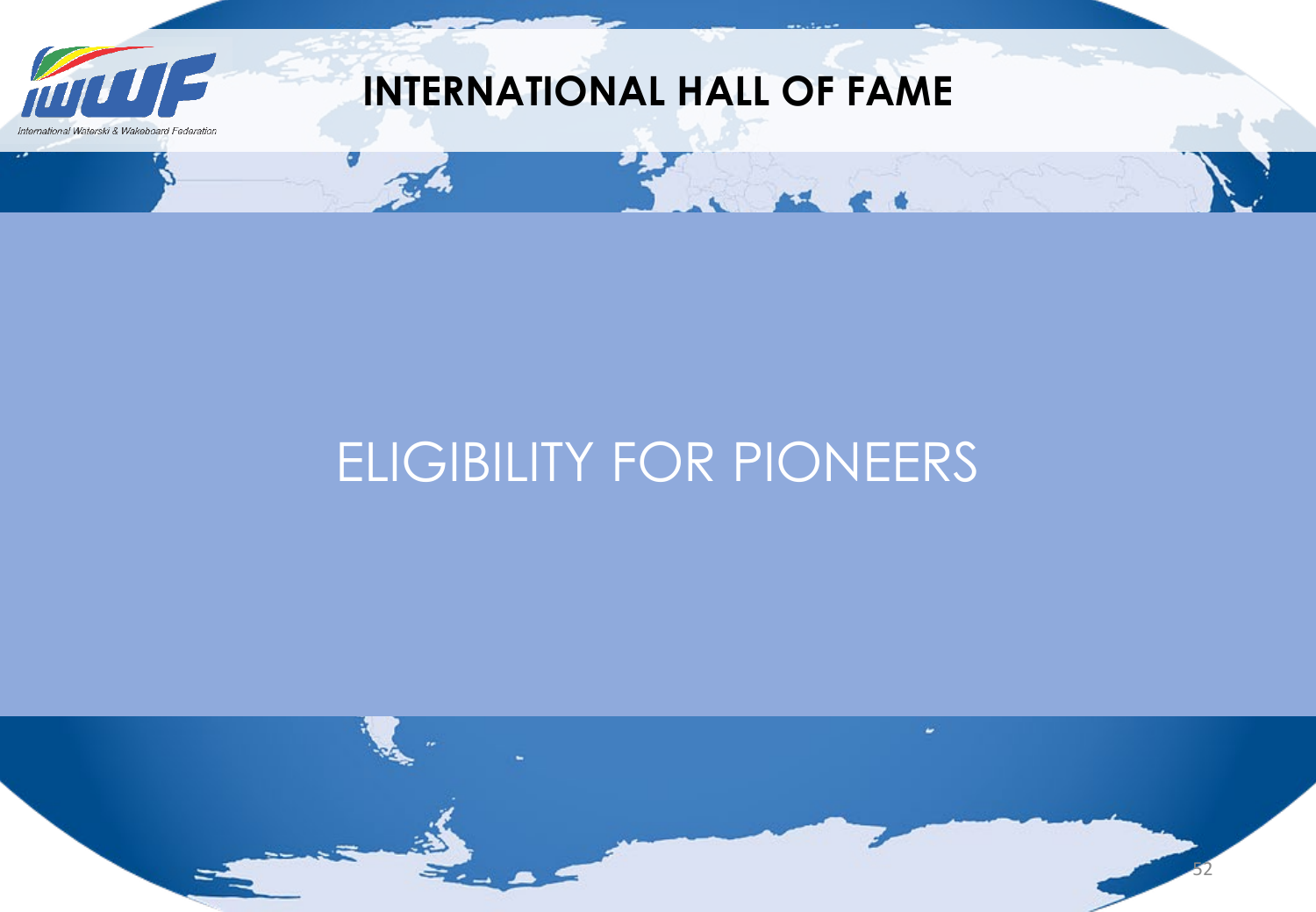

#### This category is neither defined nor definable but is intended for individuals whose significant contributions to the International aspect of our sport do not fall into the other categories.

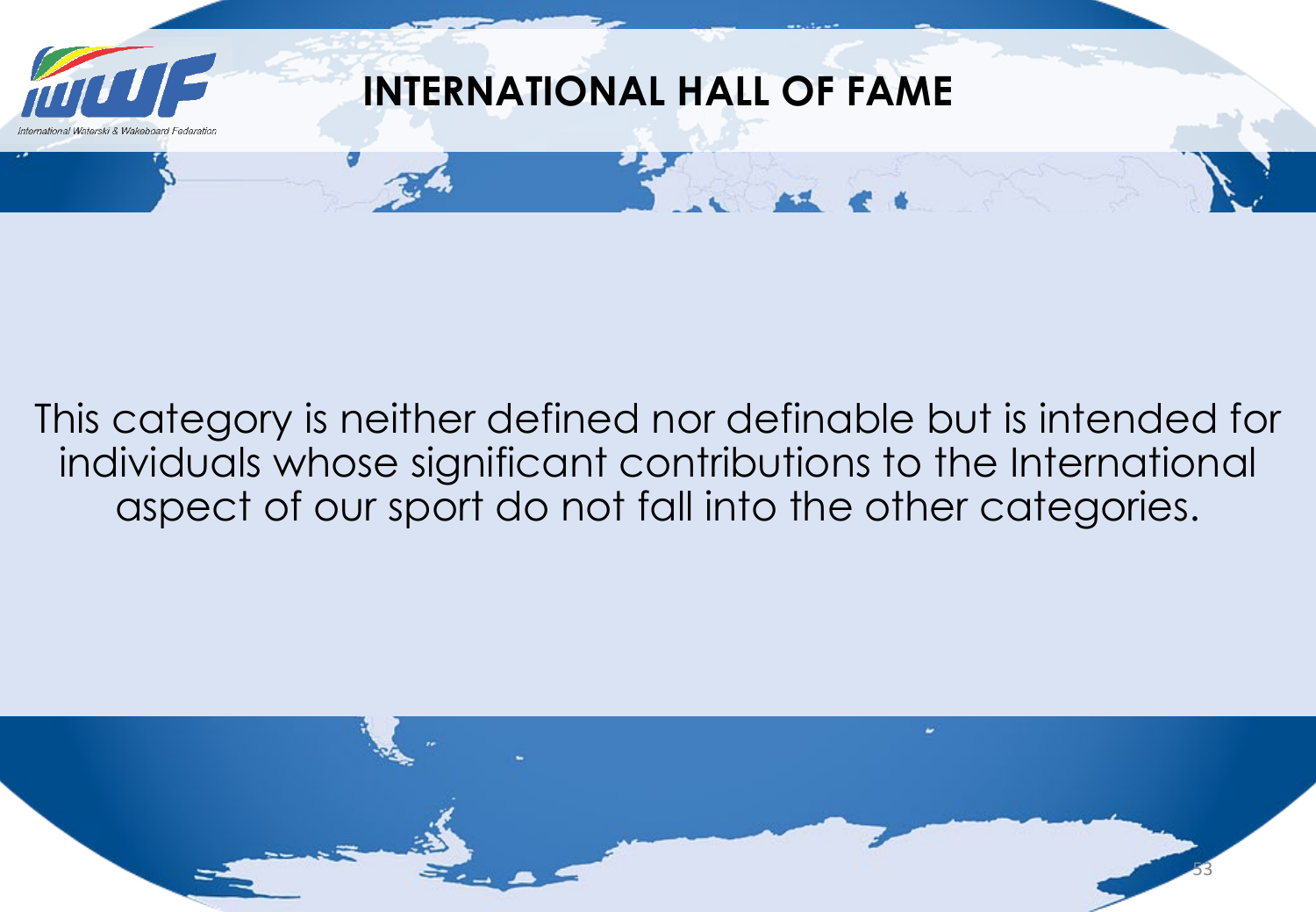

## ELIGIBILITY FOR OFFICIALS

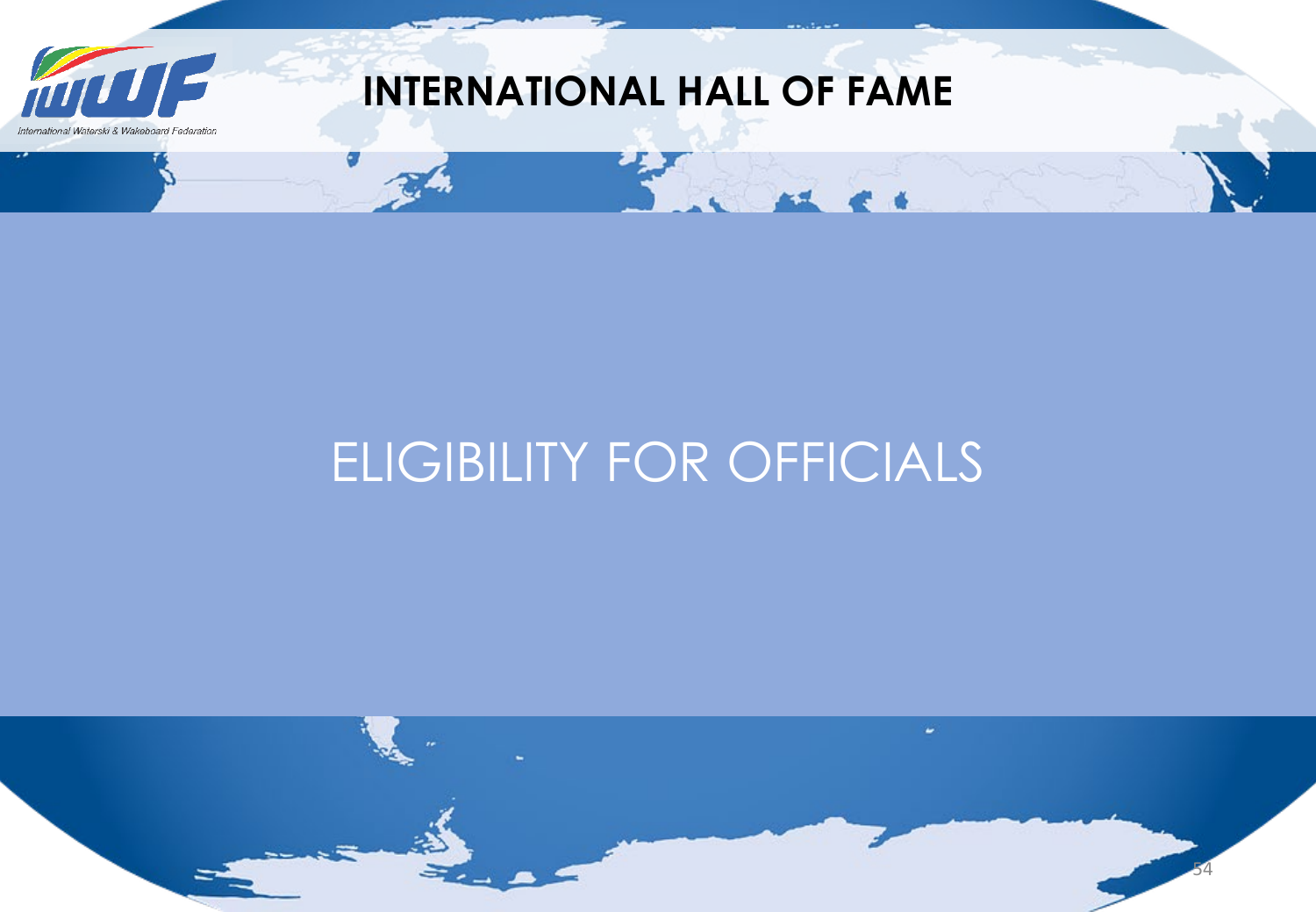

more areas, is not sufficient. The emphasis will be on **General Qualifications.** It is not possible to lay down specific qualifications in a category as broad as that of officials. Generally, a candidate would be recognized for significant contributions to the sport over a considerable period of years. The election would not be based on an isolated outstanding contribution. At the same time, the mere length of service, however dedicated and generous, that cannot be said to have contributed significantly to the progress of the sport in one or achievements, not on offices held or time served.

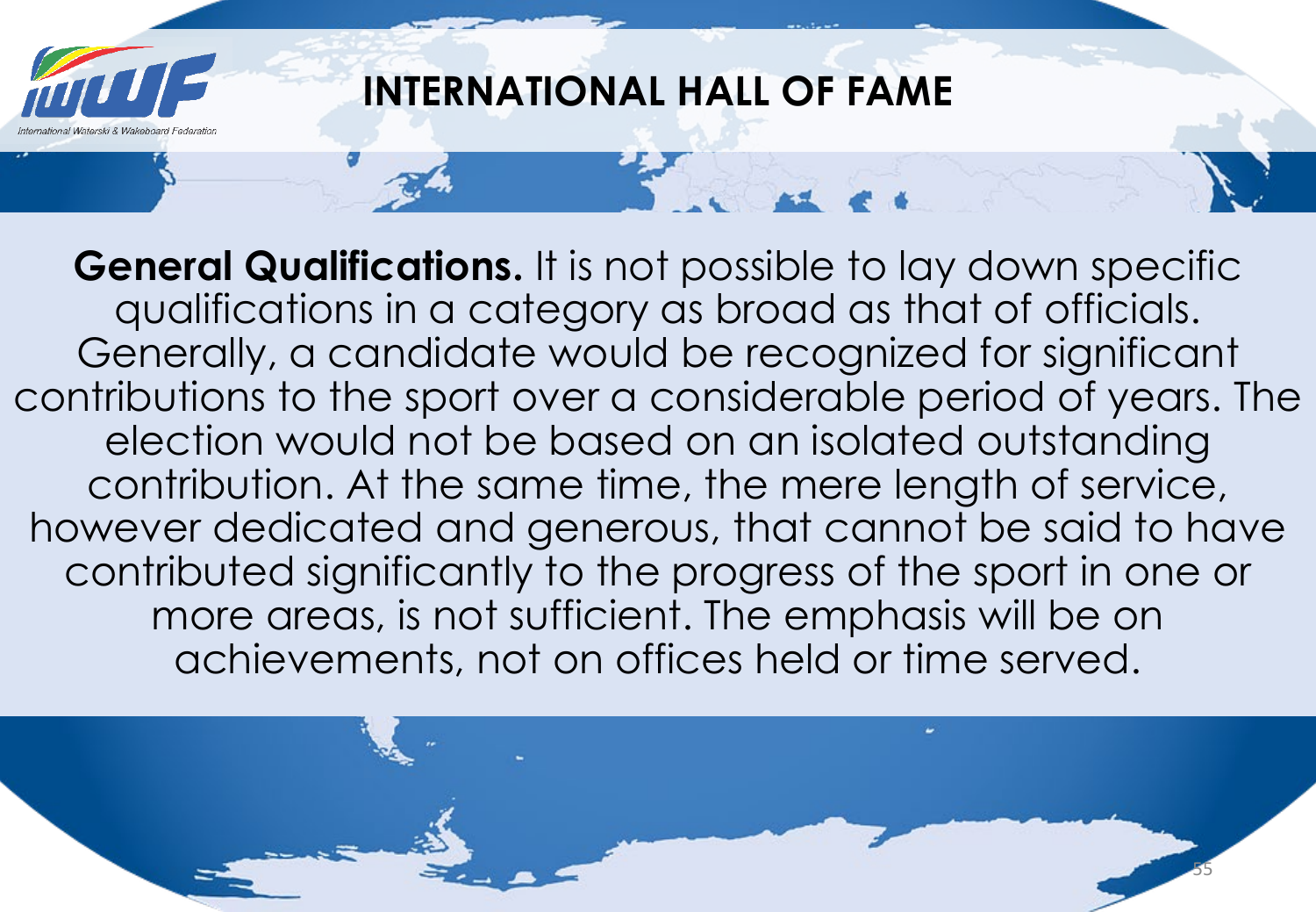

accumulation of contributions in all the areas in which he/she was **Type of Service.** The term 'official' is intended to encompass a wide range of functions within the sport. The primary consideration should be given to contributions to the sport as an International judge, driver, scorer, IWWF officer, Executive Board member, or IWWF Council or Committee membership. Secondary consideration should be given to contributions in Confederation or National offices, tournament chairman of significant tournaments, tournament announcer at significant tournaments and writer or promoter. Concerning all of these functions the emphasis will be on contributions of worldwide significance – not just at Confederation or National level. Candidates are not generally to be judged on a single function, but rather on an involved. It is expected that most of those inducted will have contributed in several areas, even though one may predominate.

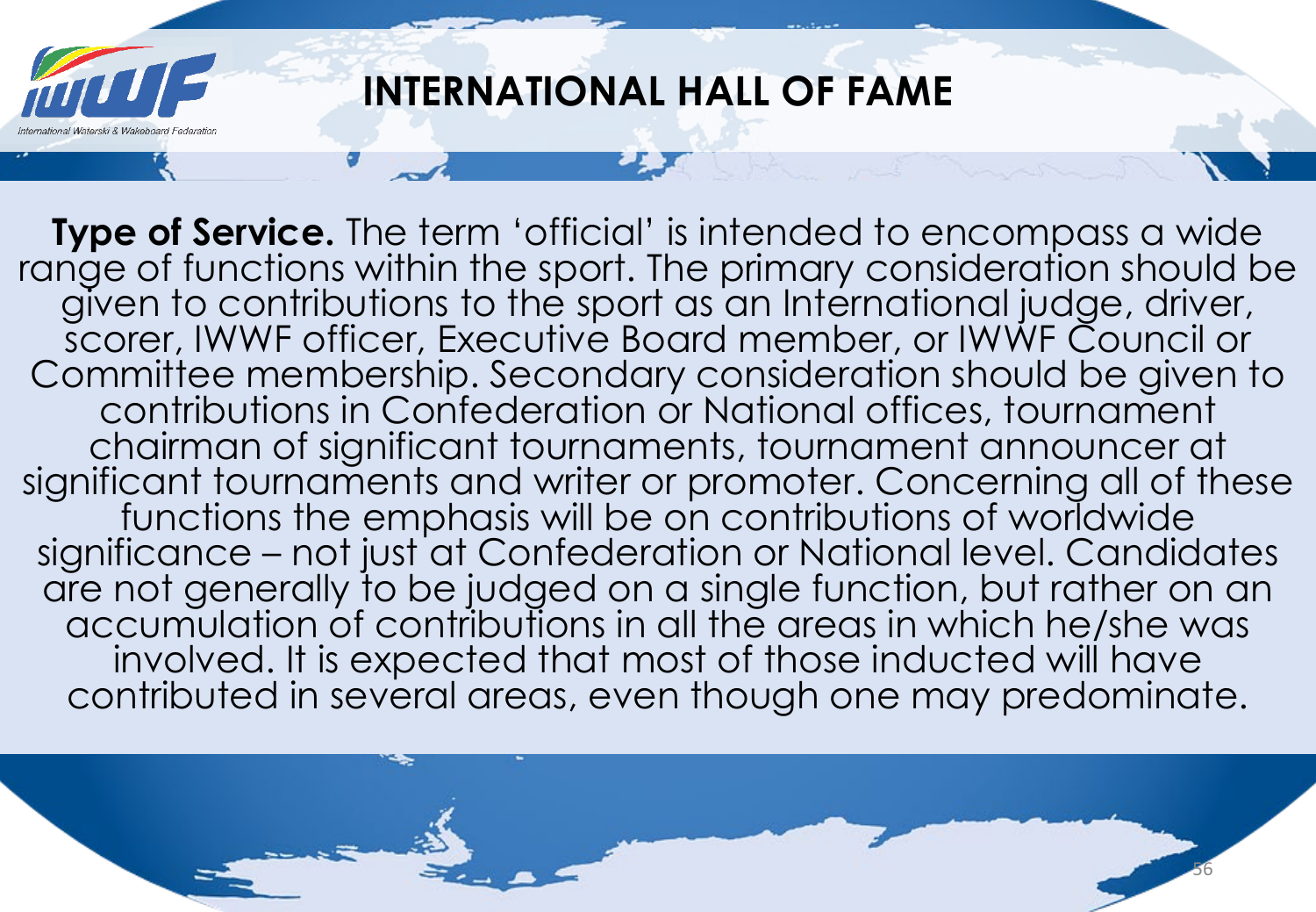

**Length of Service.** Generally, it is expected that 15 years of service to the sport at National, Confederation or Worldwide levels would be required as a minimum for consideration. Exceptions may be necessary for extraordinary circumstances. Mere length of service, by itself, does not qualify an individual for consideration. Length of service is more a measure of the extent of the individual's dedication to the sport.

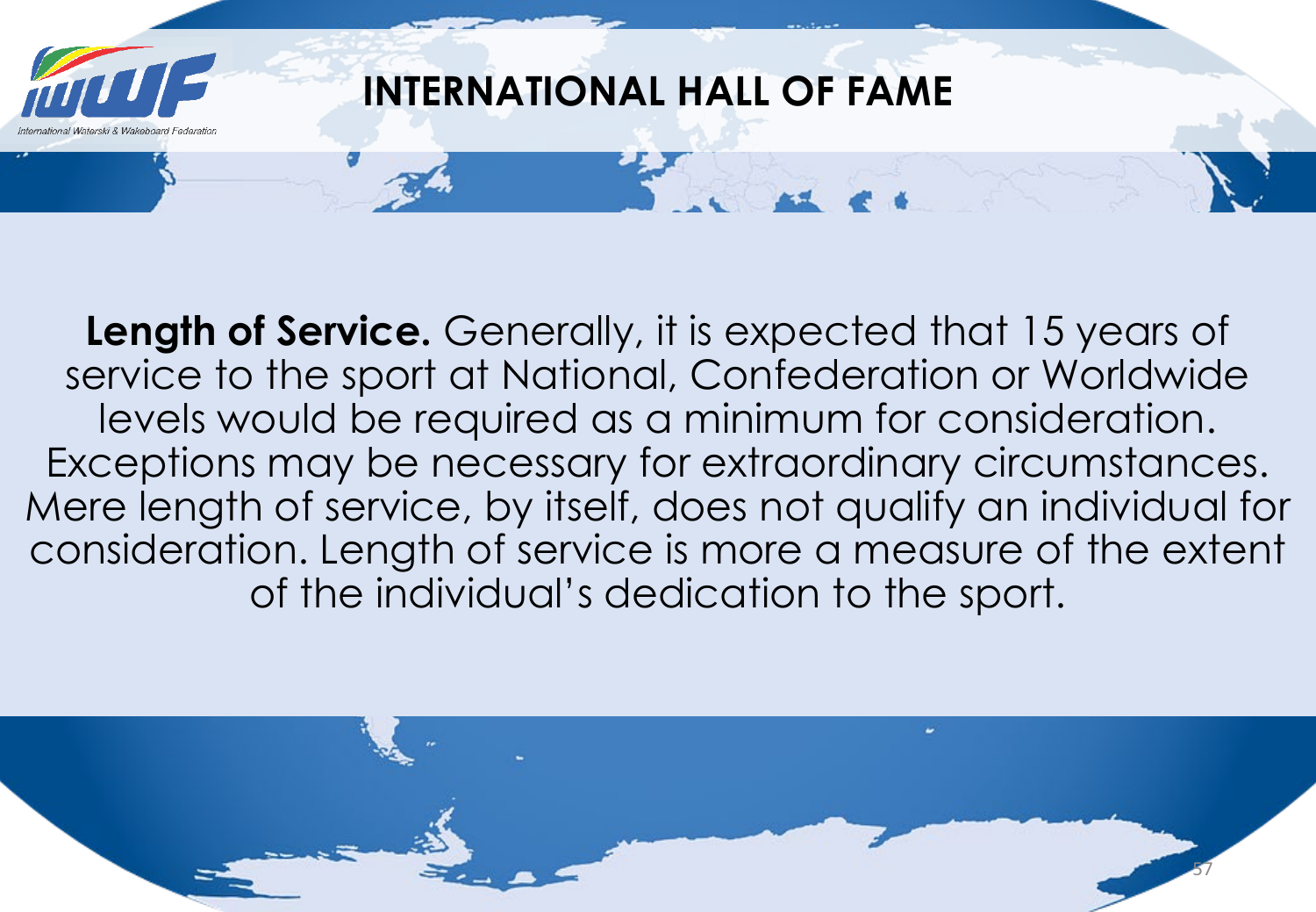

unless the candidate was retired before that time. **Retirement.** Retirement from active involvement in the sport is neither a requirement for Nomination nor is it to be encouraged. Generally, we do not want to recognize a candidate when there is still a great deal more he/she may contribute to the sport. At the same time, we must not wait for the candidate's death or senility to recognize significant contributions to the sport. Generally, the minimum age at Induction of 50 would be required